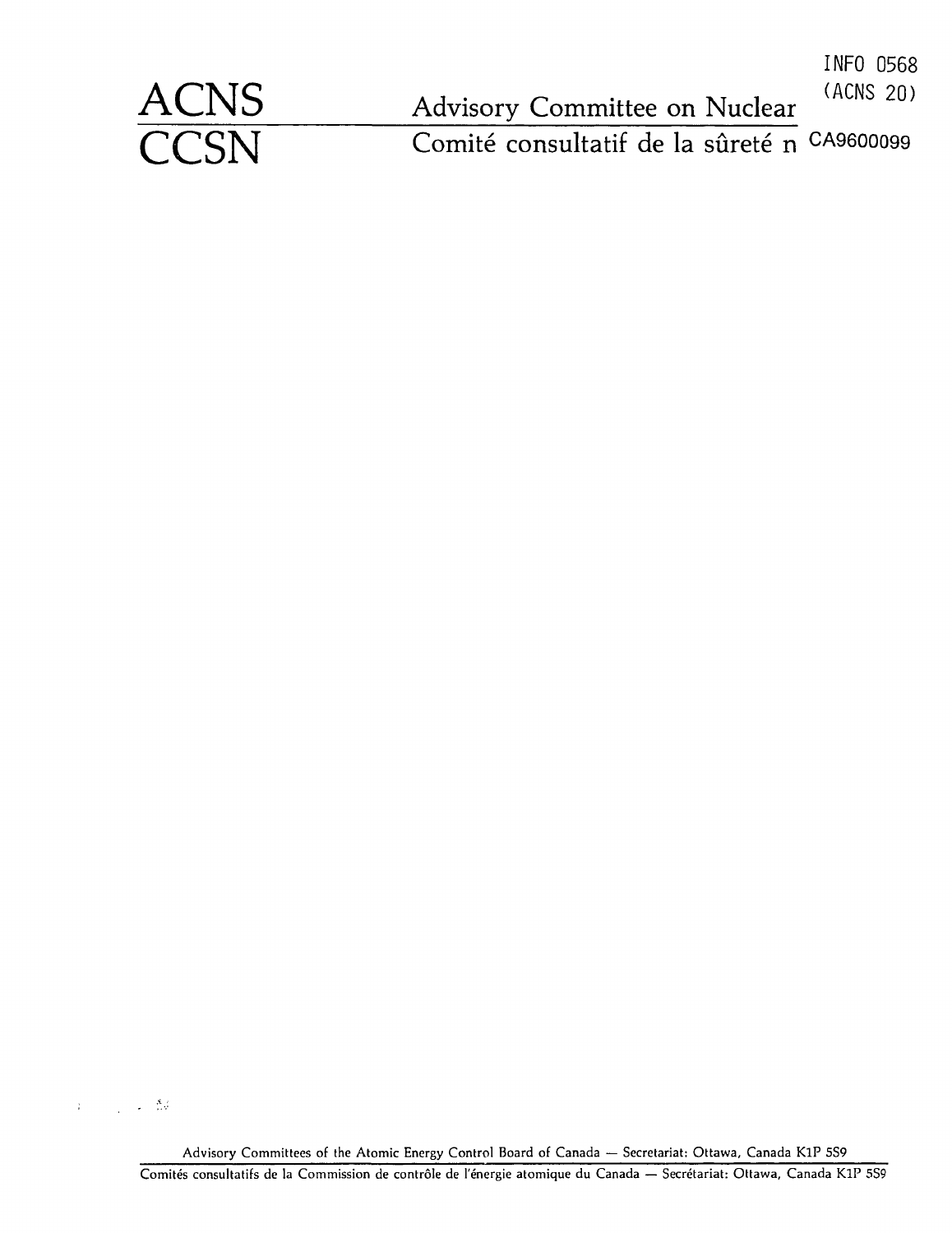Since the 1950's the Atomic Energy Control Board has made use of advisory committees of independent experts to assist it in its decision-making process. In 1979 the Board restructured the organization of these consultative groups, resulting in the creation of two senior level scientific committees charged with providing the Board with independent advice on principles, standards and general practices related to radiation protection and the safety of nuclear facilities. The two committees are the Advisory Committee on Radiological Protection (ACRP), formed in 1979, and the Advisory Committee on Nuclear Safety (ACNS), which was established a year later. Summaries of meetings of the committees are available to the public in the AECB library in Ottawa.

From time to time the committees issue reports which are normally published by the AECB and catalogued within the AECB's public document system. Committee reports, bound with a distinctive cover, carry both a committee-designated reference number, e.g. ACRP-1, and an AECB reference number in the "INFO" series. The reports generally fall into two broad categories: (i) recommendations to the Board on a particular technical topic, and (ii) background studies. Unless specifically stated otherwise, publication by the AECB of a committee report does not imply endorsement by the Board of the content, nor acceptance of any recommendations made therein.

#### COMMITTEE REPORTS COMMITTEE REPORTS DES COMITÉS

Depuis les années cinquante, la Commission de contrôle de l'énergie atomique fait appel à des comités consultatifs composés d'experts indépendants pour l'aider dans ses prises de décision. En 1979, la CCEA a restructuré l'organisation de ces groupes de consultation pour former deux comités scientifiques supérieurs chargés de lui fournir des conseils indépendants concernant les principes, les normes et les méthodes générales touchant la radioprotection et la sûreté des installations nucléaires : ce sont le Comité consultatif de la radioprotection (CCRP), formé en 1979, et le Comité consultatif de la sûreté nucléaire (CCSN), établi l'année suivante. Le public peut consulter les comptes rendus des réunions de ces comités à la bibliothèque de la CCEA, à Ottawa.

Les comités rédigent à l'occasion des rapports qui sont normalement publiés par la CCEA et catalogués dans la collection des documents publics de la CCEA. Reliés avec une couverture distincte, les rapports *des* comités se reconnaissent à leur numéro de référence du comité d'origine (comme CCRP-1) et à leur numéro de référence de la CCEA dans la série «INFO». Ils se divisent habituellement en deux catégories générales : (i) les recommandations présentées à la Commission au sujet d'une question technique particulière; (ii) les études générales. À moins d'indication contraire, la publication par la CCEA du rapport d'un comité ne signifie pas que la Commission approuve le contenu de la publication, ni qu'elle en accepte les recommandations.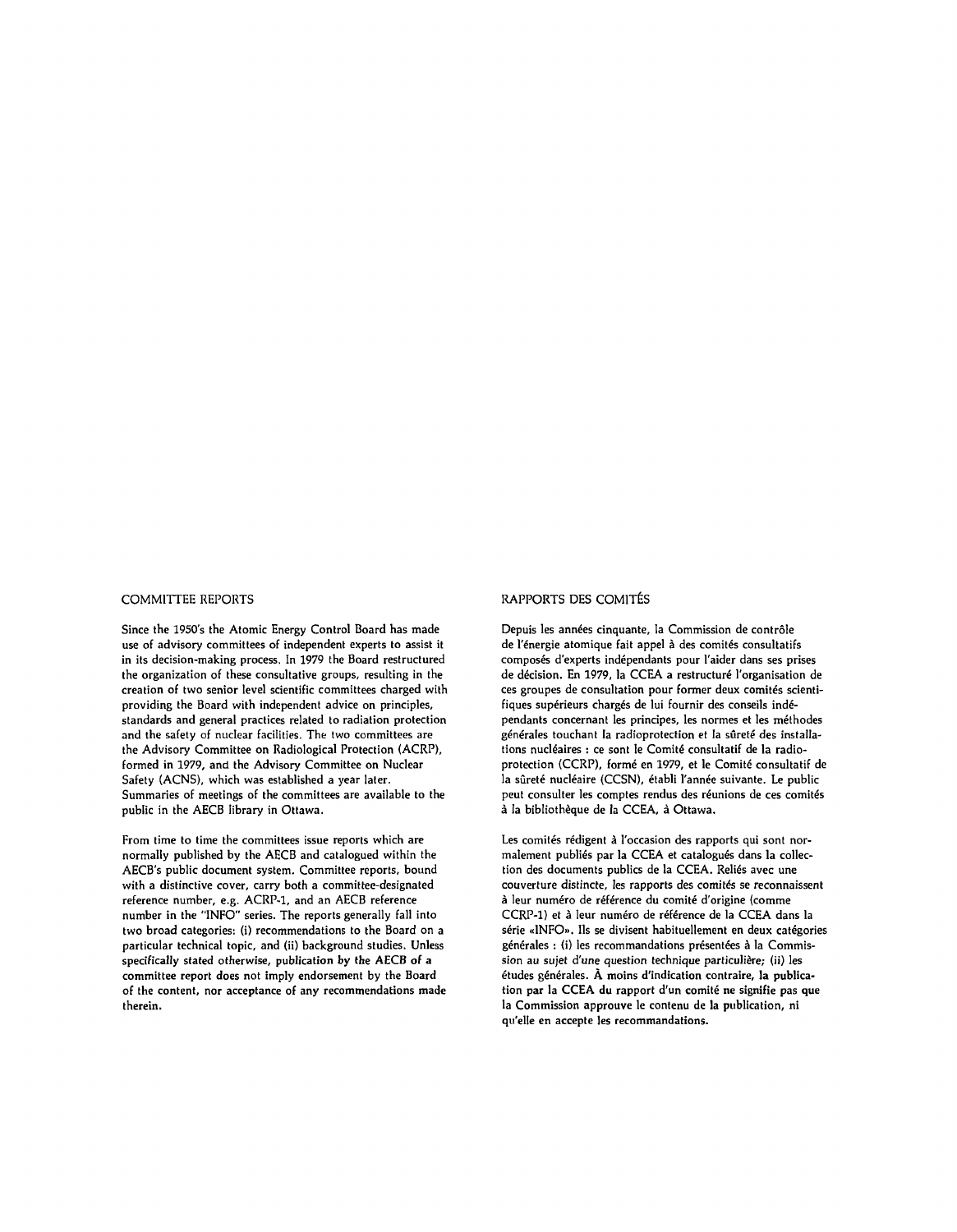

**INFO-0568(E) ACNS** Advisory Committee on Nuclear Safety<br> **CCSN** Comité consultatif de la sûreté nucléaire

Comité consultatif de la sûreté nucléaire

ACNS-20

PROPOSED QUANTITATIVE APPROACH TO SAFETY FOR NUCLEAR POWER PLANTS IN CANADA

by the

Advisory Committee on Nuclear Safety

Accepted for Publication by the AECB in September 1994

Published in July 1995

An Advisory Committee of the Atomic Energy Control Board of Canada — Secrétariat: Ottawa, Canada KIP 559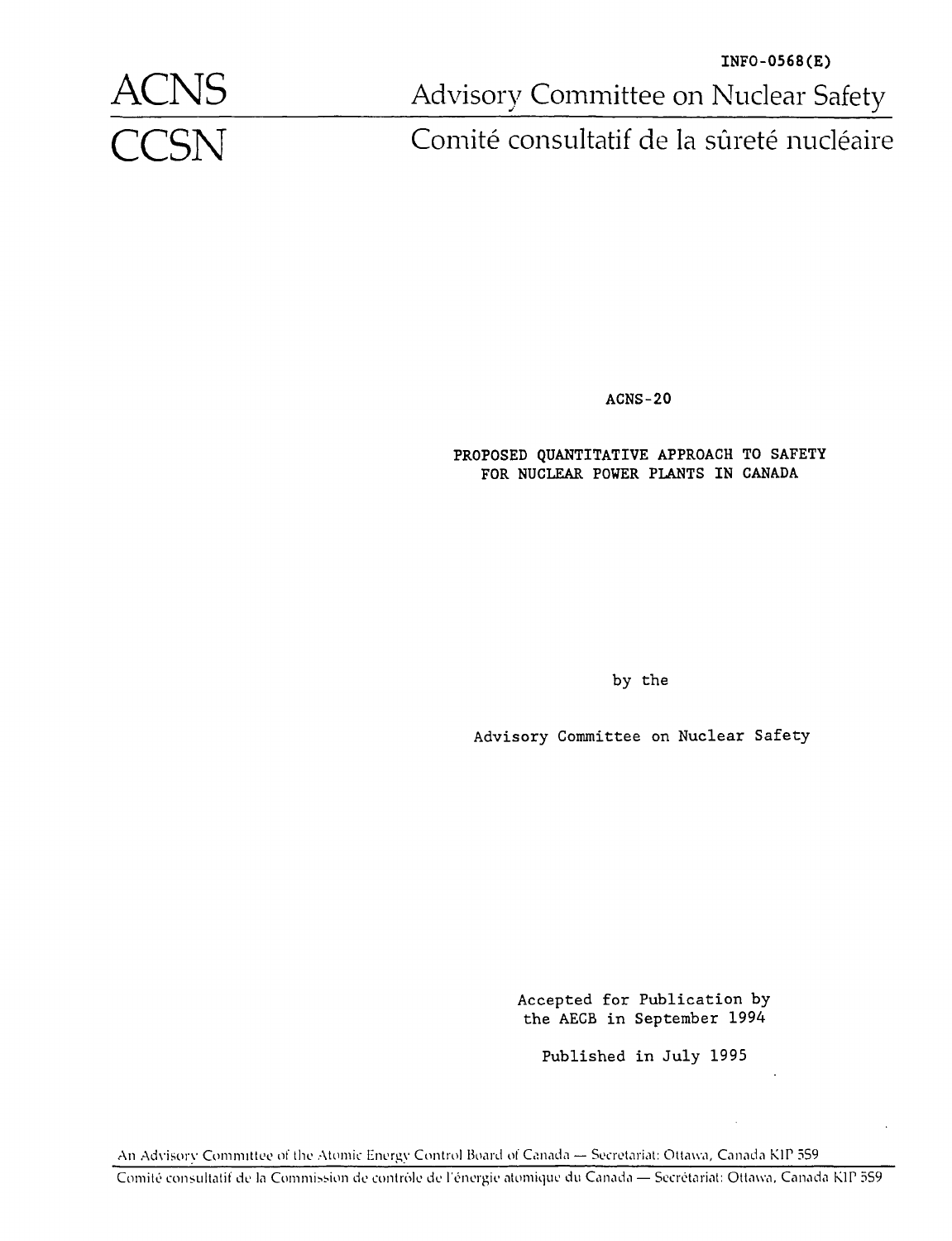#### ABSTRACT

A set of quantitative risk and frequency limits plus required processes is proposed to help ensure that a nuclear power plant in Canada meets the qualitative safety objectives defined in ACNS-2 and in IAEA 75-INSAG-3. As emphasized in this report, risks and hence doses are to be reduced below the limits using ALARA (As Low as Reasonably Achievable, economic and social factors being taken into account) or VIA (value-impact analysis) processes unless, in general, calculated risks and hence doses are below recommended de minimis levels. An updated version of ACNS-4, which will be issued as ACNS-21, will incorporate a statement of these limits and objectives as well as assessment criteria and procedures that will facilitate their application. The quantitative approach proposed here is consistent with a growing consensus on the need for, and the elements of, a quantitative approach to risk management of all major activities in an advanced industrial society. The ACNS recommends that the Atomic Energy Control Board adopt the proposed approach as a rational and coherent basis for nuclear power plant safety policy and requirements in Canada.

#### SOMMAIRE

Un ensemble de limites quantitatives de risque et de fréquence ainsi que de processus requis est proposé en vue d'aider à assurer qu'une centrale nucléaire au Canada satisfait aux objectifs qualitatifs de sûreté définis dans le rapport CCSN-2 de la CCEA et le rapport 75-INSAG-3 de l'AIEA. Tel que souligné dans le présent rapport, les risques, et par conséquent les doses, doivent être réduits au-dessous des limites par l'application du processus ALARA (de l'anglais As Low As Reasonably Achievable, c.-à-d. niveau le plus faible qu'il soit raisonnablement possible d'atteindre, compte tenu des facteurs sociaux et économiques) ou du processus VIA (de l'anglais Value-Impact Analysis, c.-à-d. analyse valeurimpact), à moins que, de façon générale, les risques calculés, et par conséquent les doses, soient inférieurs aux niveaux de minimis recommandés. Une version à jour du rapport CCSN-4, qui sera publiée sous le numéro CCSN-21, contiendra un énoncé de ces limites et objectifs ainsi que des critères d'évaluation et des méthodes qui faciliteront leur application. L'approche quantitative proposée dans le présent document est compatible avec un consensus grandissant en ce qui concerne la nécessité d'une approche quantitative, et les éléments qui la composent, pour la gestion des risques de toutes les activités importantes dans une société hautement industrialisée. Le CCSN recommande que la Commission de contrôle de l'énergie atomique adopte l'approche proposée en tant que base rationnelle et cohérente pour la politique et les exigences relatives à la sûreté des centrales nucléaires au Canada.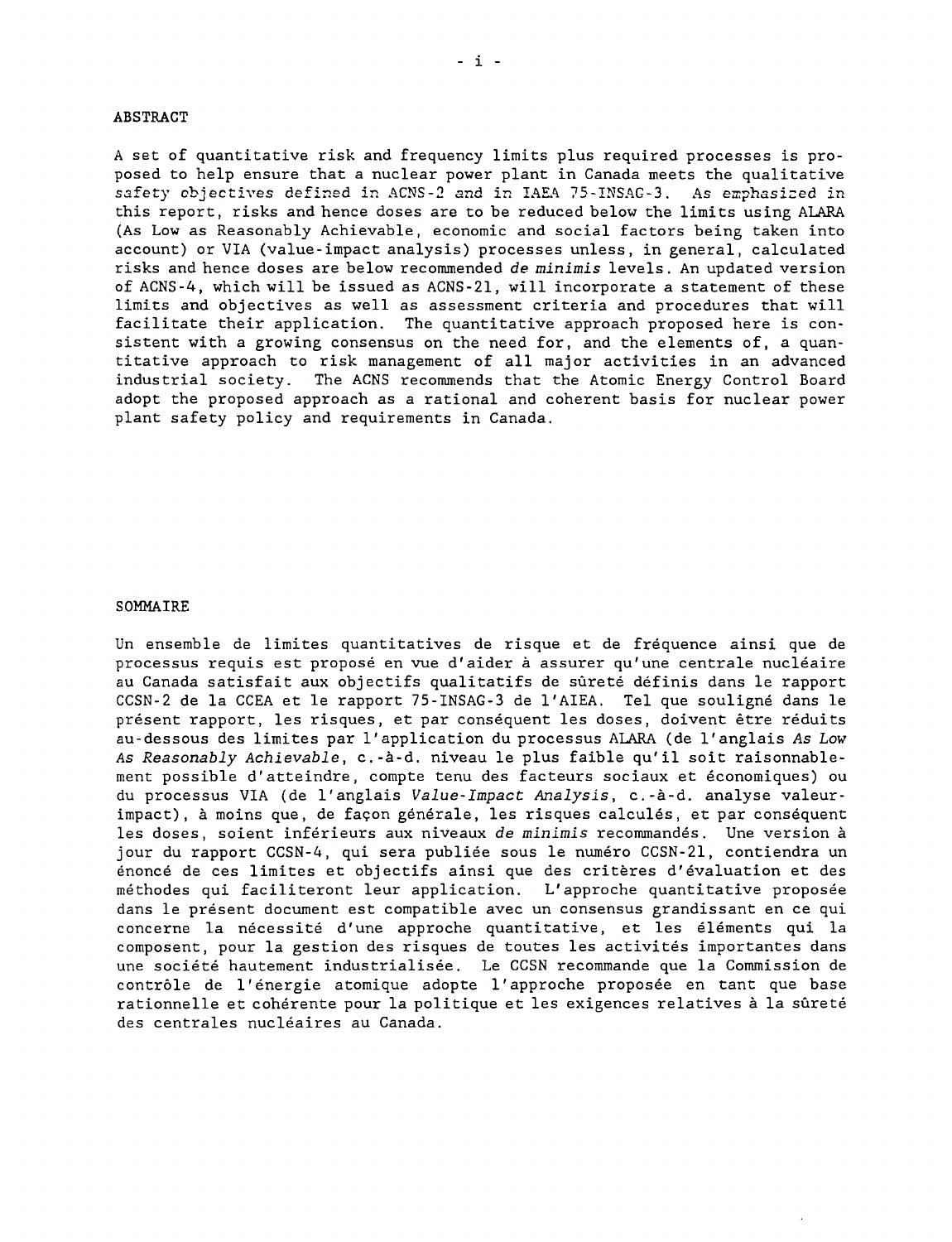#### EXECUTIVE SUMMARY

The ACNS has reviewed the set of recommended general safety requirements for nuclear power plants embodied in report ACNS-4, published in 1983, in the light of developments since then. This review indicated a need for a basic rationale on which power reactor safety requirements, such as those in ACNS-4, should be established. The ACNS, after considerable study and debate, has now developed such a rationale which is described in this report.

Drawing on the qualitative safety objectives in its report ACNS-2, endorsed by the AECB in 1982, and in a report, 75-INSAG-3, of the International Safety Advisory Group (INSAG) of the International Atomic Energy Agency and taking into account safety and regulatory developments in Canada and elsewhere, the ACNS now proposes a quantitative approach to safety which should ensure that nuclear power plants in Canada meet the qualitative safety objectives of ACNS-2 and 75-INSAG-5.

The proposed approach, illustrated in Figure ESI, consists of:

- \* quantitative risk or frequency limits that must not be exceeded under any circumstances,
- \* the use of ALARA (As low as reasonably achievable) and VIA (Value-impact analysis) processes to establish acceptable risks or frequencies below the limit values,
- \* exemption levels based on de minimis risks below which ALARA or VIA processes are not required.

This approach is to be applied to members of the public, nuclear power plant workers, society and the environment for both normal operation and accident conditions. For members of the public the risks of early as well as delayed fatalities from accidents are to be taken into account. A summary of the elements of the proposed approach is shown in Table ESI.

The quantitative approach proposed here is consistent with a growing consensus on the need for, and the elements of, a quantitative approach to risk management of all major activities in an advanced industrial society.

This approach will serve as the basis for a revision of ACNS-4, which will be published as report ACNS-21. The ACNS recommends that it also serve as a rational basis for Consultative Document C-6, "Requirements for the Safety Analysis of CANDU Nuclear Power Plants", now being revised by the AECB staff, and for AECB policy on severe reactor accidents.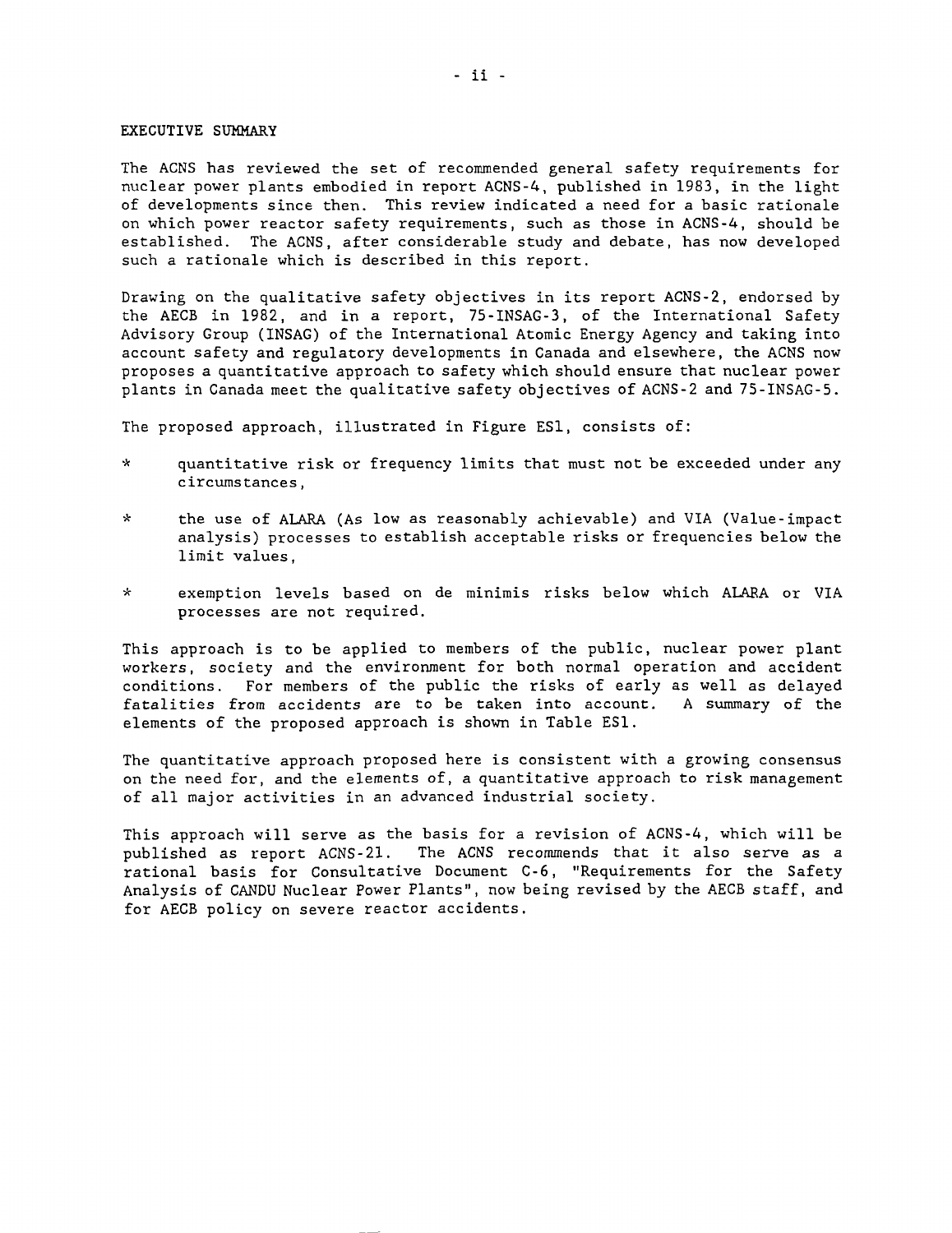# **FIG. ESI BASIS OF RECOMMENDED APPROACH** L1: MAXIMUM ACCEPTABLE LEVEL L2: EXEMPTION LEVEL

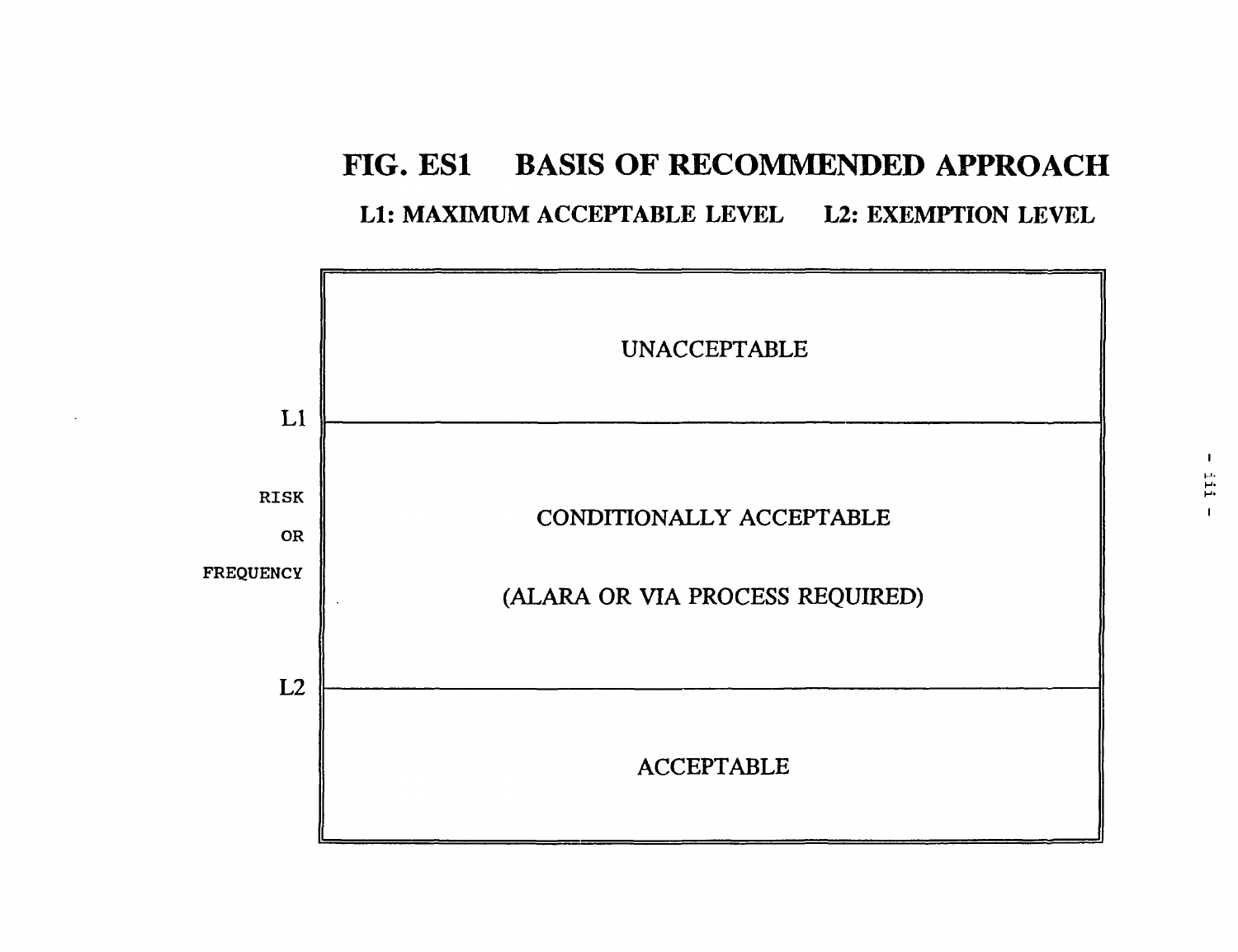| <b>Table</b> | ES 1 |
|--------------|------|
|--------------|------|

| SUMMARY OF RECOMMENDED APPROACH |                     |                                               |                                           |                     |                                           |  |
|---------------------------------|---------------------|-----------------------------------------------|-------------------------------------------|---------------------|-------------------------------------------|--|
| Group                           | Plant<br>Condition  | Detriment                                     | Risk or<br>Frequency Limit                | Required<br>Process | Risk or Frequency<br>Exemption Level*     |  |
| Public-critical group           | Normal<br>operation | Delayed fatality                              | 5 x $10^{-5}/\text{site-year}$            | <b>ALARA</b>        | 5 x $10^{-7}/\text{site-year}$            |  |
| Public-critical group           | Accident            | Delayed fatality                              | 5 x $10^{-5}/\text{site-year}$            | <b>VIA</b>          | 5 x $10^{-7}/\text{site-year}$            |  |
| Public-critical group           | Accident            | Early fatality                                | $1 \times 10^{-5}/\text{site-year}$       | <b>VIA</b>          | 5 x $10^{-7}/\text{site-year}$            |  |
| Worker                          | Normal<br>operation | Delayed fatality                              | $8 \times 10^{-4}$ /year                  | <b>ALARA</b>        | 5 x $10^{-7}$ /year                       |  |
| Worker                          | Accident            | Early fatality<br>- all causes                | 5 x $10^{-4}$ /year                       | <b>VIA</b>          | 5 x $10^{-7}$ /year                       |  |
| Worker                          | Accident            | Early permanent<br>disability<br>- all causes | 5 x $10^{-3}$ /year                       | <b>VIA</b>          | 5 x $10^{-6}$ /year                       |  |
| Society and<br>Environment      | Severe<br>accident  | Large release                                 | $10^{-5}/\text{site-year}$<br>(frequency) | <b>VIA</b>          | $10^{-6}/\text{site-year}$<br>(frequency) |  |

\* Exemption levels are set equal to de minimis levels for the first six groups.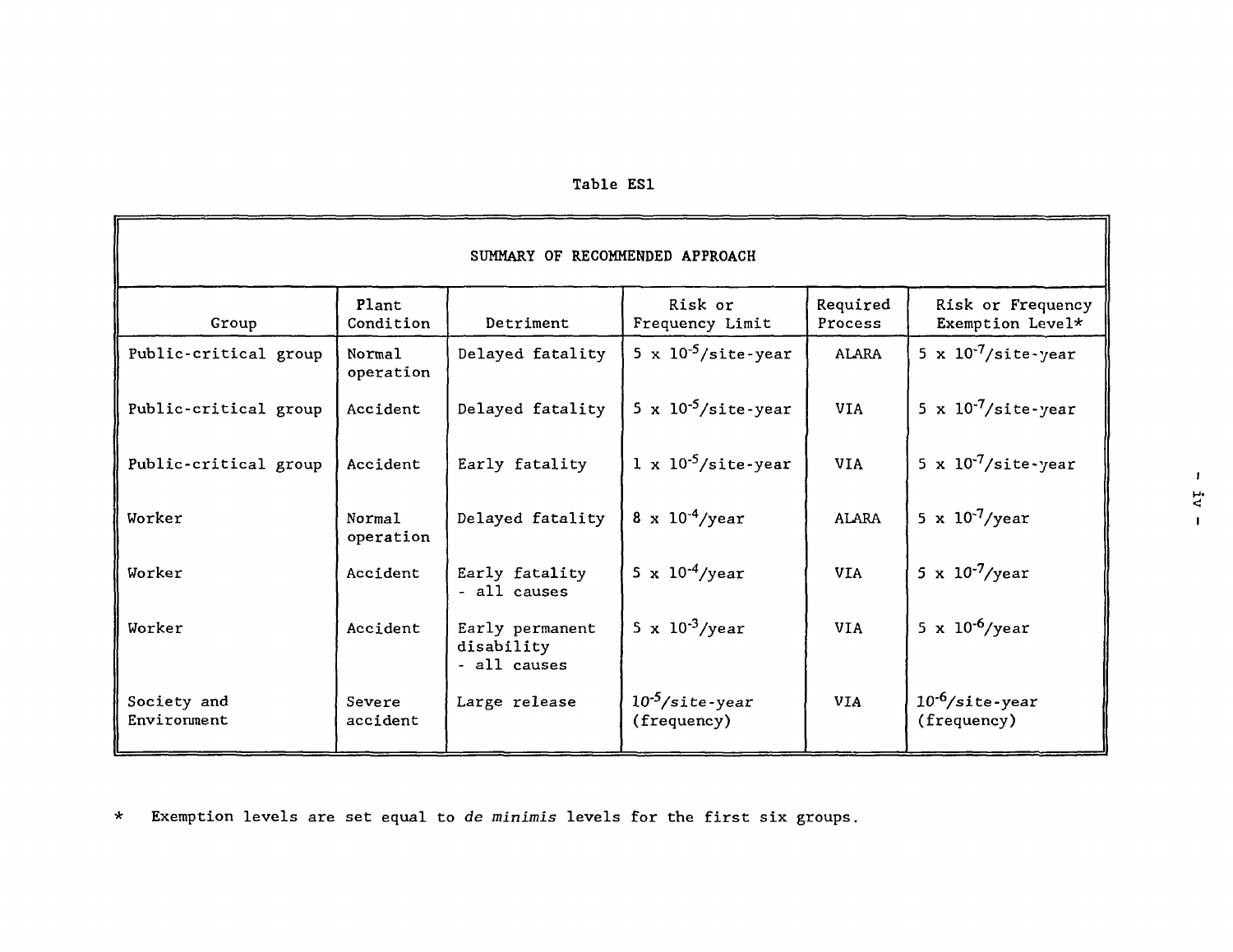# Table of Contents

|                   |                          |                                                                                                       | <u>Page</u>    |
|-------------------|--------------------------|-------------------------------------------------------------------------------------------------------|----------------|
|                   |                          |                                                                                                       | $\mathbf{1}$   |
|                   | EXECUTIVE SUMMARY        |                                                                                                       | ii             |
|                   | <b>TABLE OF CONTENTS</b> |                                                                                                       | $\mathbf{v}$   |
|                   | <b>LIST OF TABLES</b>    |                                                                                                       | vi             |
| 1.0               | INTRODUCTION             |                                                                                                       | 1              |
| 2.0               |                          |                                                                                                       | $\overline{2}$ |
| 3.0               |                          | QUANTITATIVE SAFETY REQUIREMENTS                                                                      | 4              |
| 3.1               |                          | Elements of Quantitative Safety Requirements                                                          | 4              |
| 3.2               |                          | The Evolution of Risk-Based Safety Requirements                                                       | 4              |
|                   |                          | 3.2.1 Regulatory Developments in Canada                                                               | 4              |
|                   |                          | 3.2.2 International Regulatory Developments                                                           | 5              |
| 3.3               |                          | Recommended Safety Approach                                                                           | 6              |
|                   |                          | 3.3.1 Risk Limit and Required Process for Normal<br>Operating Conditions for Members of the Public    | 9.             |
|                   |                          | 3.3.2 Risk Limit and Required Process for Delayed<br>Fatalities under Accident Conditions for Members | 11             |
|                   |                          | 3.3.3 Risk Limit and Required Process for Early<br>Fatalities under Accident Conditions for Members   | 13             |
|                   |                          | 3.3.4 Risk Limit and Required Process for Normal<br>Operating Conditions for Nuclear Power Plant      | 13             |
|                   |                          | 3.3.5 Risk Limits and Required Process for Accident<br>Conditions for Nuclear Power Plant Workers     | 15             |
|                   |                          | 3.3.6 Frequency Limit and Required Process for Society<br>and Environment                             | 17             |
| 4.0               |                          | CONCLUSION AND SUMMARY OF RECOMMENDED SAFETY APPROACH                                                 | 20             |
| <b>REFERENCES</b> |                          |                                                                                                       | 24             |
| CLOSSARY          |                          |                                                                                                       | 28             |
| FIGURE 1          |                          | Basis of Recommended Approach                                                                         | 30             |
|                   |                          |                                                                                                       | 31             |

 $\sim 10^{-11}$ 

 $\sim 10^{-11}$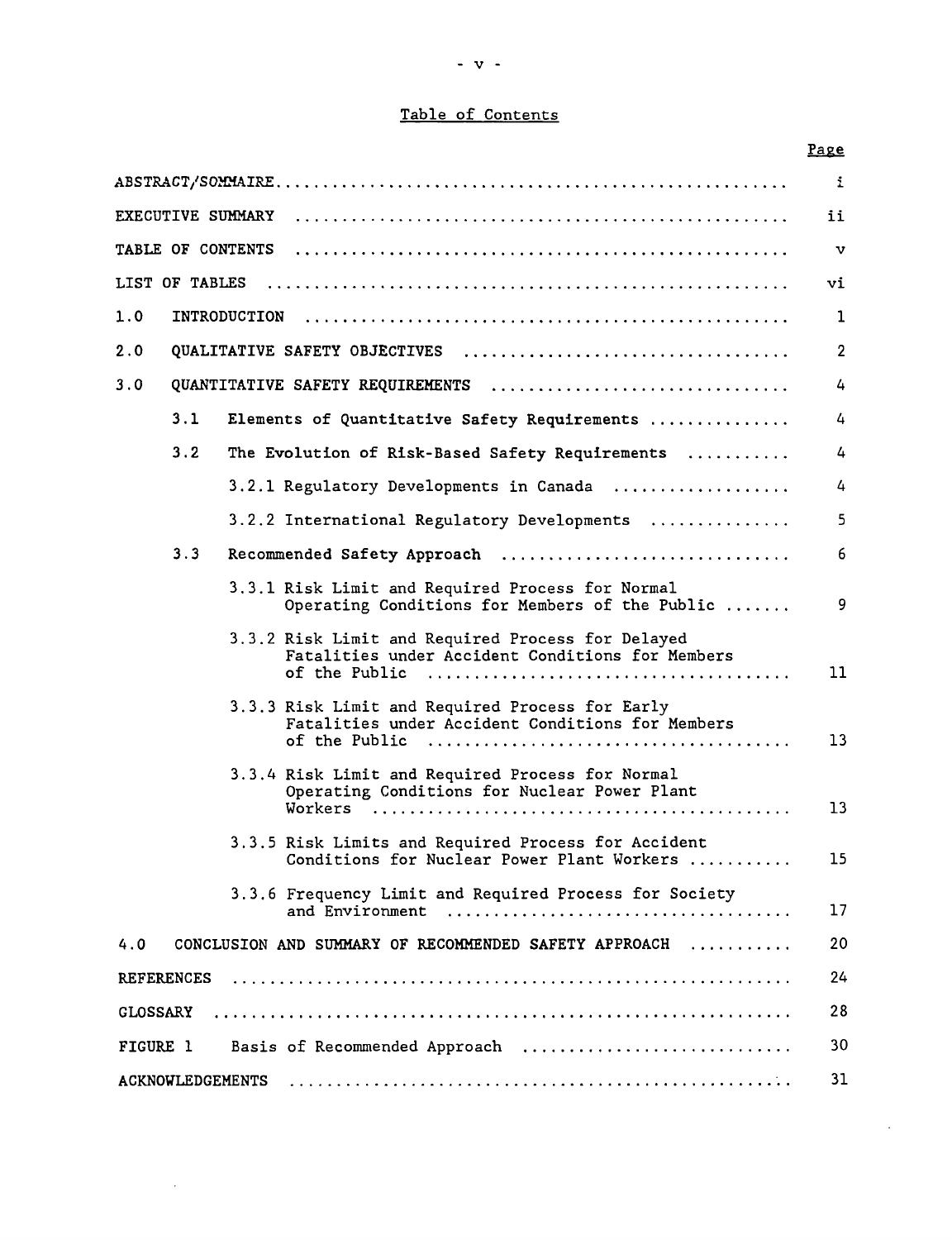# List of Tables

# Page

| TABLE 1 | Calculated Total Annual Effective Doses to<br>Members of Critical Groups at Canadian NGS, 1992        | $\overline{\phantom{1}}$ 11 |
|---------|-------------------------------------------------------------------------------------------------------|-----------------------------|
| TABLE 2 | Average Individual Occupational Doses to Radiation<br>Workers at Canadian Nuclear Generating Stations | -15                         |
| TABLE 3 | Fatality Rates for Major Industries in Ontario:                                                       | 16                          |
| TABLE 4 |                                                                                                       |                             |

**Service Communication** 

 $\sim$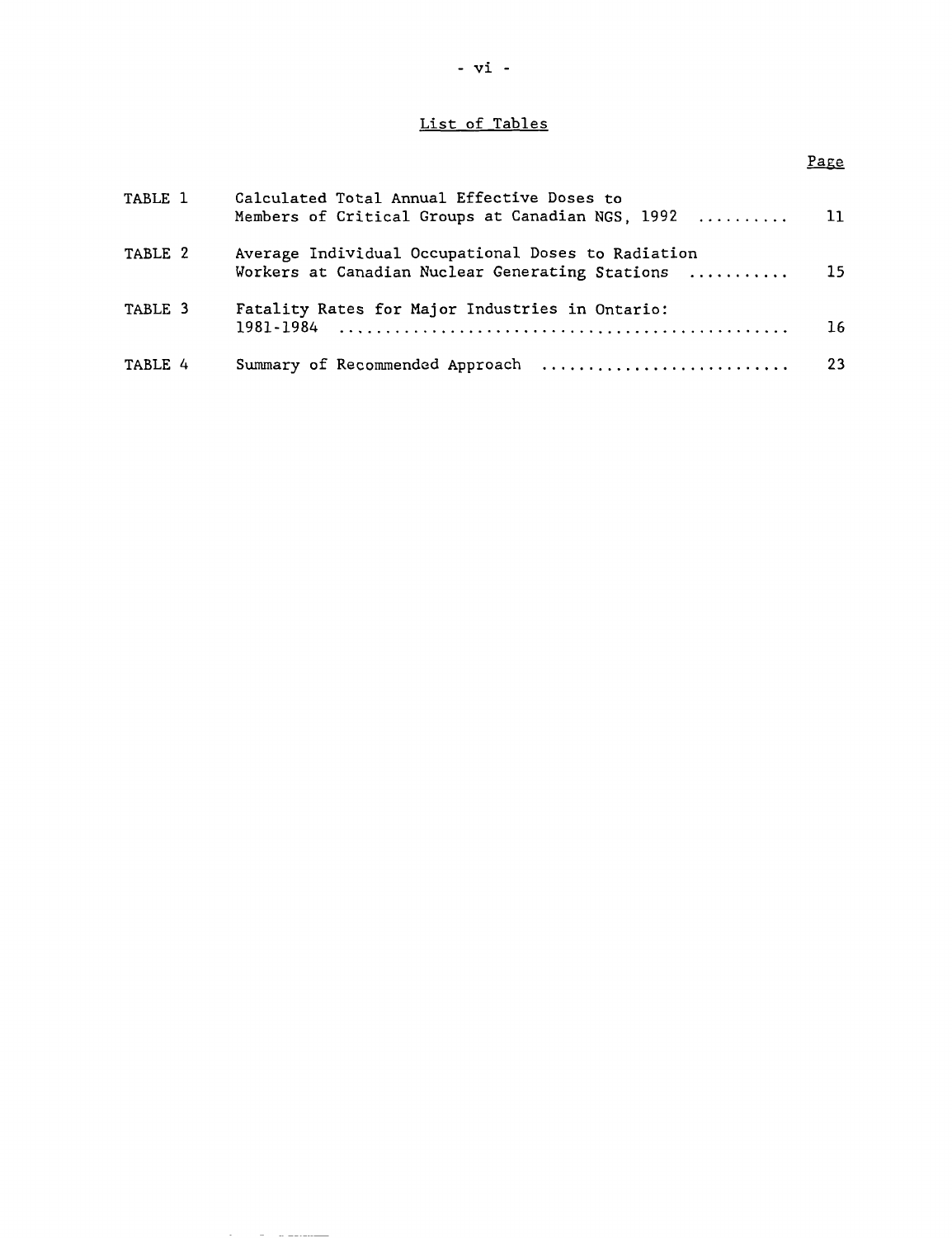# **PROPOSED QUANTITATIVE APPROACH TO SAFETY FOR NUCLEAR POWER PLANTS IN CANADA**

# 1.**0 INTRODUCTION**

One of the early tasks undertaken by the Advisory Committee on Nuclear Safety (ACNS) after its formation in 1980 was to develop a statement of qualitative general safety objectives for all nuclear activities in Canada in report ACNS-2 [1]. These safety objectives were endorsed by the Atomic Energy Control Board (AECB) at its meeting of April 21, 1982.

Subsequently, the ACNS prepared a set of proposed general safety requirements for nuclear power plants in Canada, published as report ACNS-4 in 1983 [2]. It includes a statement of safety principles and practices developed over the years in Canada. These are mainly deterministic and require a defence-in-depth design. The report also recommends risk-based limits for accident analysis representing the upper bound of acceptability and a procedure for doing the risk-based analyses. The AECB has stated that it intends to use ACNS-4 on a trial basis in the licensing of future power reactors.

The ACNS has reviewed ACNS-4 in the light of developments since it had been published in 1983. This review was prompted mainly by developments in Probabilistic Risk Assessment (PRA)<sup>1</sup> of nuclear power plants, especially the Darlington Probabilistic Safety Evaluation (DPSE) [3,4] and the CANDU-6 PRA [5]. A particular motivation was the comparison by Dinnie of the safety analysis requirements of ACNS-4 with the results of the DPSE analysis which indicated that the approach proposed in ACNS-4 for safety analysis was feasible but suggested certain improvements and clarifications [6]. Other factors which influenced the review and the present proposals include:

- recommendations on safety goals by various bodies  $[7,8,9]$
- requirements for the use of the ALARA process in the AECB regulations [10,11]
- recommendations on de minimis dose rates and risks [12]
- new recommendations of the International Commission on Radiological Protection (ICRP) [13]
- developments in value-impact analysis (VIA) for accident conditions [14, 15]

In developing the present proposals, the ACNS has recognized the significant direct and indirect economic and social benefits resulting from the operation of nuclear power plants in Canada [16,17]. It has also recognized that risks to the public and to workers from this operation are very low [18] and, furthermore, are similar to or less than those from alternative commercially feasible methods of generating electricity in Canada [19]. Thus, a major concern of the ACNS is to ensure that appropriate optimized measures are taken in managing the risks of

 $\mathbf{1}$ 

Also termed Probabilistic Safety Analysis (PSA) or Probabilistic Safety Evaluation (PSE), although distinctions are sometimes made among these terms.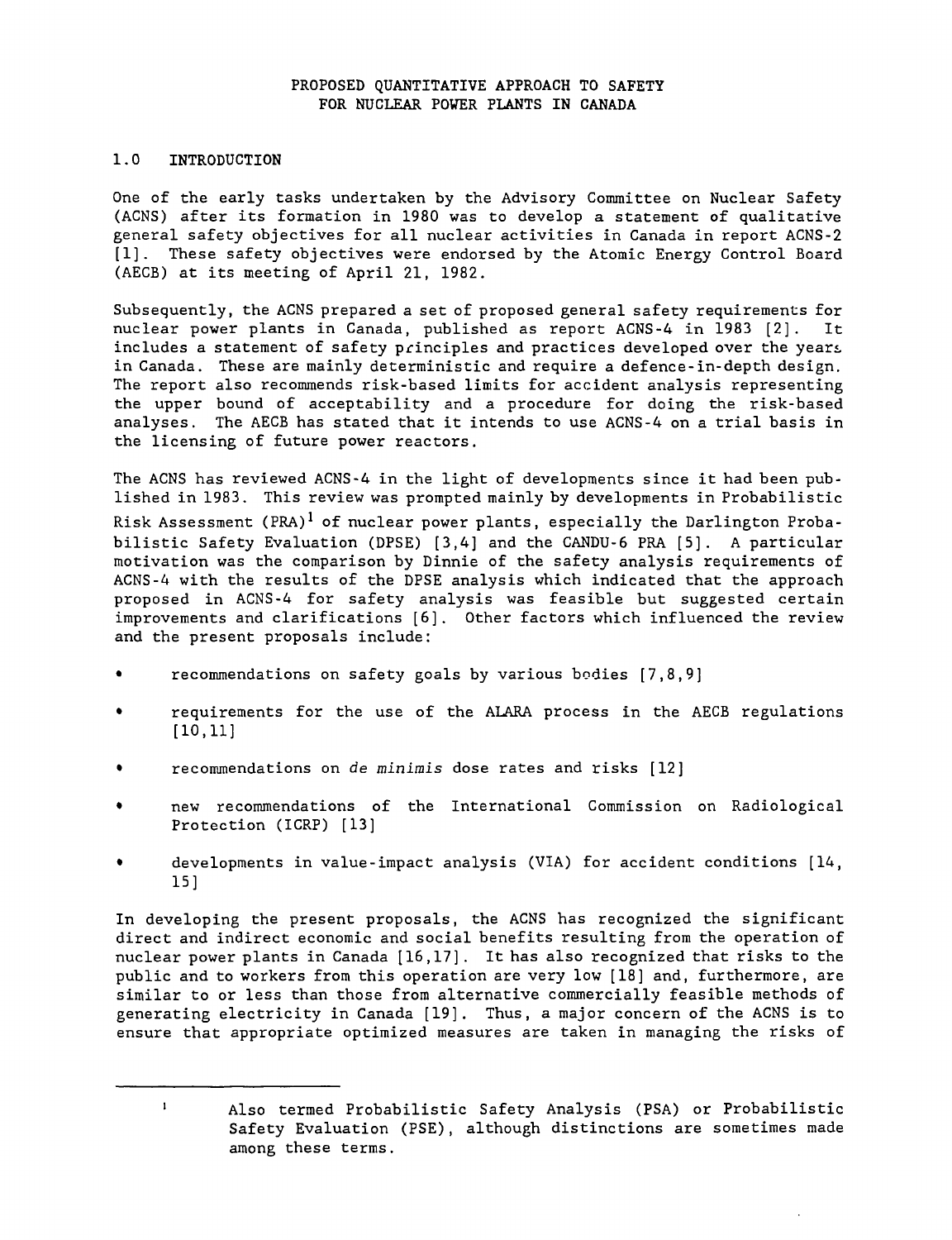nuclear power plants so that Canada may continue to receive safely the benefits of nuclear-generated electricity.

The present report:

- outlines qualitative safety objectives for nuclear activities for which there is broad consensual support (Section 2.0);
- \* draws on these qualitative safety objectives to identify elements that should be incorporated in quantitative safety objectives, in particular a risk<sup>2</sup>-based approach (Section 3.1);
- \* reviews the development of risk-based safety approaches in Canada and elsewhere (Section 3.2);
- \* explains the basis for the recommended quantitative safety approach (Section 3.3);
- \* proposes a quantitative safety approach consistent with the qualitative safety objectives (Sections 3.3.1 to 3.3.6).
- \* recommends the adoption of the proposed quantitative safety approach as a rational and coherent basis for nuclear power plant safety policy and requirements in Canada (section 4.0).
- 2.0 QUALITATIVE SAFETY OBJECTIVES

The qualitative general safety objectives described in ACNS-2, which draw on the radiological protection principles of the ICRP [13,20], underlie the regulation of nuclear activities in Canada by the AECB.

These objectives are:

- 1. Nuclear activities should not lead to unacceptable risks to the workers involved or the general public.
- 2. For hazards due to ionizing radiation,
	- a) all early detrimental effects to individuals should be avoided and the risks of deferred effects (such as consequential development of cancer or production of hereditary defects) should be minimized in accordance with the ALARA principle;
	- b) the probability of possible malfunctions that could lead to the escape of radioactive material or the exposure of people to ionizing radiation should be limited to small values, decreasing as the severity of the potential consequences increases so that the likelihood of catastrophic accidents is virtually zero.

 $\overline{2}$ In this report, risk is defined in the technical sense as the probability of some event and its consequences, to permit quantitative assessment. This approach does not preclude the public deciding what "risk" is acceptable in return for the associated benefits. Rather, it permits this decision to be made on a quantitative foundation, adding such other qualitative factors as may be desired.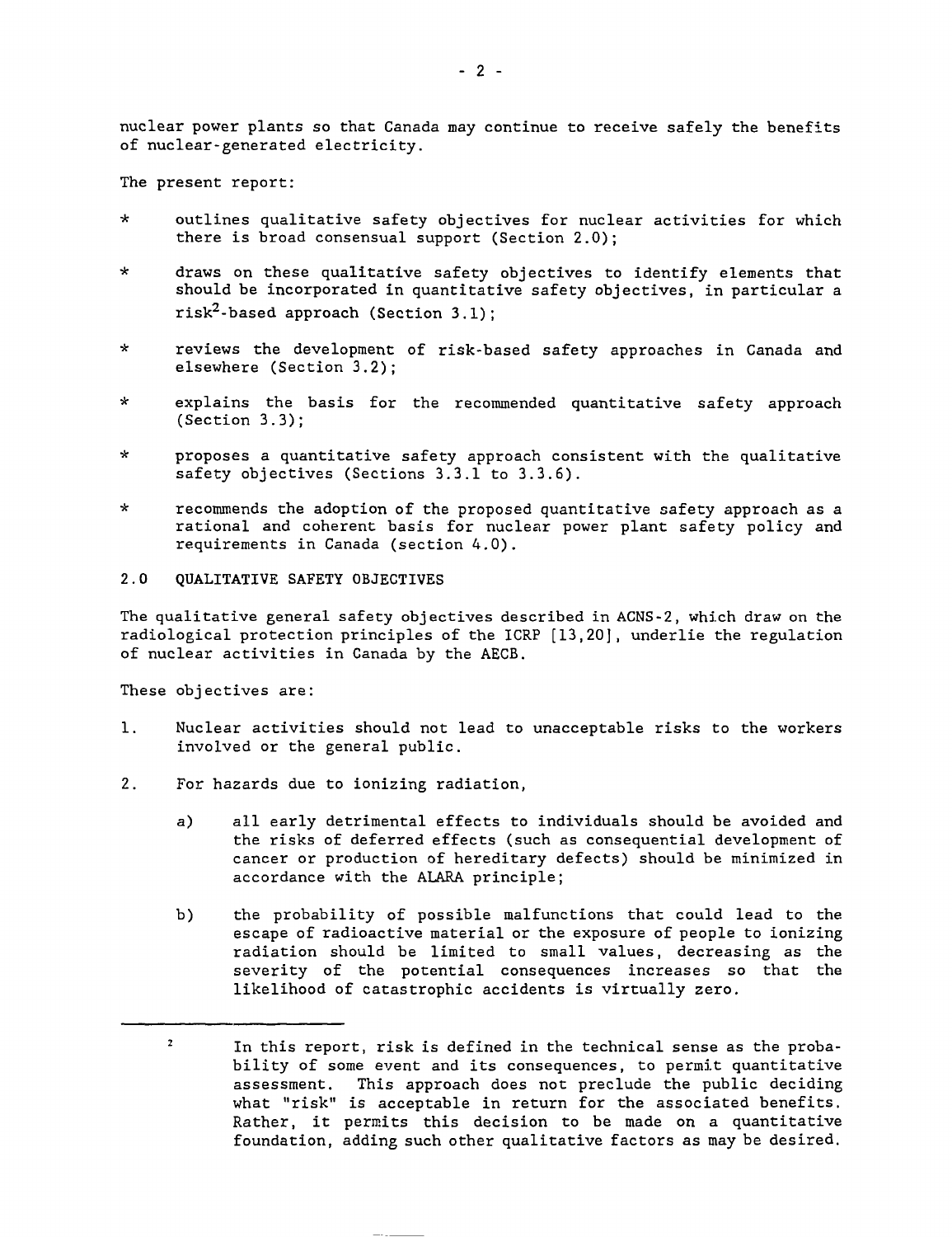- 3. For non-radiological hazards,
	- a) the risk to workers and members of the public, from normal operation or practice of the nuclear activity, should be equal to or less than that presented by appropriately comparable industries or activities;
	- b) the probability and potential consequences of possible malfunctions that could lead to harm of workers or members of the public should be as low as practicable.
- 4. The risk to any future generation associated with each nuclear activity should be taken into account and given a priority for prevention not less than that given to risks presented to the current generation.

On the international level, a widely recognized statement of qualitative safety objectives for nuclear power plants has been developed by the International Nuclear Safety Advisory Group (INSAG) of the International Atomic Energy Agency (IAEA) [21]. These safety objectives are:

1. General Nuclear Safety Objective.

To protect individuals, society and the environment by establishing and maintaining in nuclear power plants an effective defence against radiological hazard.

2. Radiation Protection Objective.

To ensure in normal operation that radiation exposure within the plant and due to any release of radioactive material from the plant is kept as low as reasonably achievable and below prescribed limits, and to ensure mitigation of the extent of radiation exposures due to accidents.

3. Technical Safety Objective.

To prevent with high confidence accidents in nuclear power plants; to ensure that, for all accidents taken into account in the design of the plant, even those of very low probability, radiological consequences, if any, would be minor; and to ensure that the likelihood of severe accidents with serious radiological consequences is extremely small.

The ACNS has assessed the INSAG safety objectives in the light of ACNS-2 and has concluded that they are quite consistent with those of ACNS-2, taking into account their differences in scope<sup>3</sup> and the discussions of the safety objectives in the two reports [22].

 $\mathbf 3$ ACNS-2 applies to all nuclear activities, while 75-INSAG-3 applies to nuclear power plants only; ACNS-2 considers all hazards while the INSAG objectives are confined to radiological hazards; ACNS-2 considers waste management, particularly in objective 4, while 75- INSAG-3 specifically excludes waste management.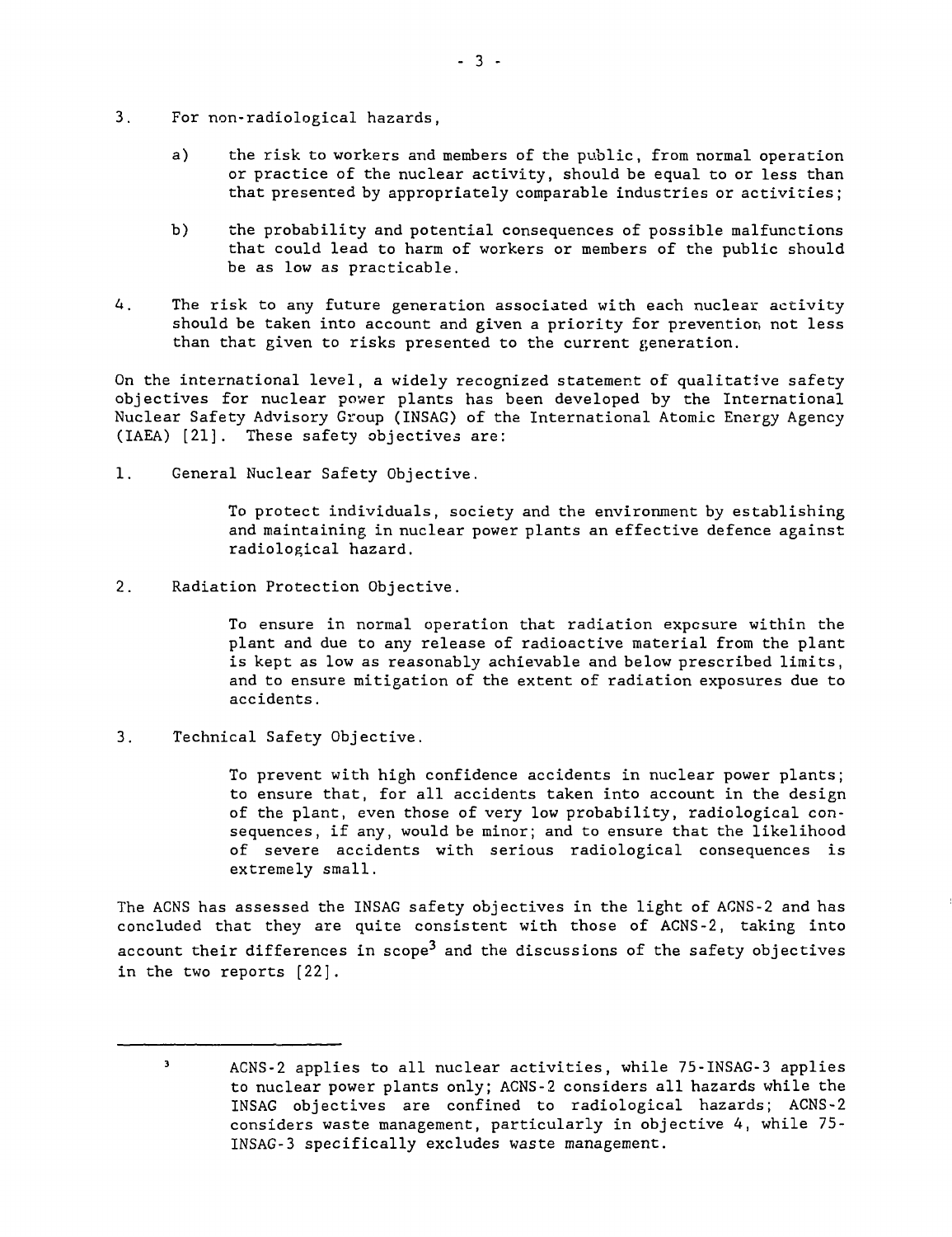# 3.0 QUANTITATIVE SAFETY REQUIREMENTS

This section first identifies the basic elements of a set cf quantitative safety requirements, then reviews the evolution of risk-based safety requirements in Canada and elsewhere and finally describes the recommended safety approach.

# 3.1 Elements of Quantitative Safety Requirements

While the exact wording of the ACNS-2 qualitative safety objectives may be revised in future to focus their intent more clearly, there is a broad consensus on the principles embodied in them, as there is on the INSAG-3 qualitative safety objectives. Therefore, both of these documents are used here to identify the elements that should be incorporated in the quantitative safety requirements for nuclear power plants in Canada.

These elements are summarized as follows:

- a) The safety requirements should be risk based.
- b) Risks to members of the public, workers, society and the environment should be considered.
- c) Normal operation (including anticipated upsets) and potential accidents should be taken into account.
- d) Non-radiological as well as radiological risks should be taken into account.
- e) Limits for risks and hence doses which must not be exceeded should be defined.
- f) For normal operation, an ALARA process should be used. That is, risks and hence doses should be reduced below the limits to levels as low as reasonably achievable (ALARA), social and economic factors being taken into account.
- g) For accidents, risks should be small and should decrease as severity increases. The estimated frequency of severe accidents should be very low.

# 3.2 The Evolution of Risk-Based Safety Requirements

## 3.2.1 Regulatory Developments in Canada

Early efforts to develop overall risk-based safety objectives for nuclear power plants were undertaken in Canada by Siddall and Lewis [23], and Laurence [24], as a result of the accident to the NRX reactor in 1952. These efforts eventually led to the adoption by the AECB of a set of requirements, termed the Siting Guide, which set maximum permissible predicted frequencies and individual and collective public doses for two categories of accidents [25], thus incorporating a risk element in the regulatory process.

Later, revisions to the Siting Guide were proposed by an inter-organizational working group (IOWG) which required that the summed predicted frequencies of accidents in six severity categories (measured by the dose to a member of the critical group) should not exceed specified limits, thus implying an overall risk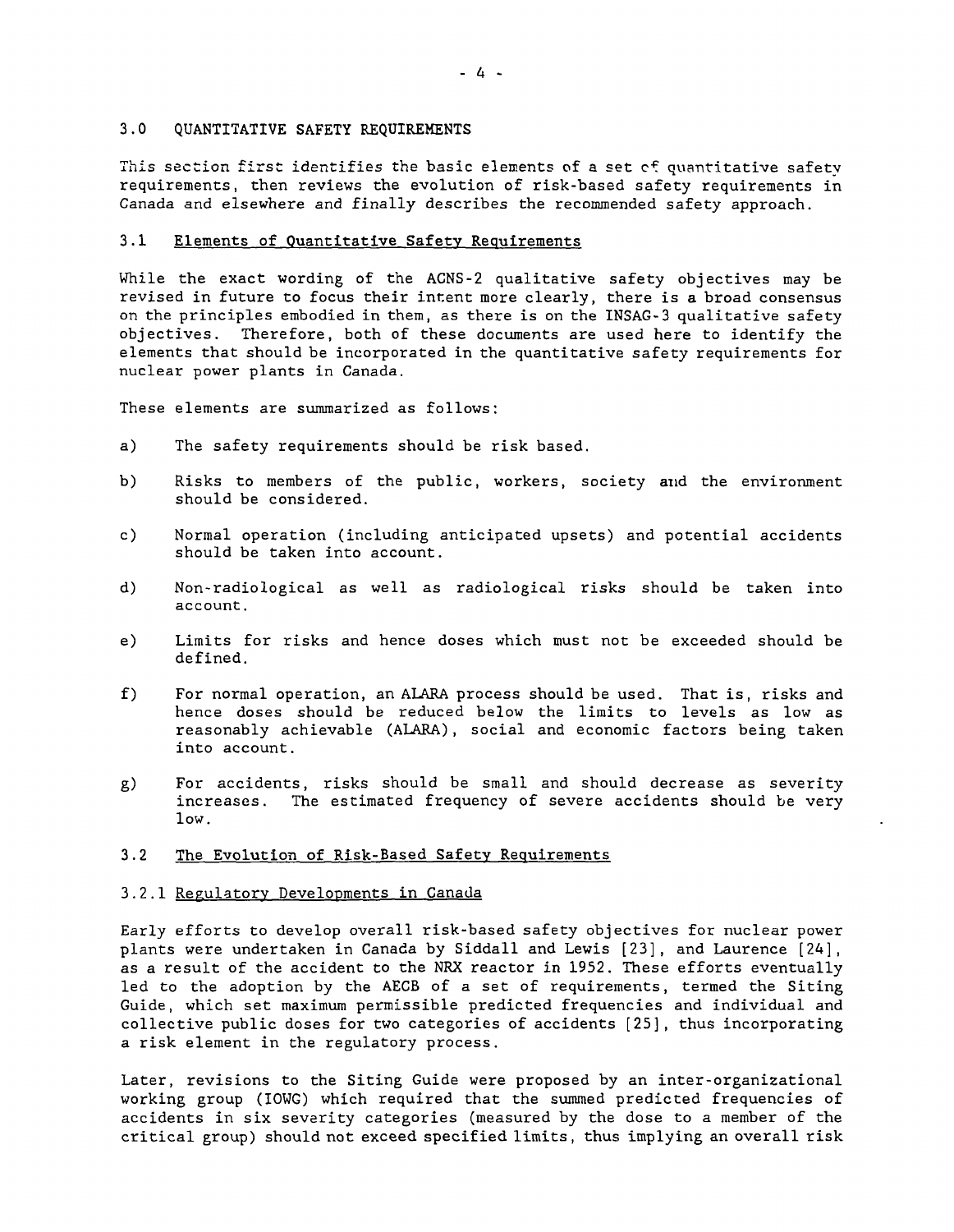limit [26] . Some of the recommendations of the IOWG were subsequently incorporated in a safety analysis licensing guide, AECB Consultative Document C-6 [27], which stipulated five accident categories with individual dose limits for each but did not explicitly specify frequency limits, thus departing from the riskbased approach previously used in Canada. However, during the application of C-6 on a trial basis (along with the Siting Guide) for the licensing of the Darlington NGS, Ontario Hydro proposed single-event frequency criteria for the categories that were agreed to by the AECB for the licensing of this station.

In 1983 the ACNS issued its report ACNS-4 [2] , which proposes six dose categories with limits for the summed frequencies of event sequences in each, similar to those of the IOWG, thus implying a total risk limit. The frequency limits include a "risk-aversion" feature, i.e. the risk limits decrease as the consequences increase, recognizing society's particular concern about large accidents with severe consequences. The risk limits in ACNS-4 are about the same for normal operation and for accidents. Very low frequency event sequences (frequency less than  $10^{-7}$  per reactor-year) are explicitly excluded from the reed for consequence analysis since the additional risks of such accident sequences would make an insignificant contribution to the total risk of the plant.

In 1990, Ontario Hydro formally adopted qualitative and quantitative safety goals for its nuclear generating stations [28]. A rigorous comparison of the results of its earlier probabilistic safety evaluation of the Darlington NGS [3] with the quantitative safety goals adopted by Ontario Hydro is not possible since the Darlington PSE did not include consequence analyses for accident sequences in the most severe and least severe categories for radioactive releases from the plant.

Other regulatory developments in Canada include the incorporation of the ALARA principle into the AECB regulations and the publication of recommendations for the application of the ALARA principle in nuclear activities in Canada by the ACNS and the Advisory Committee on Radiological Protection (ACRP) [11]. Also, the ACNS and ACRP have published recommendations on de minimis dose rates in Canada [12].

#### 3.2.2 International Regulatory Developments

About the same time as the development of the Siting Guide took place in Canada, other proposals, most notably that of Farmer [29], were made internationally for some form of risk criteria for nuclear power plants, to supplement the deterministic approaches then in use.

An important step towards the use of comprehensive risk-based safety analysis was the Reactor Safety Study conducted for the US Atomic Energy Commission in the mid 1970s [30]. This was the first large-scale application of fault-tree and eventtree techniques to analyze the safety of nuclear power plants. Despite a number of limitations and difficulties, it demonstrated the feasibility of the PRA methodology.

The TMI nuclear plant accident in 1979 focused interest on PRA methodology and inspired efforts to define quantitative safety objectives for nuclear power plants. The US Nuclear Regulatory Commission (USNRC) initiated a program to define comprehensive safety goals for nuclear power plants in the USA which,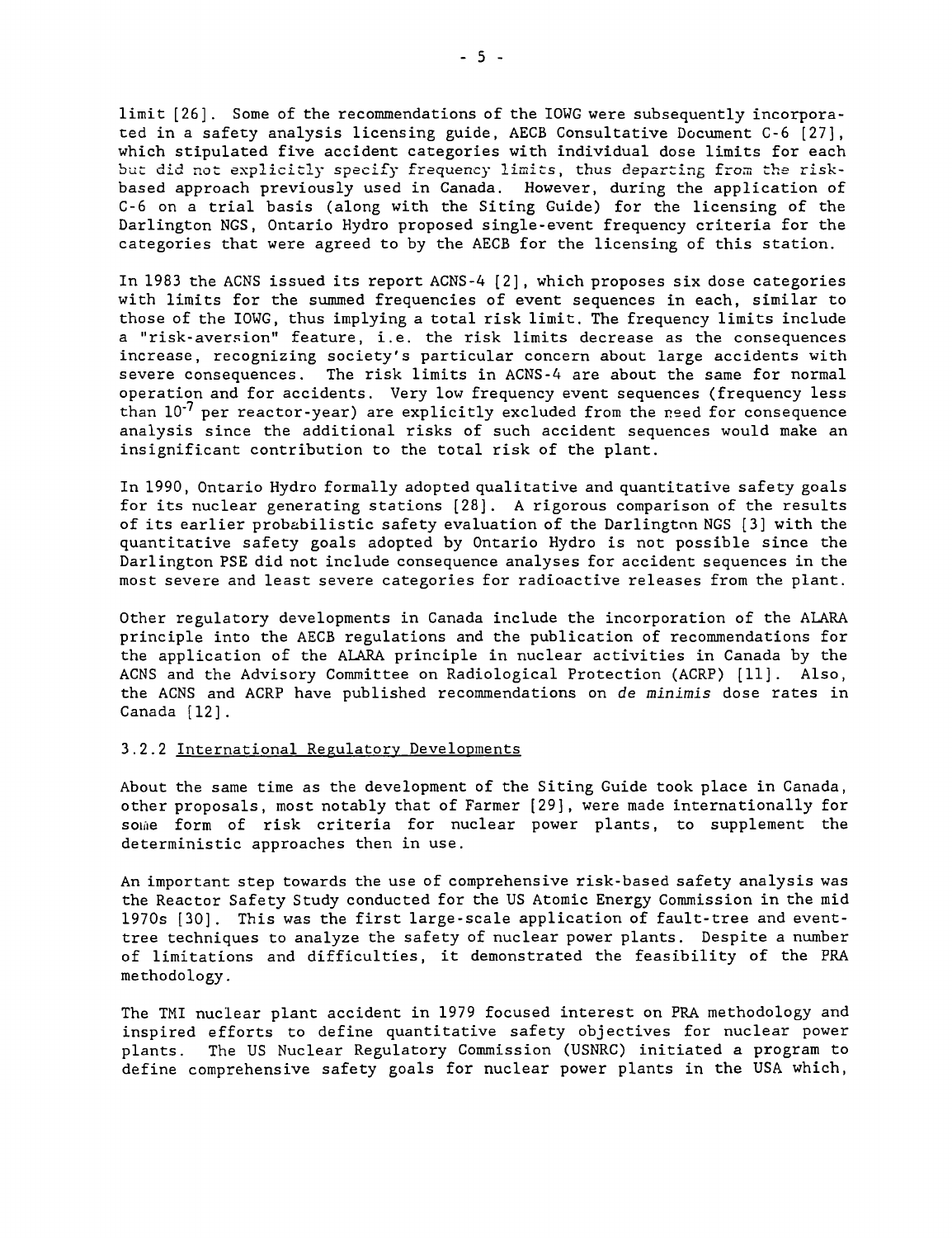after several years of work and debate, led to the publication of a regulatory policy for qualitative safety goals and quantitative safety objectives in 1986 [73-

Recently, the USNRC has completed probabilistic safety analyses for five nuclear power plants in the USA [31]. The results show that these existing plants readily meet the USNRC quantitative safety objectives and guidelines.

In other parts of the world, a number of national and international agencies have looked seriously at the possibility of defining quantitative safety goals. The Netherlands in 1985 established risk limits and safety goals within their environmental laws which apply to all potentially hazardous facilities, not just nuclear power plants [9,32]. Also, Argentina has adopted an individual risk criterion in the regulatory process for nuclear power plants [33].

The IAEA has developed comprehensive safety goals (referred to as probabilistic safety criteria) for nuclear power plants [8]. In 1992, the United Kingdom Health and Safety Executive published a revision of its earlier document on "The Tolerability of Risk from Nuclear Power Stations" [34] , to provide public information on nuclear power risks and risk management.

Over the past decade, probabilistic safety analyses have been conducted on a number of nuclear power plants throughout the world, in addition to those already discussed, with increasing confidence in the results [35],

# 3.3 Recommended Safety Approach

Based on reviews of nuclear safety practices in Canada and elsewhere, as summarized in the foregoing discussion, a safety approach is proposed for nuclear power plants in Canada which should ensure that the ACNS and INSAG qualitative safety objectives are met.

In view of the interest being shown by many organizations (for example, USNRC [7] , IAEA [8] and the government of the Netherlands [9]) in establishing not only a quantitative dose or risk limit which must not be exceeded but also a more stringent risk goal which must be striven for, the Committee considered the merit of including such a goal in its proposed approach. After careful and lengthy debate, the Committee concluded that the safety approach should not set arbitrary goals but rather should incorporate a process sensitive to the cost of providing safety measures. This approach follows the radiation protection principles of the ICRP [20].

The proposed approach consists of:

\* stipulated quantitative risk or frequency limits that must not be exceeded for members of the public, nuclear power plant workers, and society and environment for both normal operation and accident conditions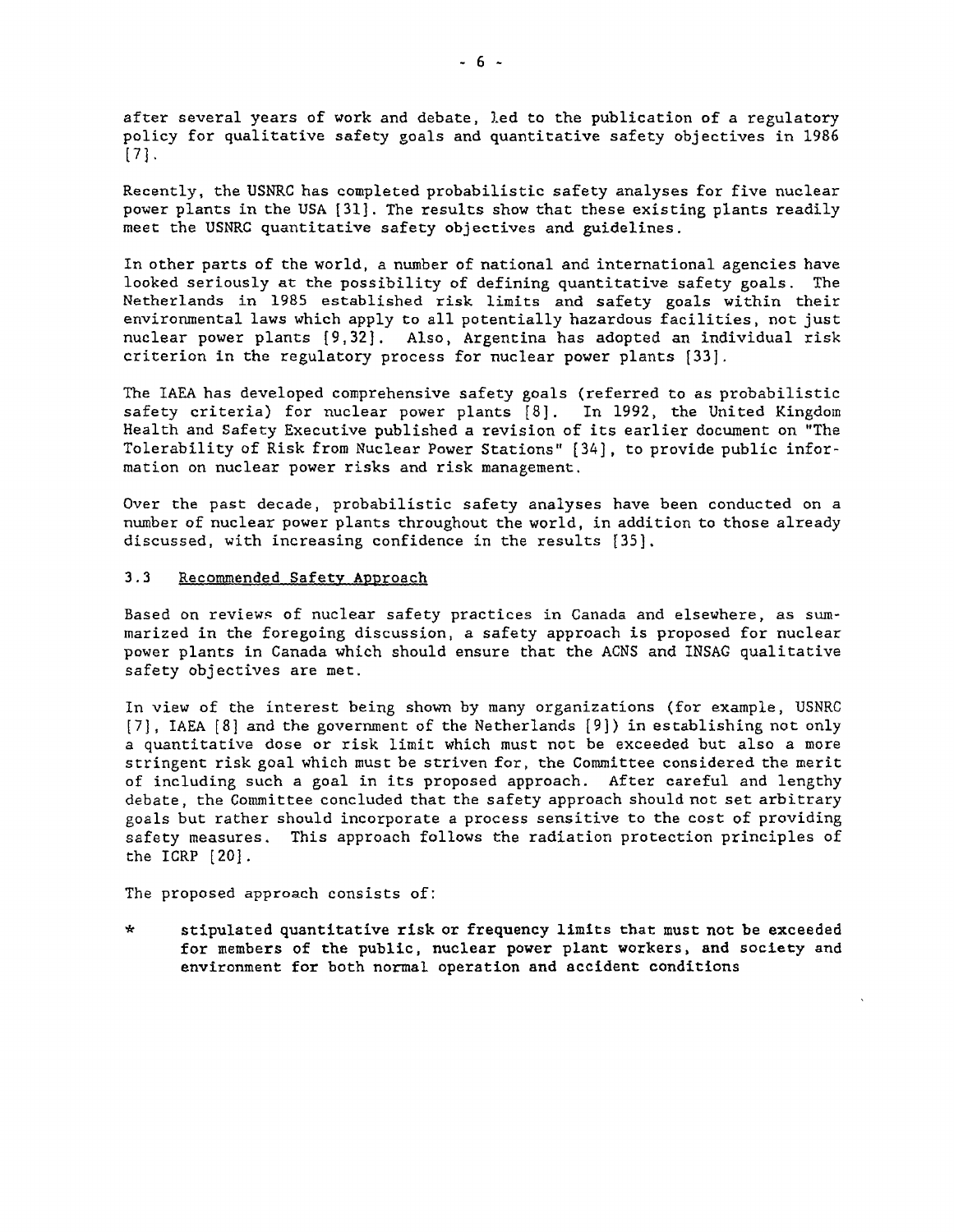- \* the application of ALARA processes for normal operation and value-impact analysis<sup>4</sup> processes for accident conditions to establish acceptable risks and frequencies below the limit risks and frequencies
- \* exemption levels based on de minimis doses and hence risks, below which the ALARA or VIA processes are not required.

The basis of the recommended approach is illustrated in Figure 1. The threefield approach shown is similar to the approaches described in references 8, 9 and 32. The quantitative maximum acceptable levels are based on the new doselimits recommended by the ICRP [13] and the corresponding fatality risks. While the ICRP recommendations are expressed in terms of dose limits, these dose limits have been based on an evaluation by the ICRP of tolerable risk limits. The ICRP recommendations represent an international consensus by recognized experts on radiological dose limits which has been accepted by all countries with nuclear power programs and which has served as the basis for AECB regulations over the years. The ACNS could identify no more practical basis for the recommended limits for normal operation than the new ICRP recommendations. The risks corresponding to the limits for normal operation were then used as the basis for the proposed limits for accident conditions.

The approach recommended in this report stipulates quantitative risk limits for both normal operation and accident conditions. Normal operation and accidents are treated separately because of their different nature and the different means used to monitor their risks and to take remedial action as necessary, as will be discussed later. To ensure that optimized levels of calculated risks below those at the risk limits are achieved, the approach also recommends that, for normal operation, acceptable calculated risks be established by an ALA $P$ A process  $[11]$ while, for accident conditions, the acceptable calculated risks be established by a VIA process [15].

The approach also recommends that, in general, to avoid unproductive expenditures in investigation and analysis, calculated individual doses or equivalent risks below the de minimis levels be accepted without requiring an AIARA or VIA process. The stipulation of this lower limit to the required range for ALARA or VIA processes recognizes that risks at this level are generally accepted as being of no significance to an individual or, in the case of a population, of no significance to society and are already so low that efforts to reduce them further including the cost of analysis are not warranted [12] . Consistent with this approach, i.e., avoiding unproductive expenditures, efforts expended in applying the ALARA or VIA processes should be proportional to the difference between the calculated risks and those at the de minimis levels.

 $\ddot{a}$ Value-impact analysis (VIA) is a general quantitative approach which considers the "values" (or benefits) and the "impacts" (or costs) of preventive and mitigating measures taken to reduce the calculated risks of nuclear reactor accidents. Values include such factors as on-site and off-site health effects averted. Impacts include factors such as development and implementation costs and changes in operating costs. The VIA process weighs values against impacts using various methods taking into account uncertainties [14,15] to establish design and operating procedures to yield an optimized level of calculated risks from reactor accidents.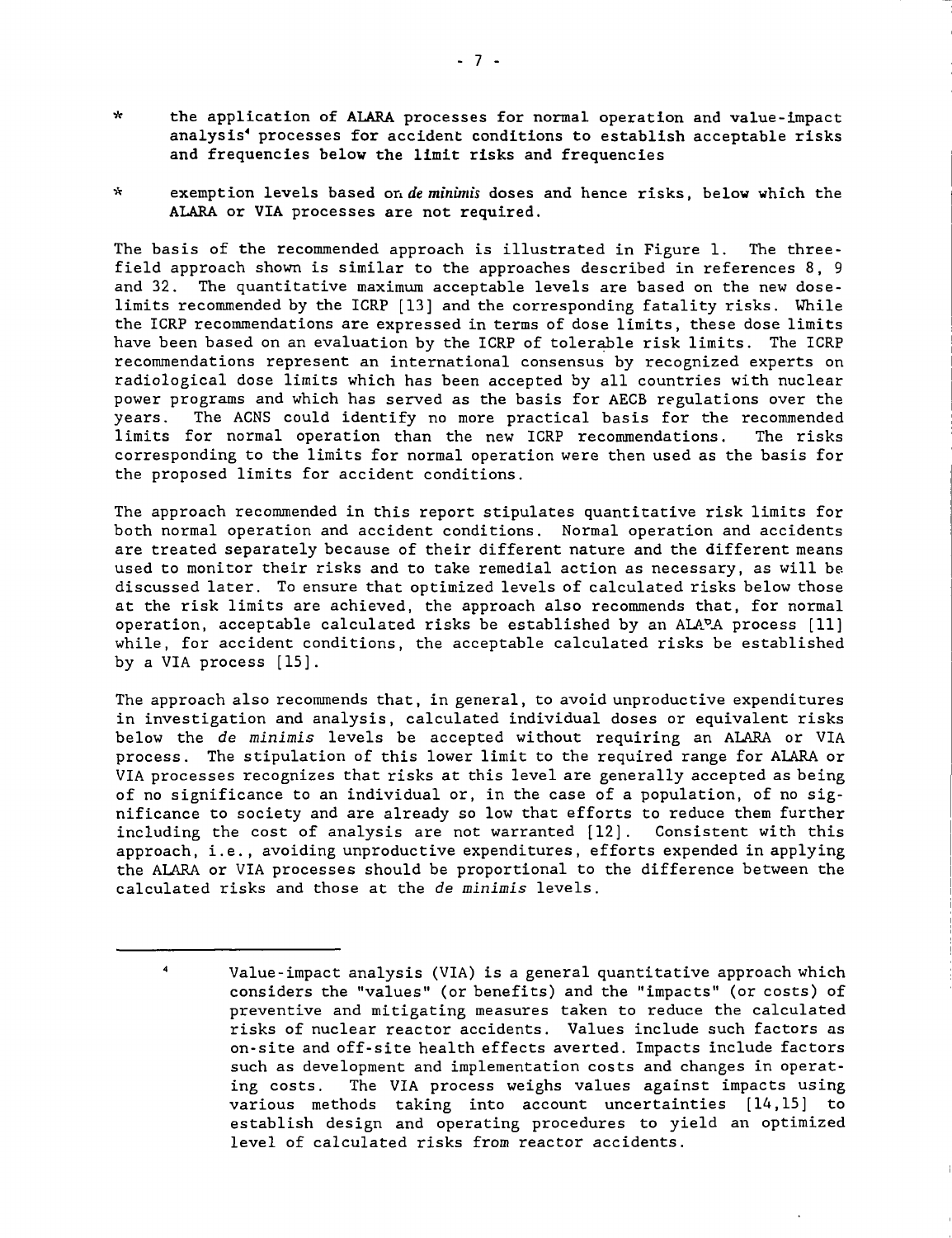The approach specifies separate risk limits and required processes for delayed and early fatalities for members of the public as in the approaches of the IAEA [8], the USNRC [7] and Ontario Hydro [28], as well as other organizations. The reasons for separate limits and requirements for early and delayed fatalities are [28]:

- a) The total risks of early and delayed fatalities in Canada differ<sup>5</sup>.
- b) The life-shortening effects for early (i.e., accident) fatalities, typically 30 years, are greater than those for delayed fatalities, typically 10 years, because of the latency periods for cancers.
- c) Separate limits and required processes facilitate comparisons with the risks of other industries or activities which may have the potential for early or delayed fatalities, but not both.

In establishing the limits and requirements for a nuclear power site, it is assumed that all of the risk to the public from reactors arises from the radiological hazard. While there are contributions to total public risk from other hazards during operation and under accident conditions, these are negligible compared to the risks from radiological exposure [19]. However, fatality risks to nuclear power plant workers arise from various hazards and this is recognized in the recommendations.

Separate limits and required processes are proposed for:

- \* normal operating conditions for members of the public
- \* accident conditions resulting in delayed fatalities for members of the public
- \* accident conditions resulting in early fatalities for members of the public
- \* normal operating conditions and rehabilitation periods following accidents for nuclear power plant workers
- \* accident conditions for nuclear power plant workers
- \* society and environment (frequency based).

Separate risk limits and processes are not proposed for population or collective doses per se, but collective risks as well as benefits are recognized in the ALARA and VIA processes and societal impacts are taken into account by the recommendations in section 3.3.6 of this report. It is also recommended, as in ACNS-4 [2], that radiological risks to the population for both normal operation and accidents be taken into account in the site selection process.

In recommending the risk-based and frequency-based approach described in this report, the Committee is not abandoning the safety principles and practices (many

 $\mathsf{s}$ The total risk to a member of the public of individual delayed (cancer) fatalities is 2.03 x  $10^{\text{-}3}$  per year and that of early (accident) fatalities is 4.9 x  $10^{-4}$  per year, based on 1991 data for Canada [36].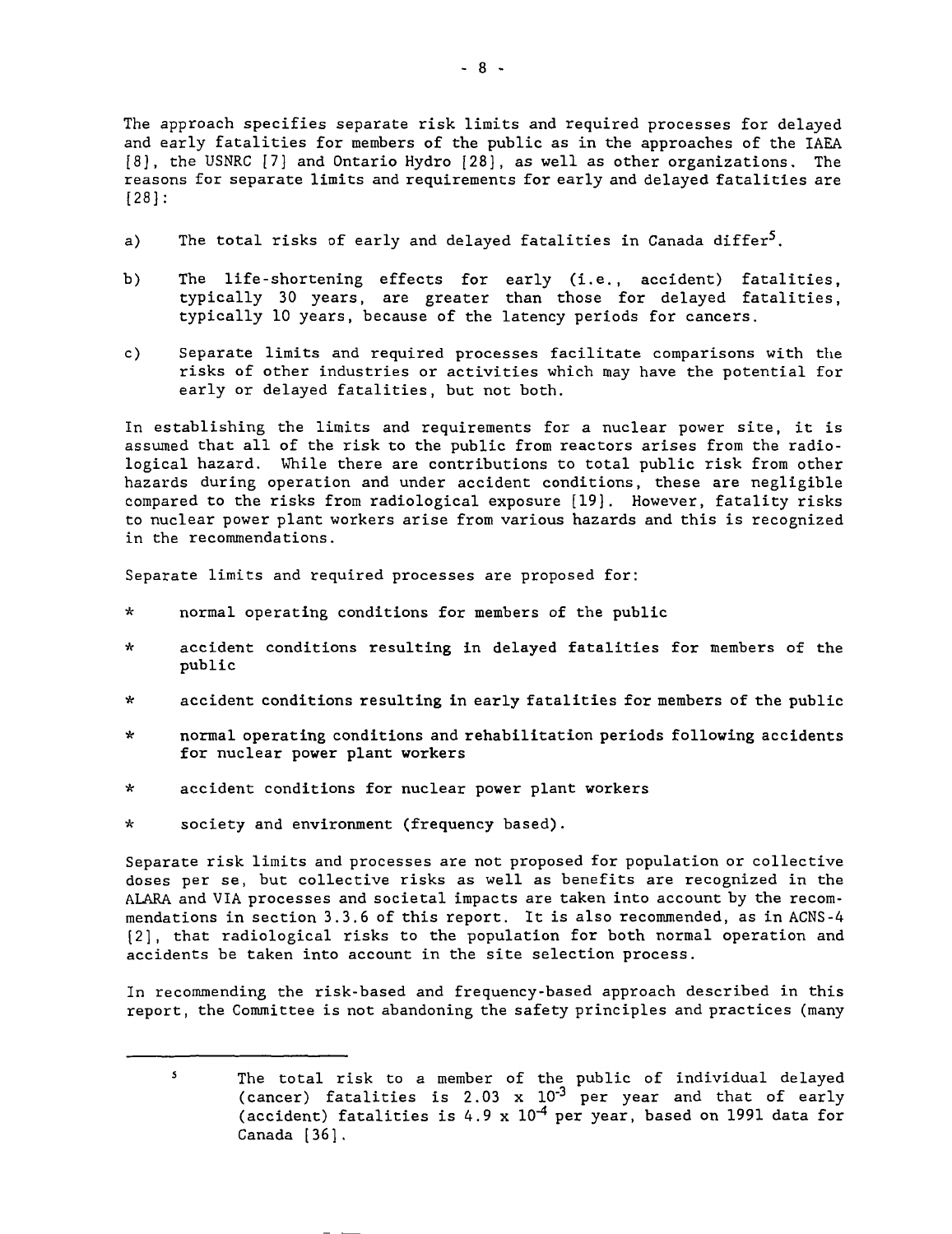of which are deterministic) developed over the years in Canada. These will remain key elements in reactor safety.

The risk from radiological exposure used throughout this report is that of fatality only, rather than the risk of total detriment, i.e., total harm experienced by an exposed group including fatal cancers, non-fatal cancers and serious hereditary defects, as defined by the ICRP [13]. The risk of total detriment from small (stochastic-effect) doses is about 7.3 x  $10^{-2}$  per Sv for the general population compared to 5.0 x  $10^{-2}$  per Sv for fatalities and is about 5.6 x  $10^{-2}$ per Sv for workers compared to 4.0 x  $10^{-2}$  per Sv for fatalities. Establishing an approach based on maintaining the risks of fatalities at acceptable levels will also ensure that the risks of total detriments are also at acceptable levels. For high (deterministic-effect) doses which could lead to early fatalities, only the fatality risk is relevant [13].

A set of assessment criteria to facilitate the application of the maximum acceptable limits and required safety processes to a nuclear power plant will be incorporated into a revised version of ACNS-4, which will be issued as ACNS-21 [37].

3.3.1 Risk Limit and Required Process for Normal Operating Conditions for Members of the Public

# Risk Limit

6

# The calculated risk of fatality to a member of the critical group of the public from radiological exposure due to normal operations, including anticipated upsets, at a nuclear power site must not be greater than 5 x 10<sup>5</sup> per site-year.

This risk limit corresponds to an annual dose<sup>6</sup> of 1 mSv based on the latest risk coefficient recommended by the ICRP, 5 x  $10^{-2}$  per sievert [13]. An annual dose of 1 mSv is that now recommended by the ICRP as the dose limit to a member of the public [13]. It is anticipated that the Atomic Energy Control Regulations will be amended in the near future to reflect the latest ICRP recommendations [10,38]. Consistent with the ICRP approach, this dose, and the corresponding risk, represent the upper limit of tolerability for normal operation.

The risk limit here, and elsewhere in this report, is based on a nuclear power site, rather than a nuclear generating station or a single reactor. This ensures a consistent risk level for members of the public in the vicinity of nuclear power sites which may be occupied in Canada by as many as eight reactors. This requires that, other things being equal, a multi-unit site has lower risk per reactor than a single-unit site. This lower risk is achievable, as would be demonstrated in the site PRA, because of the ready availability of alternative power and water supplies as well as additional skilled workers. Such features should assist in ensuring that a multi-unit site can meet the risk-limit requirements without requiring that the risk levels of individual reactors be impossibly low.

As used in this report, dose means committed effective dose.

- 9 -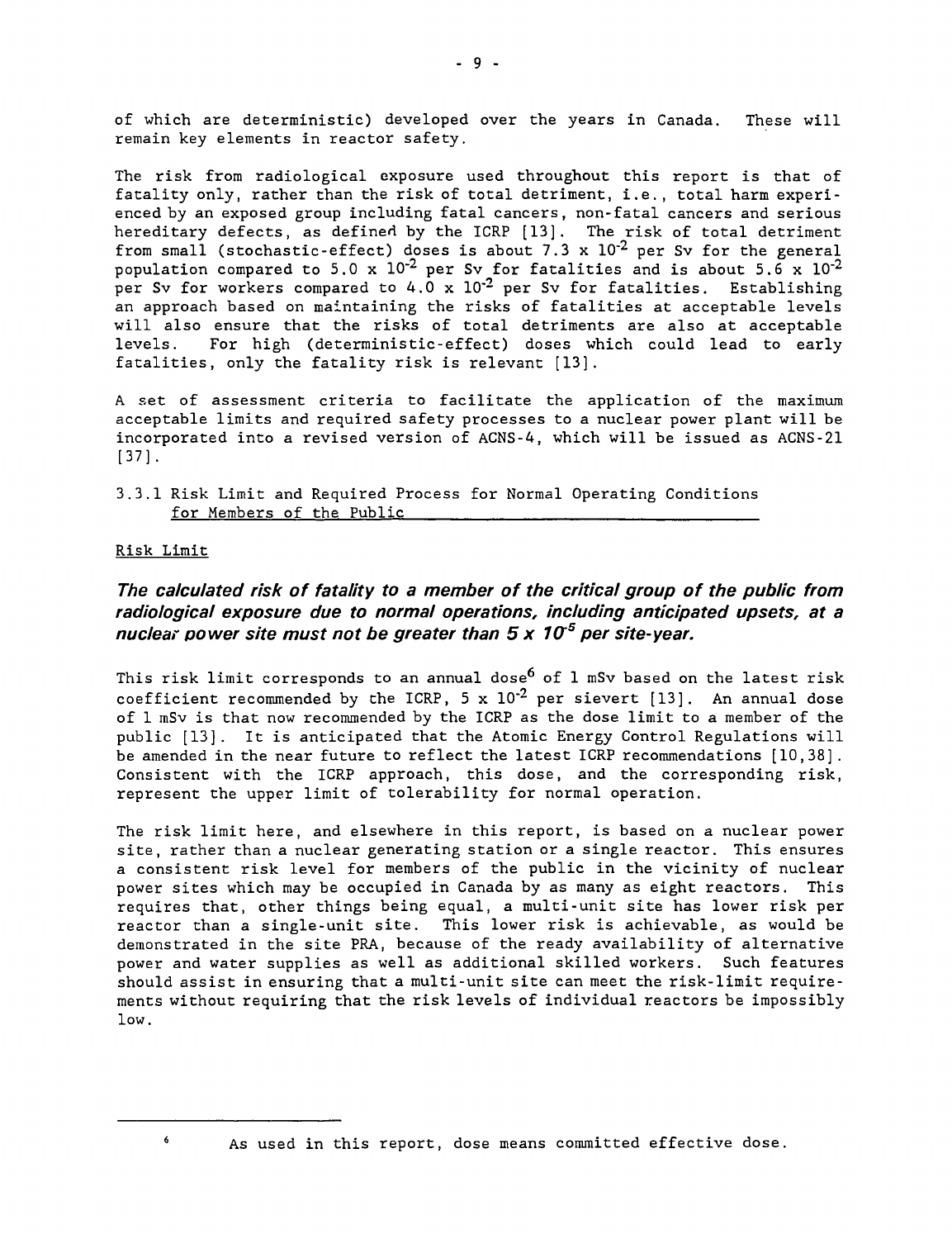#### Required Process

The calculated risk of fatality to a member of the critical group of the public from radiological exposure due to normal operations, including anticipated upsets, at a nuclear power site shall be below the value at the risk limit and be justified by an ALARA process unless the calculated risk is below the de minims level.

The emission levels of various constantly monitored radioactive groups will be compared to the levels derived from the ALARA process on a periodic basis. The emission levels will fluctuate with time; only when they are consistently high by a certain margin with respect to the derived ALARA levels over several periodic measurements would action be required through an examination of operating procedures or plant design to determine whether improvements were necessary. The specific margins and periods to be used will be defined in the forthcoming ACNS-21 [37].

Before the ALARA principle became part of the AECB regulations, the target for nuclear power plants under normal operating conditions (based on discussions between the AECB and the licensees) was chosen to be less than 1% of the thenexisting AECB annual dose limit of 5 mSv for a member of the public. Unfortunately, the "1%" target level has never been defined clearly and several interpretations exist. One interpretation is that the annual dose to a member of the critical group of the public should not exceed 50  $\mu$ Sv from each of air-borne or water-borne pathways  $[39]$ , or 100  $\mu$ Sv total, if both pathways affect the same critical group. On the other hand, the "1%" target has been interpreted by Ontario Hydro as applying to the derived emission limits (DEL) for each radionuclide grouping, i.e., tritium, noble gases, iodines and particulates for airborne emissions and tritium and gross beta-gamma for water-borne emissions. Recently, groupings of carbon-14 have been added to each of the air-borne and water-borne categories. Thus, the effective dose to a member of the public, in the unlikely event that each group just meets the 1% target, could be as high as 400  $\mu$ Sv total.

In practice however, the calculated doses to individual members of the public near Canadian nuclear generating stations have, in general, been below these "1%" targets, however interpreted, as shown, for example in Table 1, for 1992.

Recently, the AECB has proposed, in a consultative document, an approach to the requirement to keep all exposures as low as reasonably achievable which establishes a total individual annual dose of 50  $\mu$ Sv as a "de facto" ALARA dose [43].

The ACNS and ACRP have recommended an individual de minimis dose rate of 10  $\mu$ Sv per year [12], which is equivalent to a risk of fatality from radiological exposure of 5 x  $10^{-7}$  per year, based on the latest ICRP recommendation for the risk coefficient for a member of the public. The calculated risk to an individual must consider contributions from the entire nuclear power site so that the exemption level for the ALARA process is defined to be a risk of fatality from radiological exposure of 5 x  $10^{-7}$  per site-year to a member of the critical group of the public.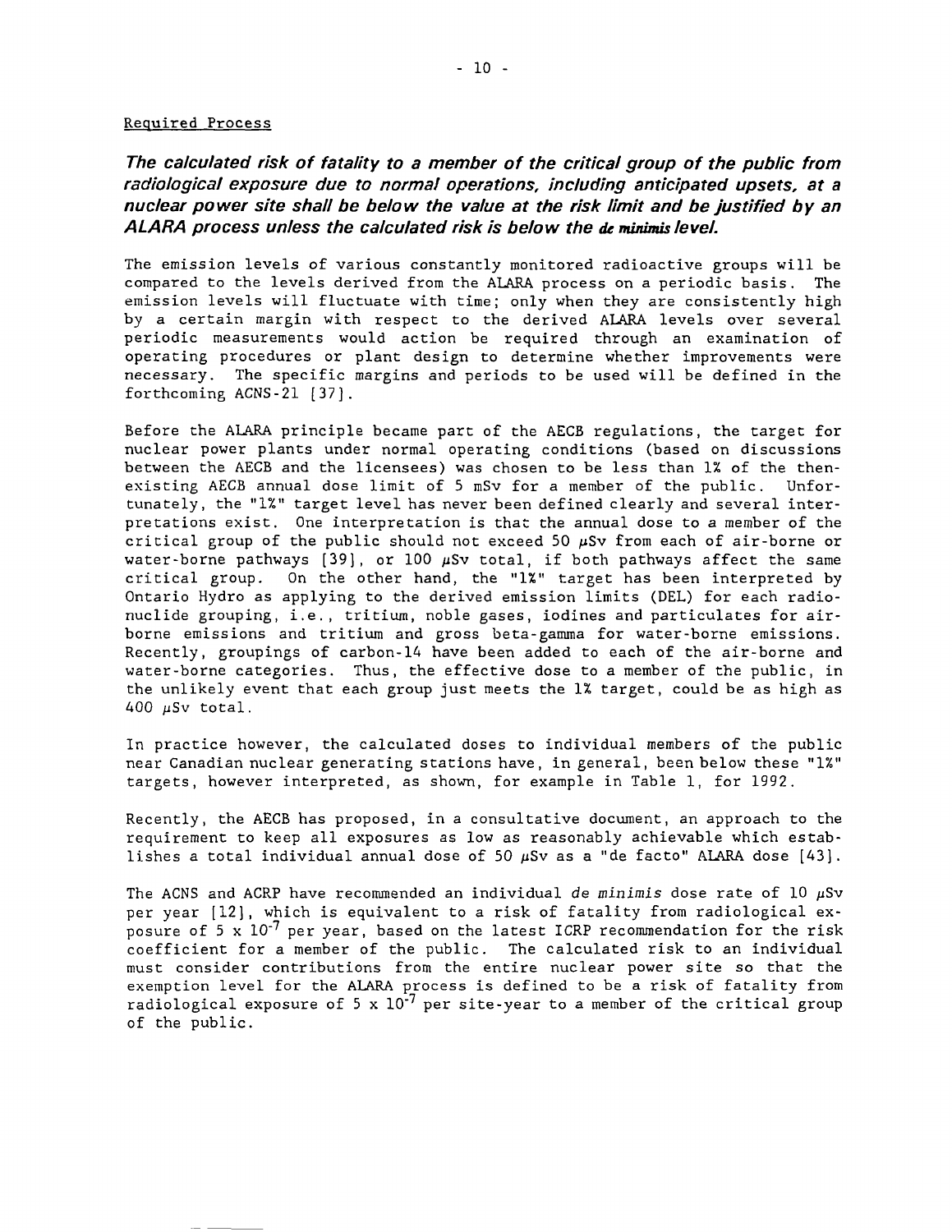# **Table 1**

**Calculated Total Annual Effective Doses to Members of Critical Groups at Canadian NGS, 1992**

| Station                                                                   | Total Annual Effective Dose, $\mu$ Sv |
|---------------------------------------------------------------------------|---------------------------------------|
| Pickering A & B<br>Bruce A & B<br>Darlington<br>Gentilly<br>Point Lepreau | 23<br>6.4<br>2.8<br>18.5<br>1.3       |
| Derived from references 40, 41, 42                                        |                                       |

The exemption-level risk is thus 1% of that at the risk limit. It is pointed out that this risk and the corresponding annual dose are 20% of the de facto ALARA level proposed by AECB [43]. As stated in section 3.3, efforts expended in applying the ALARA process should be proportional to the difference between the calculated risk at any stage of the process and the de minimis level.

3.3.2 Risk Limit and Required Process for Delayed Fatalities under Accident Conditions for Members of the Public

# Risk Limit

 $\mathbf{7}$ 

# **The calculated risk of delayed fatality to a member of the critical group of the public from radiological exposure due to accidents at a nuclear power site must not be greater than 5 x 1(X<sup>5</sup> per site-year.**

The ICRP, in recommending a dose limit, and thus a fatality risk limit, for members of the public from normal operation, implicitly acknowledged an additional risk from accidents. Recognizing this, and lacking any other basis for establishing the risk limit for delayed fatality to a member of the critical group from accidents, the ACNS arbitrarily set it equal to that for fatality from normal operation. This approach is similar to that proposed in ACNS-4 [2] and is consistent with that recommended by the IAEA and the Nuclear Energy Agency of OECD [35].

The total recommended risk limit for delayed fatalities to the public from both normal operation and from all accidents for a nuclear power site is thus  $10^{-4}$  per site year.

A probabilistic risk analysis of the nuclear power site would be required to calculate the risk. The analysis is to exclude the risk of earthquakes, since their frequency, magnitude and consequences cannot be predicted with sufficient reliability.<sup>7</sup> Deterministic means, as in current practice [3,21,44] are to be

The comprehensive PRA study undertaken by the USNRC, NUREG-1150 [31], did not determine public risk from earthquakes at nuclear power plants in the USA, although it did estimate core damage frequencies for seismic events at two of the five nuclear power plants studied.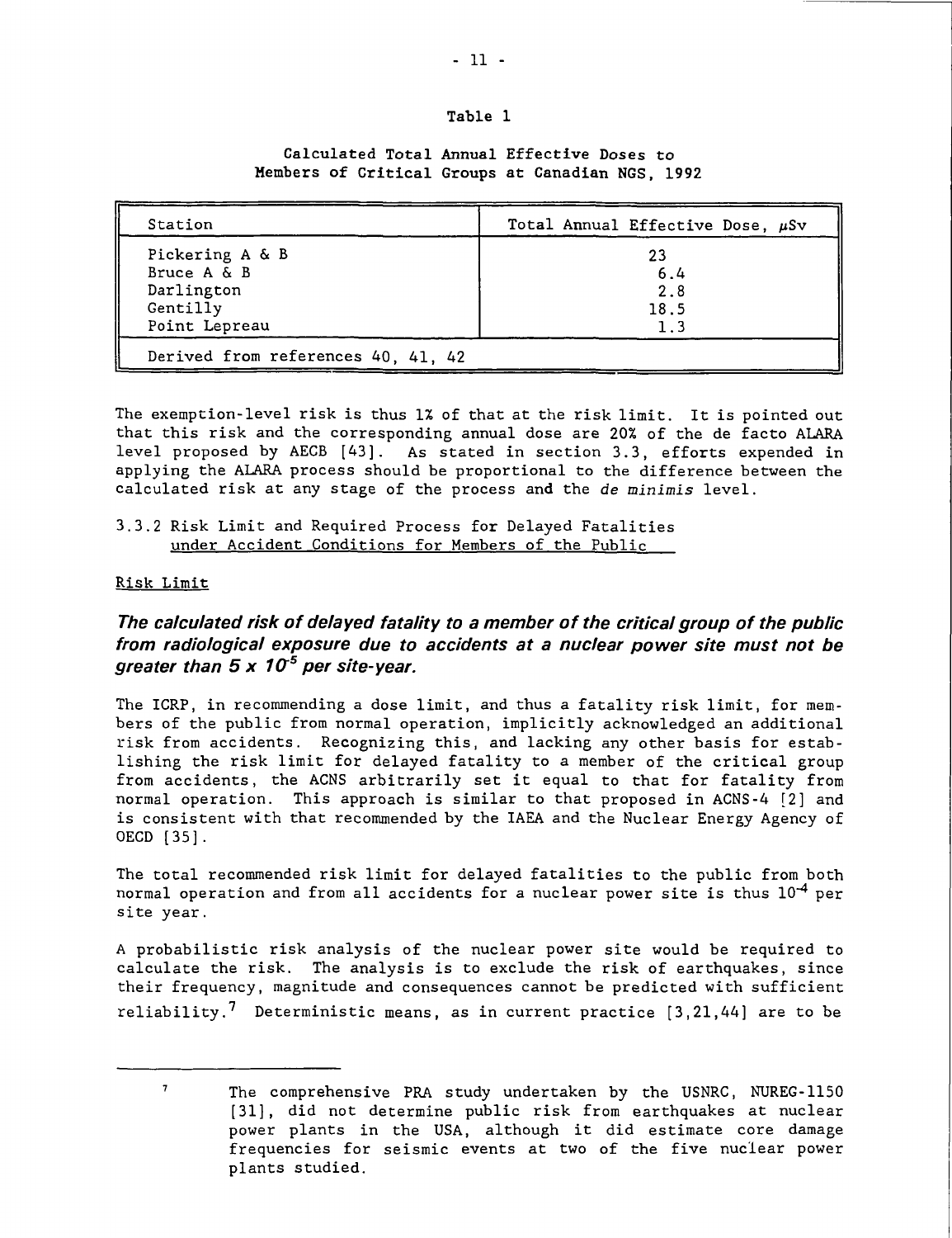used to ensure that the risks to the public from seismic events are negligibly small. Protection of the public against earthquakes is provided by requiring that design and construction follow well-established standards for seismic events [45]. Confidence that the deterministic means provide adequate protection rests primarily on sound seismic design and engineering judgment, supported by seismic safety margin analyses [46] and confirmed by plant experience in actual earthquakes, for example at the Perry Nuclear Power Plant in Ohio<sup>8</sup> [47].

The ACNS recommends that, in addition to the deterministic design approach to protect the public from earthquakes, the issue of this risk should be addressed in the site selection process, as recommended in ACNS-4 [2].

## Required Process

The calculated risk of delayed fatality to a member of the critical group of the public from radiological exposure due to accidents at a nuclear power site shall be below the value at the risk limit and be justified by a VIA process unless the calculated risk is below the de minimis level.

As for normal operation, the exemption-level annual risk of delayed fatality from accidents to a member of the critical group below which a VIA process is not required is 5 x  $10^{-7}$  per site-year, which is equal to the recommended de minimis individual annual risk [12]. Thus, it maintains for the exemption levels the balance between risks of delayed fatalities from normal operation and from accidents proposed for the risk limits. As for the risk limit, the risk from earthquakes need not be considered in this analysis.

Site designs exhibiting annual risks from accidents of delayed fatalities to a member of the critical group in the range of 5 x  $10^{-7}$  to 5 x  $10^{-5}$  would be considered acceptable only if the risk were justified by a value-impact analysis. As in the application of an ALARA process for normal operations, efforts expended in applying the VIA process in this case should be proportional to the difference between the calculated risk at any stage of the process and the de minimis exemption level.

While the recommended maximum acceptable risk of 5 x  $10^{-5}$  and exemption-level risk of 5 x  $10^{-7}$  are the same for normal operation and for accident conditions, the actual risk for accident conditions will not necessarily be the same as that for normal operation, since each is established by an independent process. However, these processes together should yield an optimum overall risk for the nuclear power site.

Since it is not possible to measure directly the risk from accidents as it is to measure emissions and hence risks during normal operations, it would be required that a procedure be in place for regularly updating the PRA throughout the life of the nuclear power site based on reliability data obtained from system testing and in-service inspection and on results of research on safety issues. An indication that the risk level had increased would then prompt a review to determine

 $\mathbf{g}$ In 1986, a magnitude 5 earthquake with its epi-centre 17 km from the Perry NPP resulted in a peak ground acceleration and a frequency response spectrum which exceeded design values, but no structural damage occurred at the plant [47].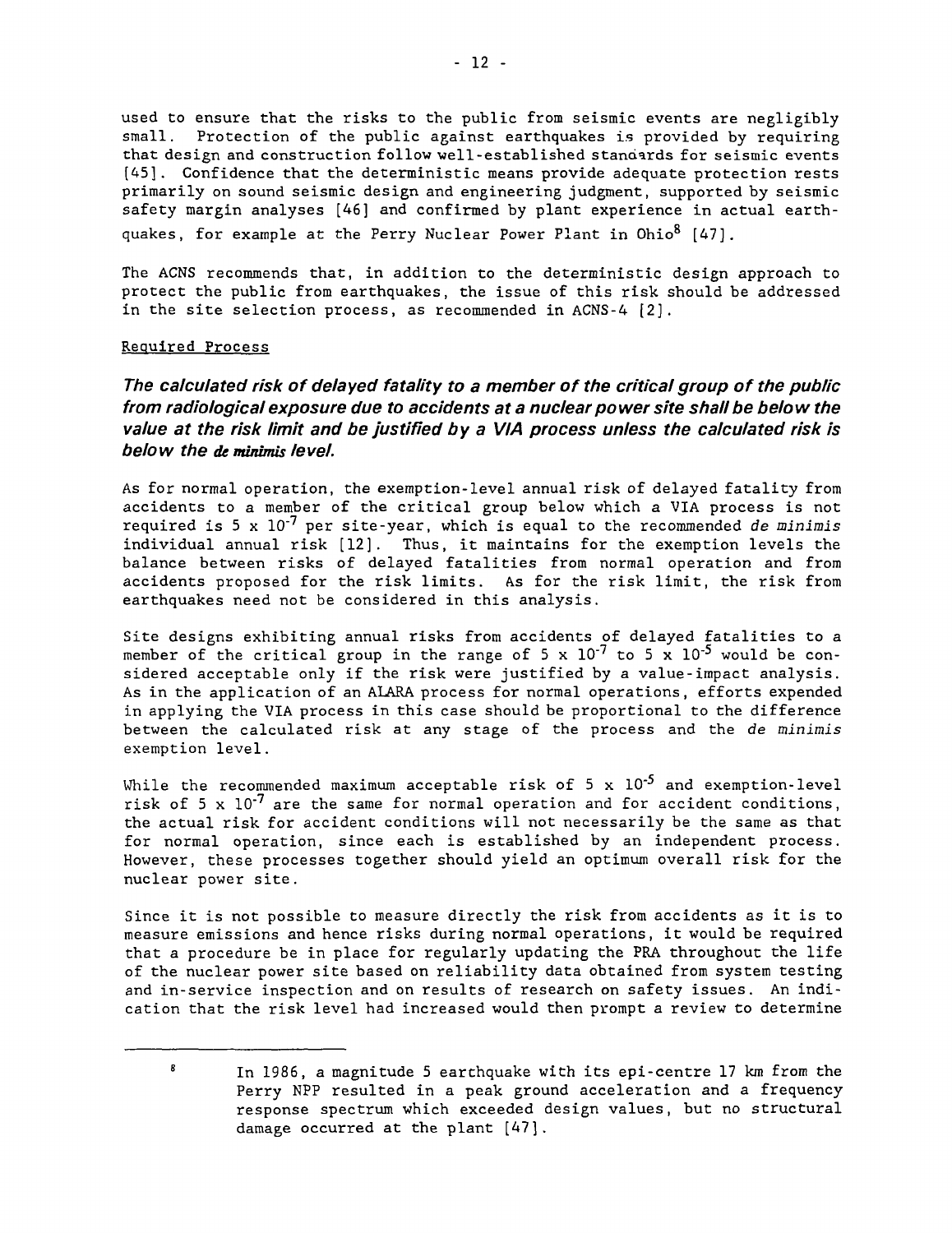what action, if any, should be taken. In this case, the impacts considered in any VIA process would also include such factors as occupational exposures during and after implementation and replacement power costs and health effects [15].

# 3.3.3 Risk Limit and Required Process for Early Fatalities under Accident Conditions for Members of the Public

# Risk Limit

**The calculated risk of early fatality to a member of the critical group of the public from radiological exposure due to accidents at a nuclear power site must not be greater** than 10<sup>-5</sup> per site-year.

# Required Process

**Tne calculated risk of early fatality to a member of the critical group of the public from radiological exposure due to accidents at a nuclear power site shall be below the value at the risk limit and be justified by a VIA process unless the calculated risk is below the de minimis level.**

The ACNS recommends that maximum acceptable and exemption-level risks for early fatalities to members of the public resulting from accidents at nuclear power sites be specified for the reasons given in section 3.3. Such early-fatality risk limits and exemption levels have not been explicitly stated by the AECB up to now. Again, the risk from earthquakes need not be considered in the analyses. The early-fatality risk limit is set below the delayed-fatality limit because the life-shortening effects of early fatalities are greater than those for delayed fatalities and because of the greater public concern which would arise from immediate fatalities following an accident at a nuclear power site than would result from predictions of fatalities in the future.

The calculated total risk of early fatality from radiological exposure due to accidents will be established by the site probabilistic risk assessment. The acceptability of this calculated risk will be established following the same procedure used to establish the acceptability of the calculated risk of delayed public fatalities due to accidents. That is, as a criterion of unconditional acceptability, the calculated risk of early public fatalities should be below 5  $x$  10<sup>-7</sup> per site-year. Should the plant PRA show that this criterion is not met, the major contributors to the risk must be identified, methods of risk reduction of these contributors proposed and value-impact analysis applied to establish an optimized risk level. Once again, efforts expended in applying the VIA process in this case should be proportional to the difference between the calculated risk at any stage of the process and the de minimis exemption level.

3.3.4 Risk Limit and Required Process for Normal Operating Conditions for Nuclear Power Plant Workers

The ACNS and INSAG qualitative safety objectives require that nuclear power plant workers be adequately protected from radiological hazards and the ACNS objectives require that they be protected against other hazards also.

Safety criteria have been recommended by the ICRP [13] for exposures of workers to radiological hazards and workplace safety standards have been established in general in all industrialized countries.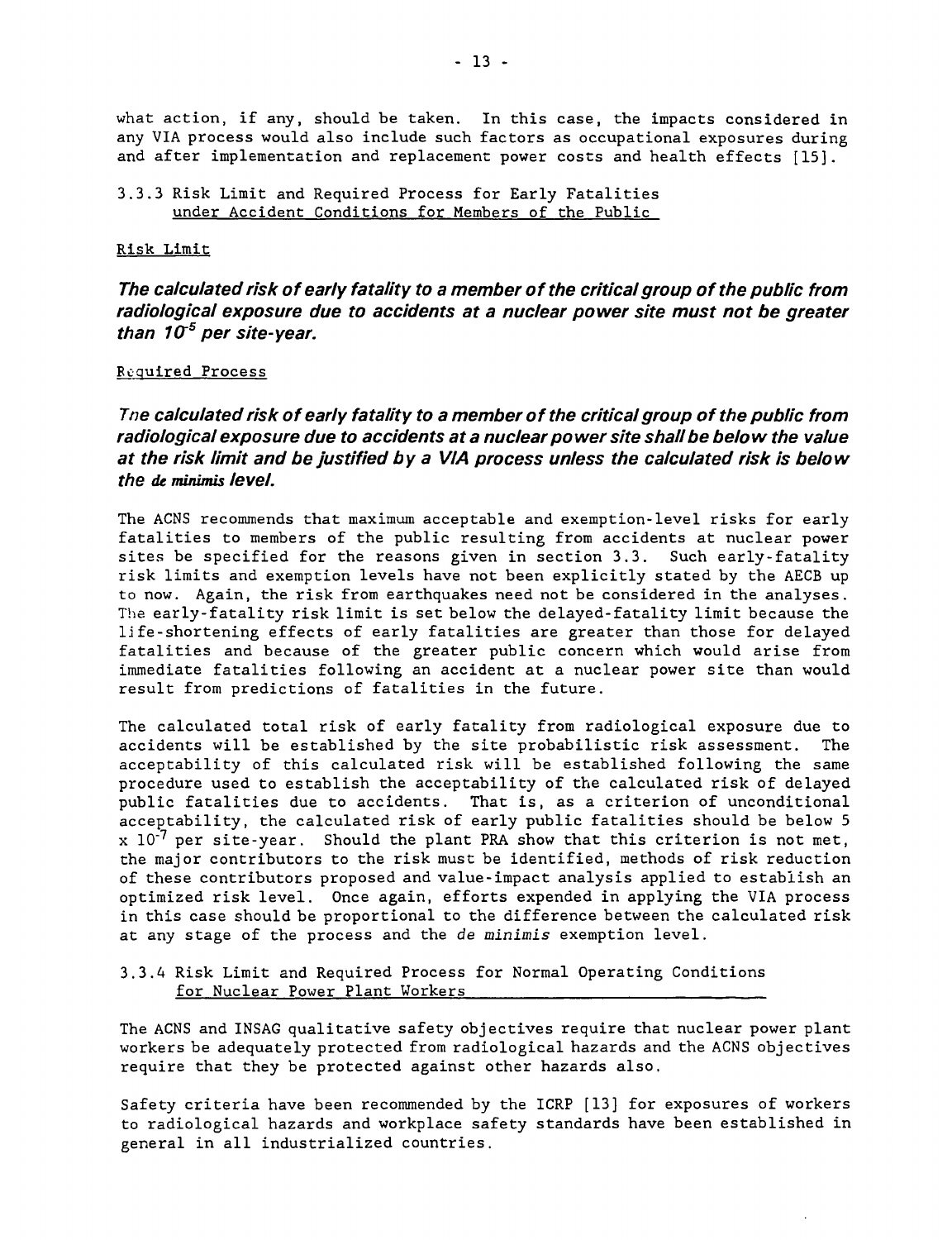Rehabilitation of a nuclear power site following an accident represents a controlled and monitored situation and thus should be treated in the same manner as normal operation.

Based on these criteria and standards, risk limits are proposed here for nuclear power plant workers. As before, ALARA and VIA processes are to be used to reduce risks below those at the risk limits.

# Risk Limit

# **The calculated average risk of fatality to a nuclear power plant worker from radiological exposure due to normal operations, including anticipated upsets, at a nuclear power site, and during any rehabilitation that follows a reactor accident must not be greater than 8 x 1&<sup>4</sup> per year.**

The above risk limit is the annual risk corresponding to a dose of 20 mSv per year received by a nuclear power plant worker. This dose limit over a period of five years is that now recommended by the ICRP for a radiation worker [13] , which is expected to be adopted by the AECB [10,38], and the corresponding risk is based on the latest cancer-fatality risk coefficient for a worker, 4 x  $10^{-2}$  per sievert, recommended by the ICRP [13]. The higher annual radiological fatality risk limit for normal operation for workers,  $\bar{8}$  x 10<sup>-4</sup>, than for members of the public, 5 x  $10^{-5}$ , is justified on the basis that the exposure of workers to the risk is voluntary and compensated for, at least to some extent, and monitored so that over-exposures will be detected and prompt remedial action taken. It should be noted that the ICRP recommendations also permit a total dose to a worker in any given year of 50 mSv, corresponding to a fatality risk of  $2 \times 10^{-3}$ .

The actual record of worker exposure in Canadian nuclear power plants in recent years can be compared to these dose limits. From 1985 to 1992 inclusive, there were a total of 14 workers over-exposed at all Canadian nuclear power plants, or an average of fewer than two per year, based on the permitted one-year limit of 50 mSv, which was also the permitted average limit during this period [48]. The maximum worker exposure in this period was 129 mSv [49].

#### Required Process

**The calculated risk of fatality to a nuclear power plant worker from radiological exposure due to normal operations, including anticipated upsets, at a nuclear power site, and during any rehabilitation that follows a reactor accident shall be below the value at the risk limit and be justified by an ALARA process unless the calculated risk is below the de mînimîs level.**

In applying an ALARA process to establish doses and corresponding risks to nuclear power plant workers, the occupational dose performances achieved in nuclear generating stations in Canada in recent years (Table 2) should be taken into account. From Table 2, the highest of the average individual occupational doses to radiation workers at such stations has been about 7 mSv per year, while the lowest average dose has been about 2 mSv per year. These doses are equivalent to cancer fatality risks of about 2.8 x  $10^{-4}$  and 8 x  $10^{-5}$  per year, respectively. As Table 2 indicates, there has been a downward trend of the average dose with time.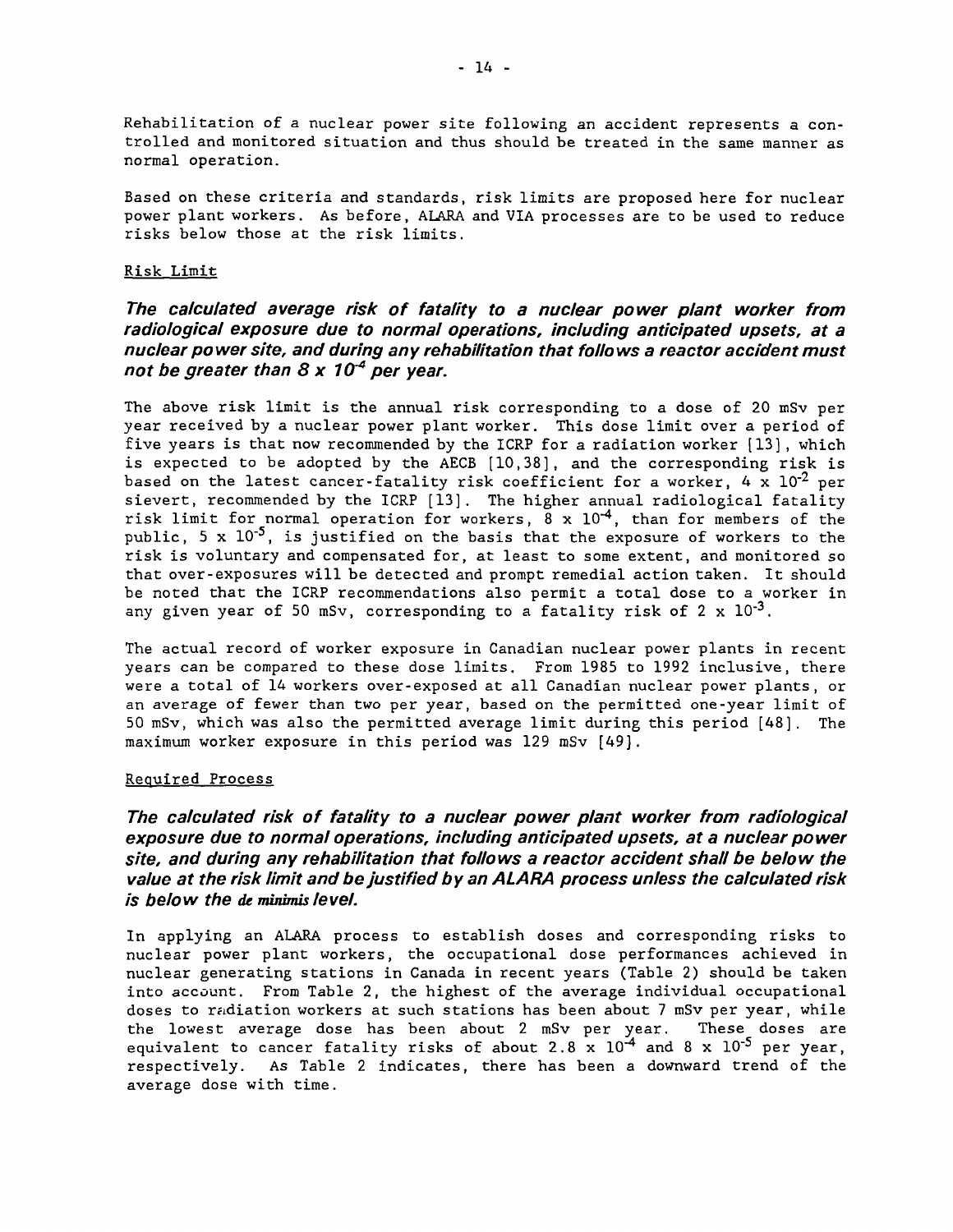Since nuclear power plant workers are also exposed to a variety of nonradiological risks, the ALARA process should include consideration of these risks along with the radiological risks, as recommended in report AC-2 [11] (particularly sections 4.3 and S.3). As before, efforts expended in applying the ALARA process should be proportional to the difference between the estimated risk level and the de minimis risk level.

The de minimis fatality risk level for a worker is assumed to be the same as that for a member of the public, i.e.,  $5 \times 10^{-7}$  per year.

# Table 2

|                                                    | Average<br>Effective Dose, mSv/a | Source<br>Reference No. |
|----------------------------------------------------|----------------------------------|-------------------------|
| Ontario Hydro<br>(Average for all NGS, $1980-84$ ) |                                  | 18                      |
| Pickering A & B $(1987)$                           | 4.5                              | 50                      |
| Bruce A (1987)                                     | 3.7                              | 50                      |
| Bruce B (1987)                                     | 2.0                              | 50                      |
| All Canadian NGS (1989)                            | 3.2                              | 51                      |
| All Canadian NGS (1992)                            | 2.5                              | 52                      |
| All Ontario Hydro NGS (1993)                       | 2.3                              | 53                      |

Average Individual Occupational Doses to Radiation Workers at Canadian Nuclear Generating Stations

3.3.5 Risk Limits and Required Process for Accident Conditions for Nuclear Power Plant Workers

# Risk Limits

9

# **The calculated total risk of early fatality to a nuclear power plant worker from all** hazards due to accidents must not be greater than 5 x 10<sup>-4</sup> per year, and the cal**culated total risk of early permanent disability to the same worker from all hazards due** to accidents must not be greater than 5 x 10<sup>3</sup> per year.

The proposed early fatality annual risk limit for nuclear power plant workers from all hazards, i.e., non-radiological as well as radiological, is set at a level<sup>9</sup>. 5 x 10<sup>-4</sup>, which is comparable to the actual annual fatality risks to workers in such industries as mining (6.56 x  $10^{-4}$ ), transportation (3 x  $10^{-4}$ ), and construction (2.66 x  $10^{-4}$ ) as listed in Table 3. As in the case of normal operation, the early fatality accident risk limit for nuclear power plant workers, 5 x 10<sup>-4</sup>, is greater than that for a member of the public, 1 x 10<sup>-5</sup>, but the ratio of these risk limits is higher for accidents, 50, than for normal operation, 16, since the accident limit for workers includes the risks from all hazards while the normal operation limit for workers is based on radiological hazards only. The limits for the public are based on radiological hazards only for both normal operation and accidents.

> Equivalent to 25 fatalities per 100 million hours worked, assuming an average of 2000 working hours per year.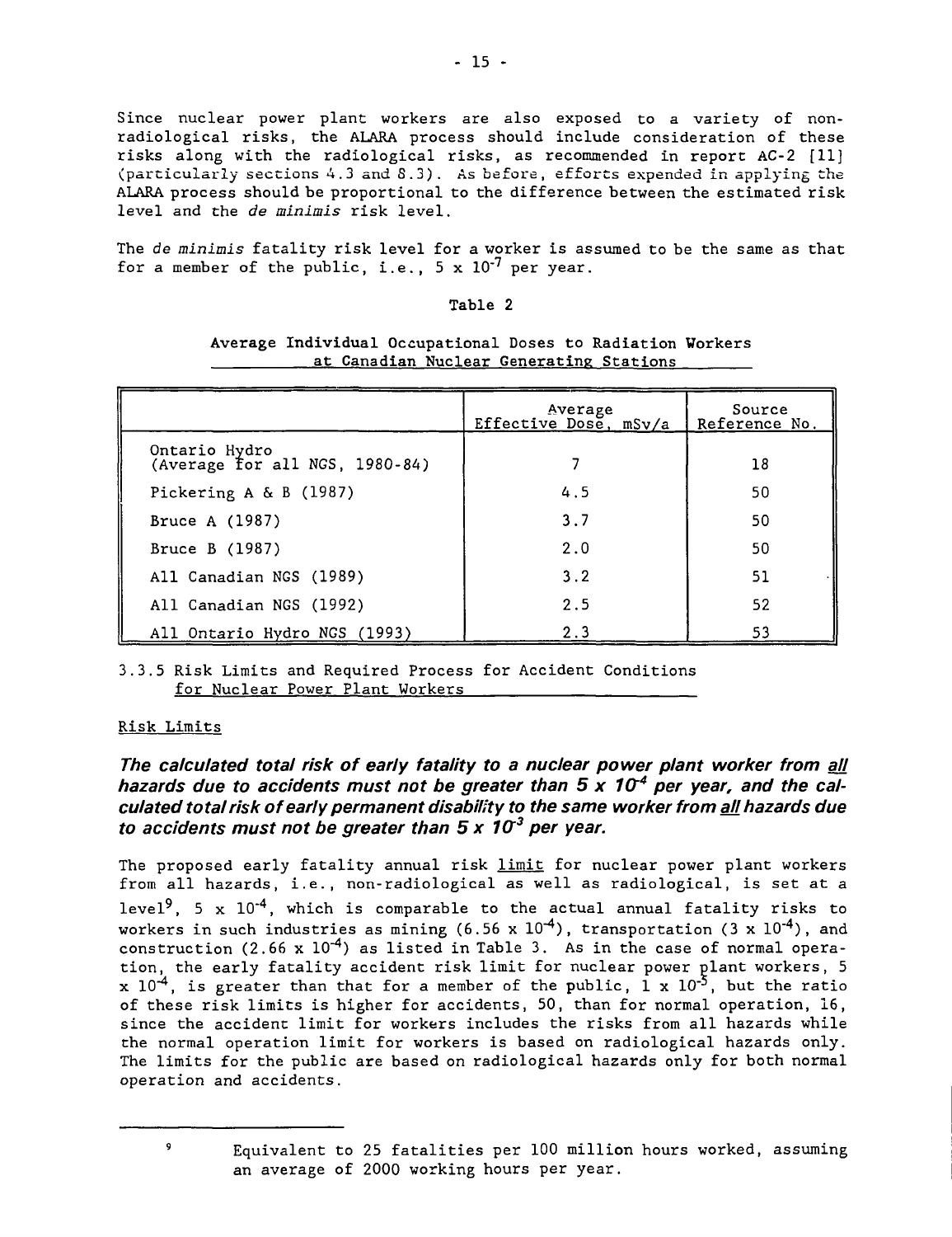The importance of taking appropriate action to prevent disabling injuries as well as fatalities to workers was emphasized in the Ontario Nuclear Safety Review on the safety of Ontario's nuclear reactors [18]. The proposed risk limit for permanent disabilities to nuclear plant workers, 5 x  $10^{-3}$  per year, or 25 per 10 million hours worked, based on 2000 working hours per year, is comparable to the actual risks of permanent disabilities in the industries cited above [50].

Under accident conditions at a nuclear power site, urgent corrective action by plant workers may be necessary to prevent a large increase in the scale of an accident or to save a life. The corrective action may result in doses above the limit for normal operation to one or more plant workers. For limitations of doses under such conditions see references 13, 54 and 55.

## Table 3

| Industry                       | Fatality Rate<br>for 100 million<br>hours worked | Equivalent<br>Annual Risk<br>$\times 10^5$ |
|--------------------------------|--------------------------------------------------|--------------------------------------------|
| Forestry                       | 40                                               | 80                                         |
| Mining, Quarrying, Oil Wells   | 32.8                                             | 65.6                                       |
| Transportation, Communication, |                                                  |                                            |
| and Other Utilities            | 15                                               | 30                                         |
| Agriculture                    | 13.5                                             | 27                                         |
| Construction                   | 13.3                                             | 26.6                                       |
| Public Administration          | 3.8                                              | 7.6                                        |
| Manufacturing                  | 2.5                                              |                                            |
| Services                       | 1.3                                              | 2.6                                        |
| Trade                          |                                                  |                                            |

# Fatality Rates for Major Industries in Ontario: 1981-1984

Source: Adapted from Reference 18, Ontario Hydro Submission, Table 7-4.

# Required Process

The calculated risks of early fatality and of early permanent disability to a nuclear power plant worker from all hazards under accident conditions shall be below the risk limits and be justified by a VIA process unless the calculated risks are below the corresponding de minimis levels. It shall also be ensured that a sound safety culture exists.

When applying a VIA process as described in section 3.3 in this case, the actual performance to date in Canadian nuclear generating stations and in Canadian industries that are considered safe should be taken into account.

Considering that there have been no at-work fatalities in almost 221 million hours of nuclear operations at Ontario Hydro to the end of 1993 [55], and assuming that fatalities would follow a Poisson probability density distribution,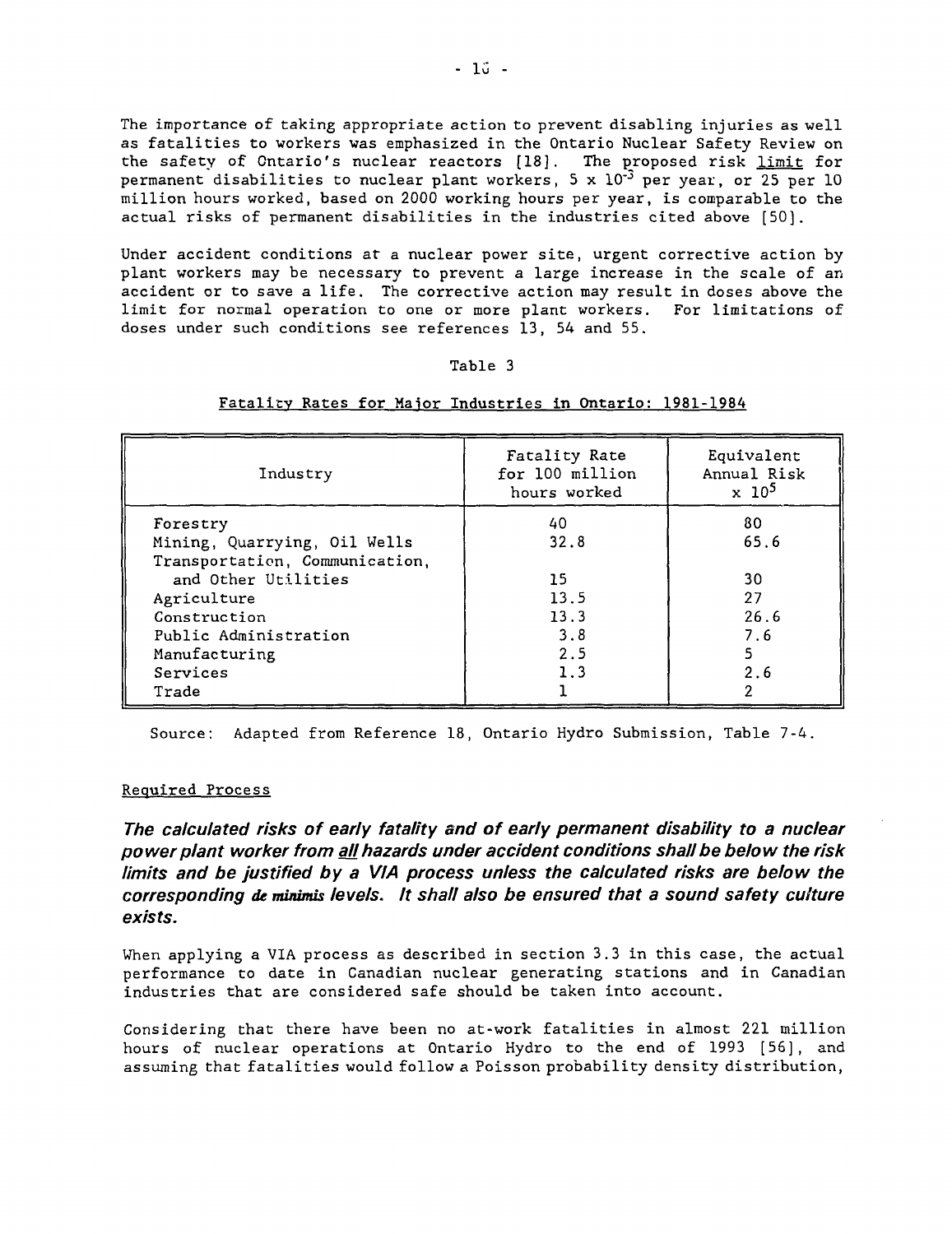the observed performance would be consistent with a fatality risk of about 9.1  $x$   $10^{-6}$  per year<sup>10</sup>. less than 2% of the recommended risk limit in 3.3.5.

Data for all Ontario manufacturing industries give an average of 2.5 fatalities per 100 million hours worked over the period 1980 to 1986 [50], equivalent to a fatality risk of 5 x 10'<sup>5</sup> per year, 10% of the proposed occupational risk limit. The fatality rate for the Ontario manufacturing industry of 2.5 fatalities per 100 million hours worked is low compared with that for many other industries in Ontario as can be seen in Table 3.

For permanent disabilities, the actual performance of Ontario Hydro Nuclear over the nine years between 1985 to 1993 inclusive resulted in an average of 3.5 x  $10^{-5}$ permanent disabilities per year [57], compared to 3.28 x  $10^{-3}$  for all Ontario manufacturing industries from 1980 to 1986 [50]. Although no de minimis risk level has been defined for early permanent disabilities, it is proposed that the de minimis level, and hence exemption-level, risk for early permanent disabilities be 5 x  $10^{-6}$  per year, based on the ratio of the risk limit for early permanent disabilities to that for early fatalities.

While cost-benefit or value-impact analysis is important for assessing safety, other means are necessary to achieve it. For example, it is expected that some form of Institutional Quality Assurance (IQA) [58] will be in place to contribute to a positive and effective safety culture.

# 3.3.6 Frequency Limit and Required Process for Society and Environment

Most organizations whose publications were examined for this report have not defined a quantitative societal safety objective per  $se^{11}$ . An exception is the U.S. Atomic Industrial Forum, which defined a societal safety goal of less than one public fatality per gigawatt-year of electrical energy produced [59]. There is much uncertainty in the calculation of such a parameter, but estimates for Canada indicate a public fatality risk from normal operation of from 0.06 to 0.29 public fatalities per GWa [19], based on the latest ICRP risk coefficient.

Nevertheless, most of these organizations have defined a large-release objective which then acts as a surrogate for a societal safety objective. Obviously, if the frequency of a large release is limited, then the frequency of severe impacts on society, such as large-scale evacuations, significant losses of livelihood over large regions as well as physical harm and psychological stress to large numbers of people, will also be limited.

In the same manner, a frequency limit for a large release serves as a surrogate for an environmental limit in that it will also set a maximum frequency for

 $\mathbf{10}$ This probability is obtained by equating the probabilities of observing zero and one fatality in 221 million hours worked, assuming a Poisson distribution and an average of 2000 working hours per year.

 $\mathbf{u}$ Although the delayed fatality safety objective of the USNRC was initially intended to be a societal or collective safety objective, it is now essentially an individual safety goal [7,60].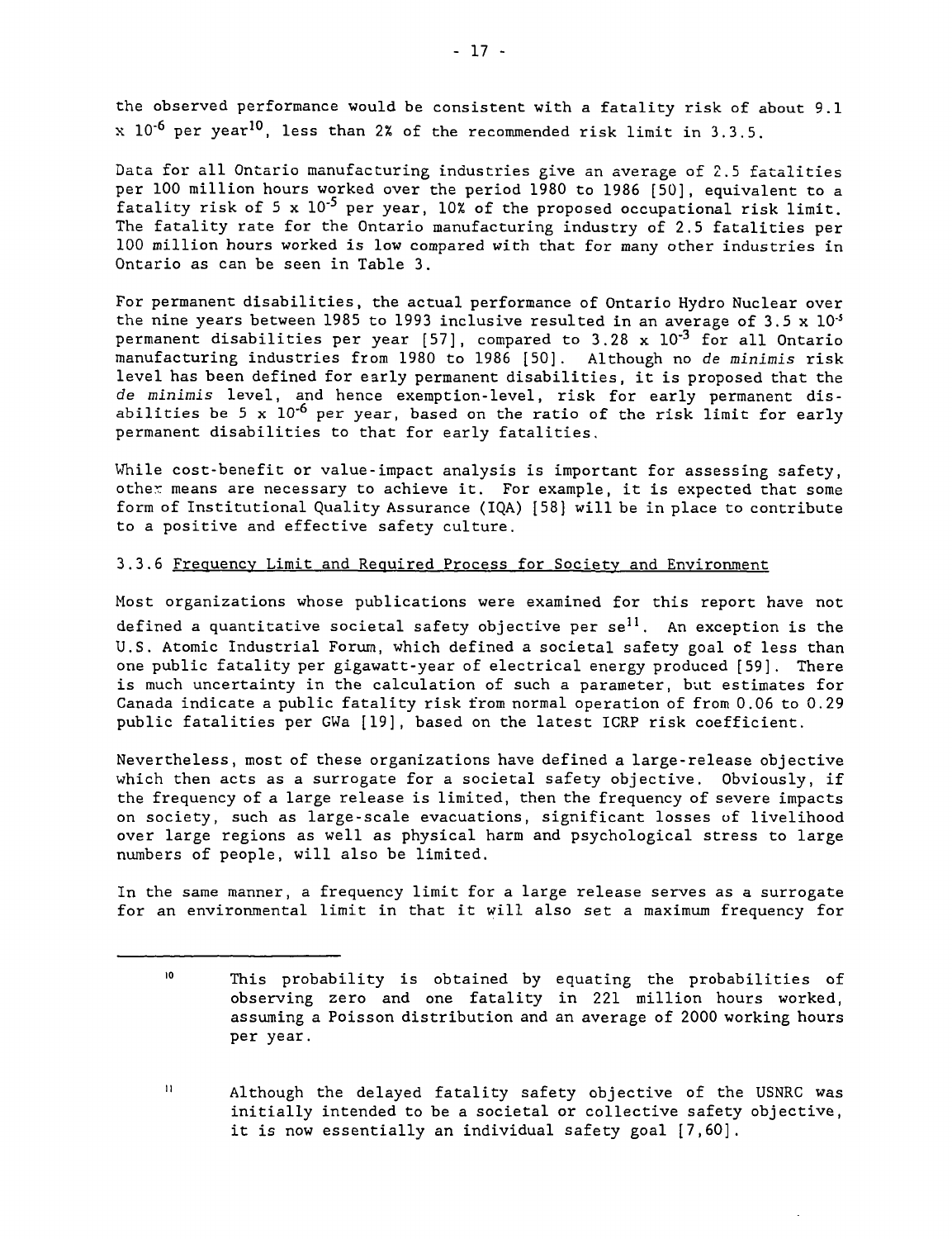large-scale impacts on the environment. As pointed out by the ICRP, limits on doses to the public will serve also to protect the environment [13, paragraph 16] .

The necessity of defining a large-release objective, in addition to a safety objective for an individual member of the public, has been demonstrated by Dinnie [61] in a 1989 paper. He showed that while safety criteria focused on the individual will, if met, protect people near a nuclear generating station from the risk of fatality, they may not adequately protect against accidents having other significant societal consequences. He calculated that the Ontario Hydro individual safety goal for delayed public fatalities (1 x 10'<sup>5</sup> per year) could permit a Chernobyl-type accident with a frequency of 1 per  $1000$  years<sup>12</sup>. A similar conclusion was reached by Whipple and Starr in assessing the USNRC safety goals in the light of the Chernobyl accident [62], Considering his result, Dinnie recommended a societal safety objective based on the loss of livelihood suffered from a large accidental release of radioactivity from a nuclear power site.

The definition of a large release has caused some difficulties for the organizations proposing or adopting such a safety objective. For example, the USNRC has not defined it at all [7], while Ontario Hydro has defined it as one requiring the evacuation of large numbers of the public for long times, without defining precisely "large numbers" or "long times" [28], and the IAEA simply lists a number of possible definitions of a large release [8].

A large release cannot occur from a power reactor unless an accident results in severe core damage causing or coincident with a serious impairment of containment including containment by-pass. Therefore, it is proposed here to set a total frequency limit for such accidents. Since the methodology used in PRA studies which will be needed to apply the earlier risk limits and processes proposed here already involves the grouping of accident sequences according to consequences, i.e., according to core damage and containment impairment, this approach to a societal and environmental safety limit may be easier to apply than others proposed<sup>13</sup>. As before, the contribution of seismic events need not be considered in this analysis.

Considering the foregoing, the following societal and environmental frequency limit and required process are proposed.

 $12$ Dinnie used a radiation risk coefficient of  $1 \times 10^{2}$  per sievert. Using the recent ICRP recommendation of 5 x  $10^{-2}$  per sievert for the public risk coefficient, Dinnie's calculated frequency would become 1 in 5000 years, i.e., 2 x 10<sup>-4</sup> per year, still a rather high frequency for such a significant accident.

 $13$ It should be noted that the Advisory Committee on Reactor Safeguards in the USA has proposed the following definition of a large release: "A large release is any release from an event involving severe core damage, reactor coolant system pressure boundary failure and early failure or significant by-pass of the containment." [63] This definition is very close to the definition proposed here.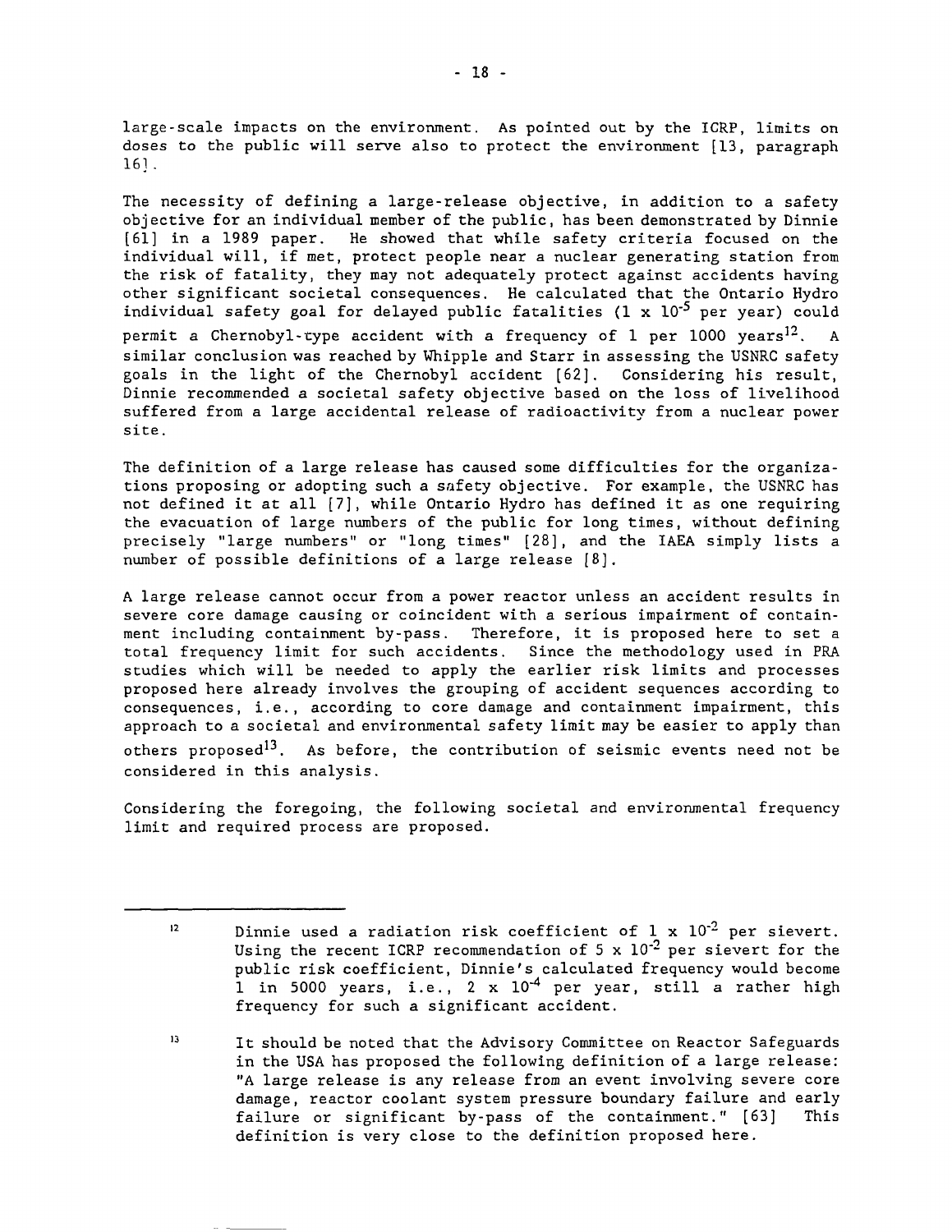# Frequency Limit

**The calculated total frequency of accidents that result in severe core damage with resulting or coincident serious containment impairment in a nuclear power plant must** not be greater than 10<sup>-5</sup> per site-year.

# Required Process

# **The calculated total frequency of accidents that result in severe core damage with resulting or coincident serious containment impairment in a nuclear power plant must** be less than 10<sup>6</sup> per site-year unless a VIA process permits a higher frequency.

Since the criteria for this group are based on frequencies rather than risks, as in the previous groups, there is no link here to ICRP risk levels to establish the limits nor to the Advisory Committee de minimis levels to establish the exemption levels. The frequencies selected are based on a consideration of public tolerance for the frequency of accidents with significant societal or environmental consequences as reflected in the consensus that has developed amongst various national and international bodies concerned with reactor safety.

The IAEA, in proposing probabilistic safety criteria for nuclear power plants, has reviewed the proposals of the USNRC [7] and the UK Health and Safety Executive [34] , as well as an objective adopted in France. Noting the consensus among these organizations, the IAEA [8] has proposed that the "design target" for the frequency of a large off-site release should be  $10^{-6}$  per reactor-year, consistent with the consensus. Figure 1 of the IAEA report shows that the "design target" corresponds to line L2 in Figure 1 of this report, i.e., the exemption level frequency. The Nuclear Energy Agency of the OECD has also noted the growing international consensus on a "target" frequency, defined in the same way as the exemption level frequency [35, Table V], for major releases for radioactive materials from a nuclear power plant. It too proposes a value of  $10^{-6}$  per plant year, which it notes is consistent with 75-INSAG-3 [21]. Therefore, the ACNS has adopted an exemption-level summed frequency for all event sequences that result in severe core damage with resulting or coincident serious containment impairment of  $10^{-6}$  per site-year. Earthquakes need not be considered in this evaluation for the same reasons as those discussed in section 3.3.2 of this report.

It should be noted that the frequencies for large releases cited above are expressed in terms of frequency per reactor-year or per plant-year, whereas the exemption-level frequency specified in the required process is based on a siteyear. The more stringent level proposed here reflects the existence of more than one reactor at certain sites in Canada, and the objective of setting the same exemption-level risk for society and the environment around any nuclear power site.

Because of concerns about accidents that could have significant social impacts, the calculated frequency limit for such accidents is set at  $10^{-5}$  per site-year, giving only one order-of-magnitude range between the exemption-level and the maximum acceptable level in this category rather than the larger ranges in the other categories.

The definition of the criteria used to define "severe core damage with resulting or coincident serious containment impairment" will be provided in the forthcoming lower-tier document, ACNS-21 [37], since these criteria must be consistent with the consequence groupings for accident analysis which will be proposed there.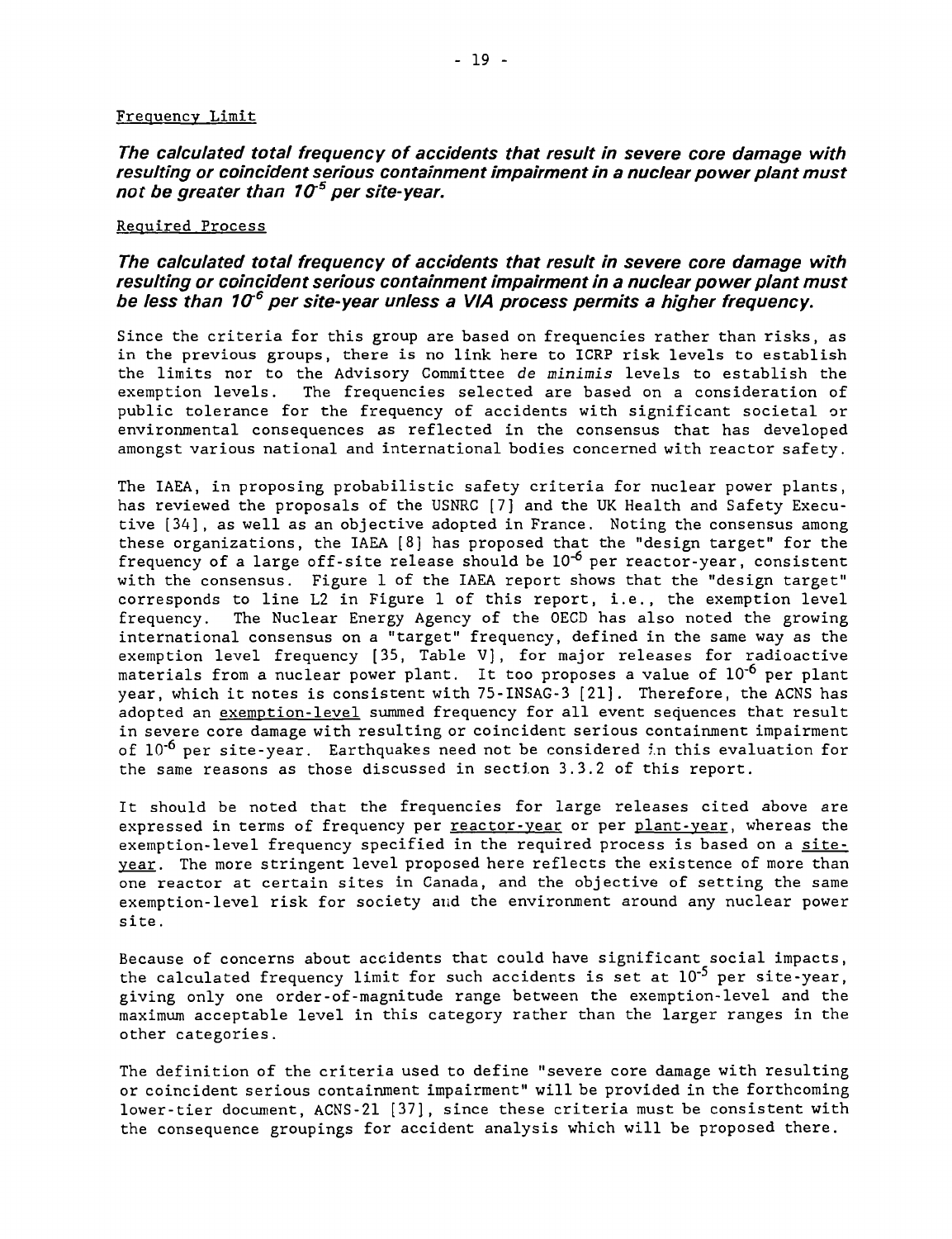Should the PRA show that the exemption-level criterion is not met, methods of reduction of this frequency must be proposed and a VIA process applied to establish an optimized frequency level. Again, should the periodic up-dating of the PRA indicate that the calculated frequency of severe core damage with resulting or coincident serious containment impairment had increased, then a review must be undertaken using value-impact analysis to determine any action required. Efforts expended in applying the VIA process should be proportional to the difference between the calculated frequency and the exemption level frequency.

An earlier draft of the USNRC safety goals contained core-damage and containment impairment goals [60], while the proposed IAEA safety goals incorporate a coredamage safety criterion [8].

In addition to the Frequency Limit and Required Process, the ACNS expects the continuation of the existing requirement that there be emergency measures procedures adequate to prevent or minimize disastrous health consequences to the public in the event that such a low probability accident were to occur.

## 4.0 CONCLUSION AND SUMMARY OF RECOMMENDED SAFETY APPROACH

The quantitative approach to reactor safety proposed in this report incorporates the elements, identified in section 3.1, required to meet the principles embodied in the qualitative safety objectives of ACNS-2 [1], as endorsed by the Atomic Energy Control board, as well as those of the internationally recognized IAEA document 75-INSAG-3 [21].

The ACNS recommends that the Atomic Energy Control Board adopt the quantitative risk-based approach proposed here as a rational and coherent basis for reactor safety requirements, in particular for Consultative Document C-6, "Requirements for the Safety Analysis of CANDU Nuclear Power Plants" now being revised by the AECB staff [64]. The quantitative approach proposed here is consistent with a growing consensus on the. need for, and the elements of, a quantitative approach to risk management of all major activities in an advanced industrial society, such as exemplified in references 9, 65 and 66. In the judgment of the ACNS, it is essential for the Atomic Energy Control Board, together with other regulatory agencies, to demonstrate to the public, workers, governments and industry that a rational, defensible approach to risk management underlies the regulations that it issues. A quotation from a recent public letter from the Advisory Committee on Reactor Safeguards to the Chairman of the US Nuclear Regulatory Commission is relevant here: "... the Commission is now engaged in a long-term metamorphosis into a risk-based regulatory agency, meaning that regulatory decisions will be, in the end, justified in terms of their expected impact on the health and safety of the public and the workers." [67]

The proposed approach incorporates recommendations related to severe accidents in nuclear power plants. Thus, adoption of this approach would also provide a rational policy basis for the regulatory treatment of severe reactor accidents, the subject of a recent AECB workshop [68], which would furthermore be consistent with the basis for other aspects of reactor safety.

For convenience, the essentials of the proposed quantitative approach to nuclear power plant safety are listed below and a tabular summary is given in Table 4.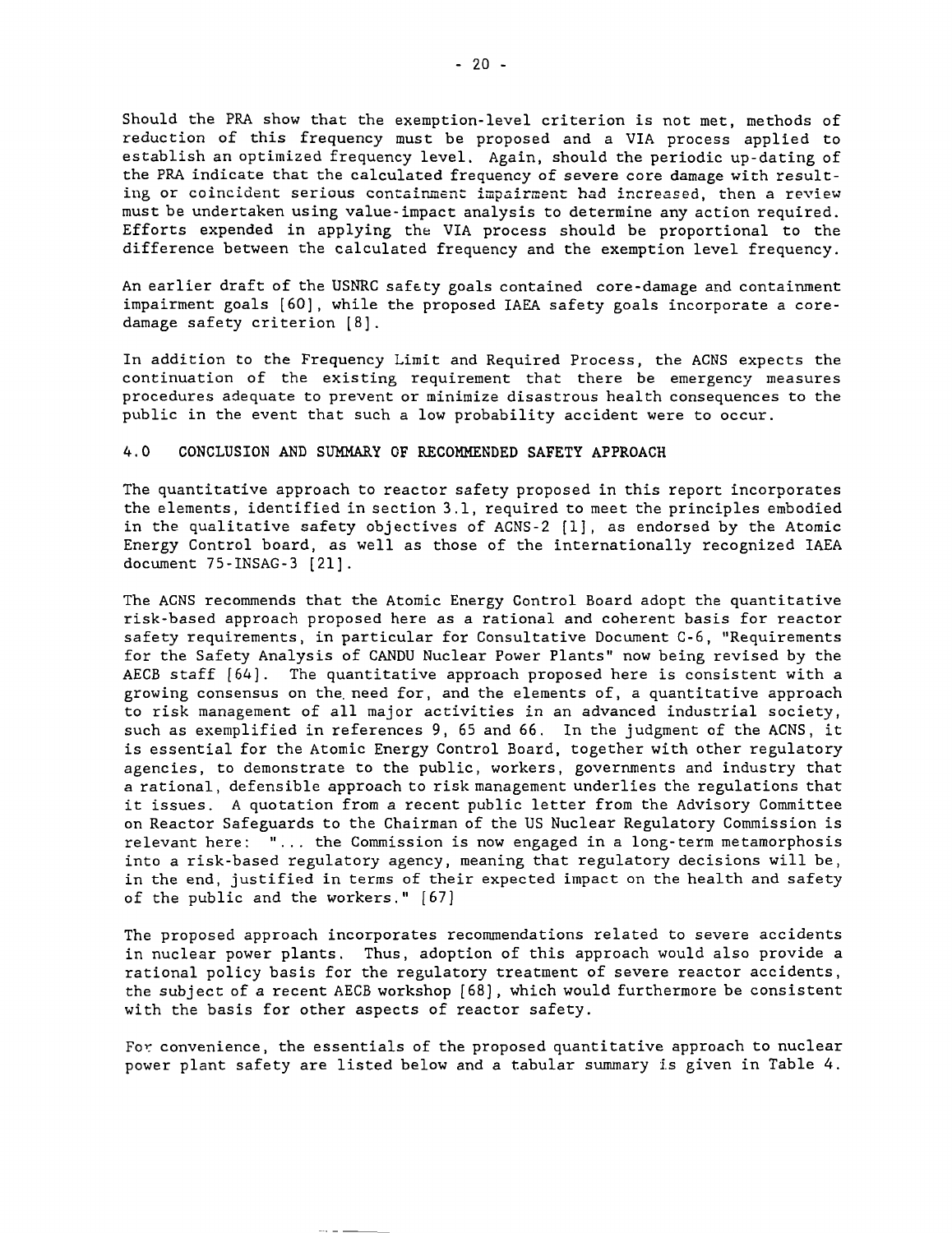# Risk Limit

**The calculated risk of fatality to a member of the critical group of the public from radiological exposure due to normal operations, including anticipated upsets, at a** nuclear power site must not be greater than 5 x 10<sup>-5</sup> per site-year.

# Required Process

**The calculated risk of fatality to a member of the critical group of the public from radiological exposure due to normal operations, including anticipated upsets, at a nuclear power site shall be below the value at the risk limit and be justified by an ALARA process unless the calculated risk is below the de minimis level.**

Risk Limit and Required Process for Delayed Fatalities under Accident Conditions for Members of the Public

# Risk Limit

**The calculated risk of delayed fatality to a member of the critical group of the public from radiological exposure due to accidents at a nuclear power site must not be greater than 5 x 1CT<sup>5</sup> per site-year.**

# Required Process

**The calculated risk of delayed fatality to a member of the critical group of the public from radiological exposure due to accidents at a nuclear power site shall be below the value at the risk limit and be justified by a VIA process unless the calculated risk is below the de minimis level.**

Risk Limit and Required Process for Early Fatalities under Accident Conditions for Members of the Public

# Risk Limit

**The calculated risk of early fatality to a member of the critical group of the public from radiological exposure due to accidents at a nuclear power site must not be greater than 1CT<sup>5</sup> per site-year.**

# Required Process

**The calculated risk of early fatality to a member of the critical group of the public from radiological exposure due to accidents at a nuclear power site shall be below the value at the risk limit and be justified by a VIA process unless the calculated risk is below the de minimis level.**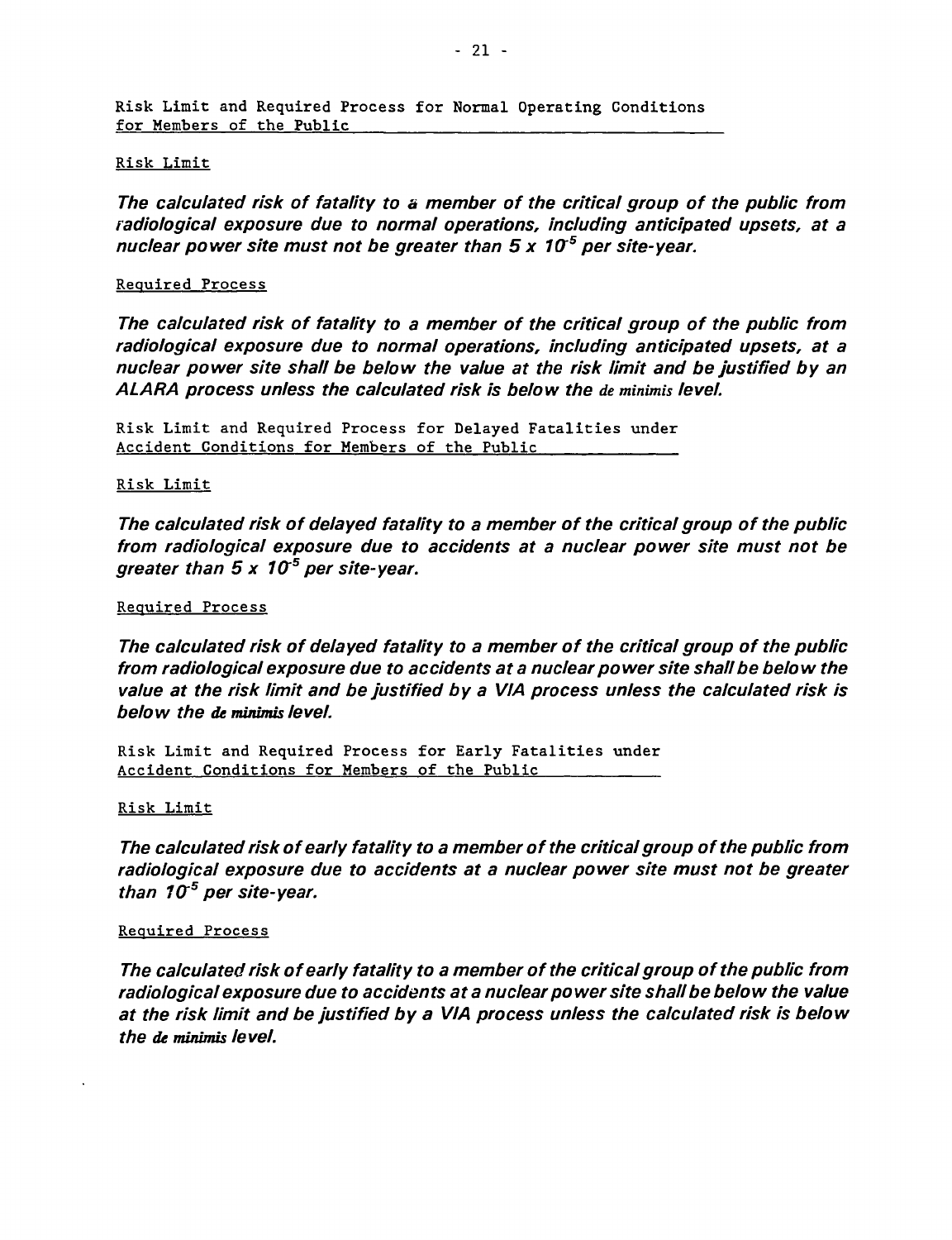Risk Limit and Required Process for Normal Operating Conditions for Nuclear Power Plant Workers

# Risk Limit

**The calculated average risk of fatality to a nuclear power plant worker from radiological exposure due to normal operations, including anticipated upsets, at a nuclear power site, and during any rehabilitation that follows a reactor accident must not be greater than 8 x Iff<sup>4</sup> per year.**

# Required Process

**The calculated risk of fatality to a nuclear power plant worker from radiological exposure due to normal operations, including anticipated upsets, at a nuclear power site, and during any rehabilitation that follows a reactor accident shall be below the value at the risk limit and be justified by an ALARA process unless the calculated risk is below the de minimis level.**

Risk Limits and Required Process for Accident Conditions for Nuclear Power Plant Workers

# Risk Limits

**The calculated total risk of early fatality to a nuclear power plant worker from all** hazards due to accidents must not be greater than 5 x 10<sup>4</sup> per year, and the cal**culated total risk of early permanent disability to the same worker from all hazards due to accidents must not be greater than 5 x Iff<sup>3</sup> per year.**

# Required Process

**The calculated risks of early fatality and of early permanent disability to a nuclear power plant worker from aj[ hazards under accident conditions shall be below the risk limits and be justified by a VIA process unless the calculated risks are below the corresponding de minîmis levels. It shall also be ensured that a sound safety culture exists.**

Frequency Limit and Required Process for Society and Environment

# Frequency Limit

**The calculated total frequency of accidents that result in severe core damage with resulting or coincident serious containment impairment in a nuclear power plant must not be greater than Iff<sup>5</sup> per site-year.**

# Required Process

**The calculated total frequency of accidents that result in severe core damage with resulting or coincident serious containment impairment in a nuclear power plant must** be less than 10<sup>6</sup> per site-year unless a VIA process permits a higher frequency.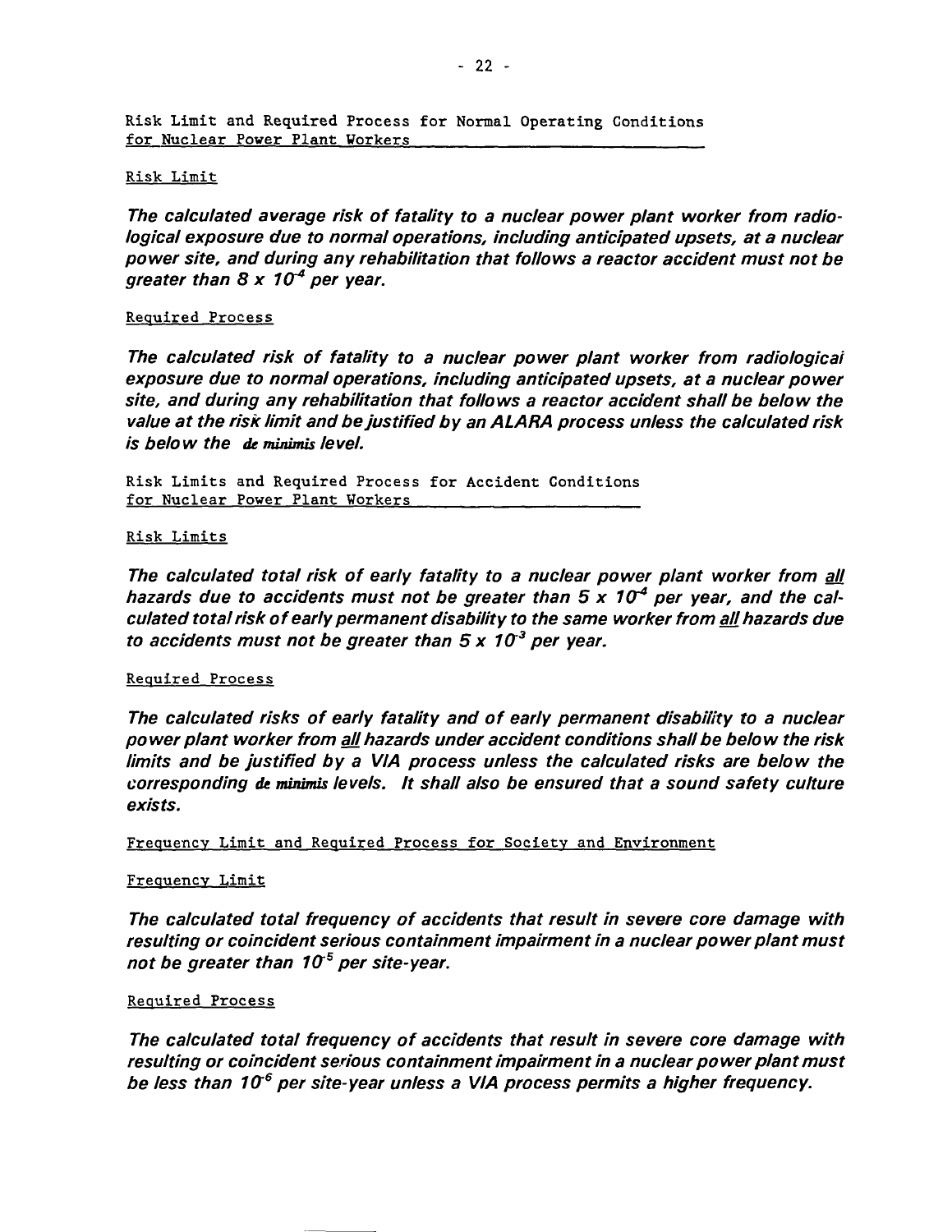| Table |  |  |  |  |
|-------|--|--|--|--|
|-------|--|--|--|--|

| SUMMARY OF RECOMMENDED APPROACH |                     |                                               |                                           |                     |                                           |  |
|---------------------------------|---------------------|-----------------------------------------------|-------------------------------------------|---------------------|-------------------------------------------|--|
| Group                           | Plant<br>Condition  | Detriment                                     | Risk or<br>Frequency Limit                | Required<br>Process | Risk or Frequency<br>Exemption Level*     |  |
| Public-critical group           | Normal<br>operation | Delayed fatality                              | 5 x $10^{-5}/\text{site-year}$            | <b>ALARA</b>        | 5 x $10^{-7}/\text{site-year}$            |  |
| Public-critical group           | Accident            | Delayed fatality                              | 5 x $10^{-5}/\text{site-year}$            | <b>VIA</b>          | 5 x $10^{-7}/\text{site-year}$            |  |
| Public-critical group           | Accident            | Early fatality                                | $1 \times 10^{-5}/\text{site-year}$       | VIA                 | 5 x $10^{-7}/\text{site-year}$            |  |
| Worker                          | Normal<br>operation | Delayed fatality                              | 8 x $10^{-4}$ /year                       | <b>ALARA</b>        | 5 x $10^{-7}$ /year                       |  |
| Worker                          | Accident            | Early fatality<br>- all causes                | 5 x $10^{-4}$ /year                       | <b>VIA</b>          | 5 x $10^{-7}$ /year                       |  |
| Worker                          | Accident            | Early permanent<br>disability<br>- all causes | 5 x $10^{-3}$ /year                       | <b>VIA</b>          | 5 x $10^{-6}$ /year                       |  |
| Society and<br>Environment      | Severe<br>accident  | Large release                                 | $10^{-5}/\text{site-year}$<br>(frequency) | <b>VIA</b>          | $10^{-6}/\text{site-year}$<br>(frequency) |  |

\* Exemption levels are set equal to de minimis levels for the first six groups.

 $\sim$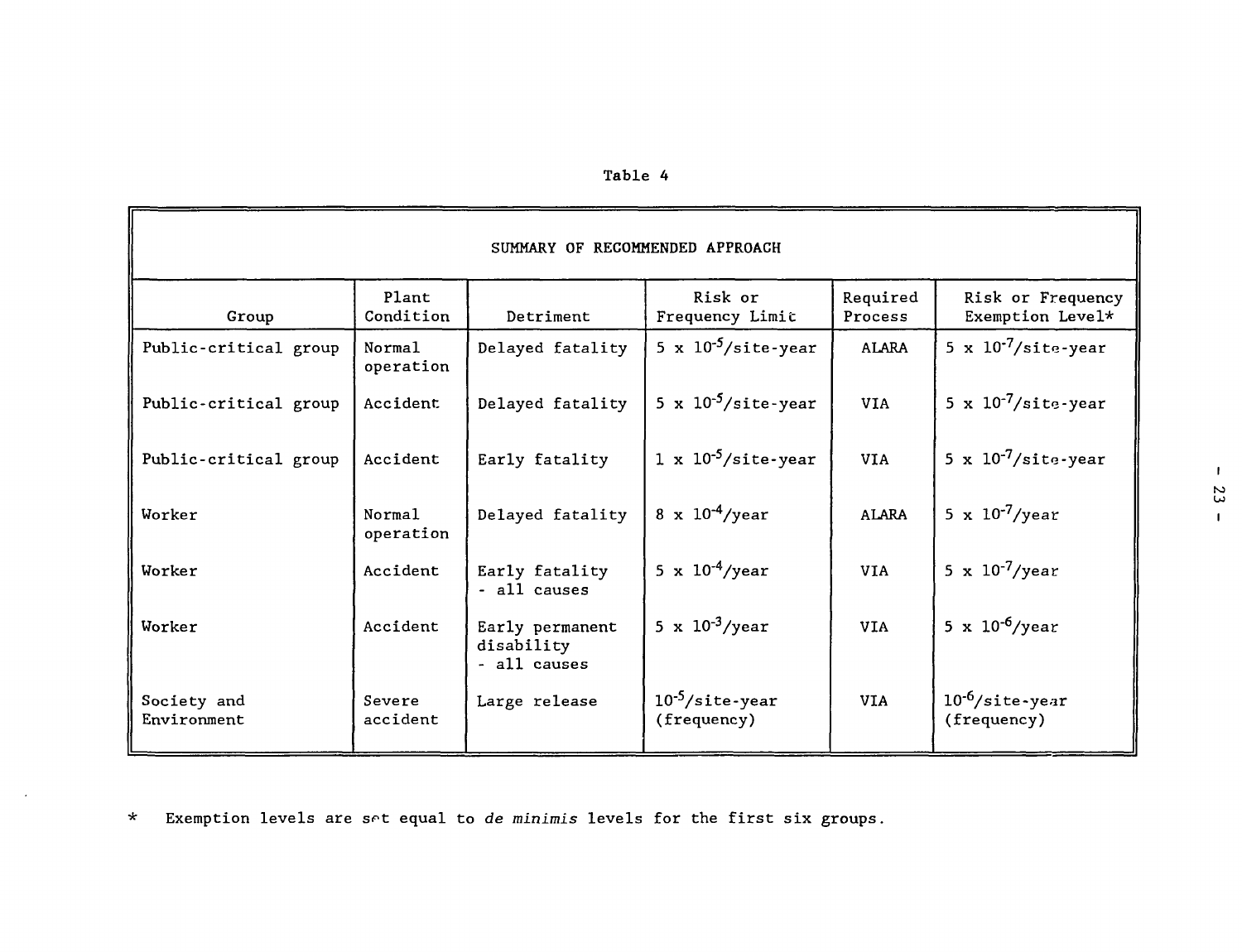#### REFERENCES

- 1. ACNS-2, Safety Objectives for Nuclear Activities in Canada. Advisory Committee on Nuclear Safety, (INFO-0055/Rev-l), Amended April 1982.
- 2. ACNS-4, Recommended General Safety Requirements for Nuclear Power Plants. Advisory Committee on Nuclear Safety, (INFO-0116), June 1983.
- 3. Darlington Probabilistic Safety Evaluation. Summary Report. Ontario Hydro, December 1987.
- 4. Snell, V.G., S. Alikhan, G.M. Frescura, J.Q. Howieson, F.K. King, J.T. Rogers and H. Tamm. CANDU Safety Under Severe Accidents: An Overview. Proc. IAEA Conference on Severe Accidents in Nuclear Power Plants, Sorrento, Italy, Vol. 1, March, 1988. (Up-dated version in: Nuclear Safety, Vol. 31, No. 1, pp. 20-30, Jan-Mar 1990.)
- 5. Allen, P.J., J.Q. Howieson, H.S. Shapiro, J.T. Rogers, P. Mostert and R.W. van Otterloo. Summary of CANDU 6 Probabilistic Safety Assessment Study Proc. IAEA Conference on Severe Accidents in Nuclear Power<br>rrento, Italy, Vol.1, March, 1988. (Up-dated version in: Plants, Sorrento, Italy, Vol.1, March, 1988. Nuclear Safety, Vol. 31, No. 2, pp. 202-214, April-July 1990.)
- 6. Dinnie, K.S. A Comparison Between the Results of the DPSE and ACNS-4. Ontario Hydro, 7829b, May 1988.
- 7. Safety Goals for the Operation of Nuclear Power Plants: Policy Statement US Nuclear Regulatory Commission. 10 CFR Part 50, August 1986.
- 8. The Role of Probabilistic Safety Assessment and Probabilistic Safety Criteria in Nuclear Power Plant Safety. Safety Series No. 106. International Atomic Energy Agency, Vienna, 1992.
- 9. van Kuijen, C.J. Risk Management in the Netherlands: A Quantitative Approach. UNIDO Workshop on Hazardous Waste Management and Industrial Safety, Vienna, 1987.
- 10. Proposed Amendments to the Atomic Energy Control Regulations for Reduced Radiation Dose Limits. Based on the 1991 Recommendations of the International Commission on Radiological Protection. Atomic Energy Control Board Consultative Document C-122, July 15, 1991.
- 11. AC-2, Application of the ALARA Process in the Regulation of Nuclear Activities. Advisory Committee on Nuclear Safety and Advisory Committee on Radiological Protection, (INFO-0387), May 1991.
- 12. AC-1, Recommended De Minimis Radiation Dose Rates for Canada. Advisory Committee on Nuclear Safety and Advisory Committee on Radiological Protection, (INFO-0355), February 1990.
- 13. 1990 Recommendations of the International Commission on Radiological Protection. ICRP Publication 60. Annals of the ICRP, Vol. 21, No. 1-3, Fergamon Press, 1991.
- 14. Heaberlin, S.W., et al. A Handbook for Value-Impact Assessment. NUREG/ CR-3568, December 1983.
- 15. Dinnie, K.D. A Procedure for Value-Impact Analysis of Nuclear Safety-Related Plant Modifications. Ontario Hydro Design and Development Division Report No. 90115, September 1990.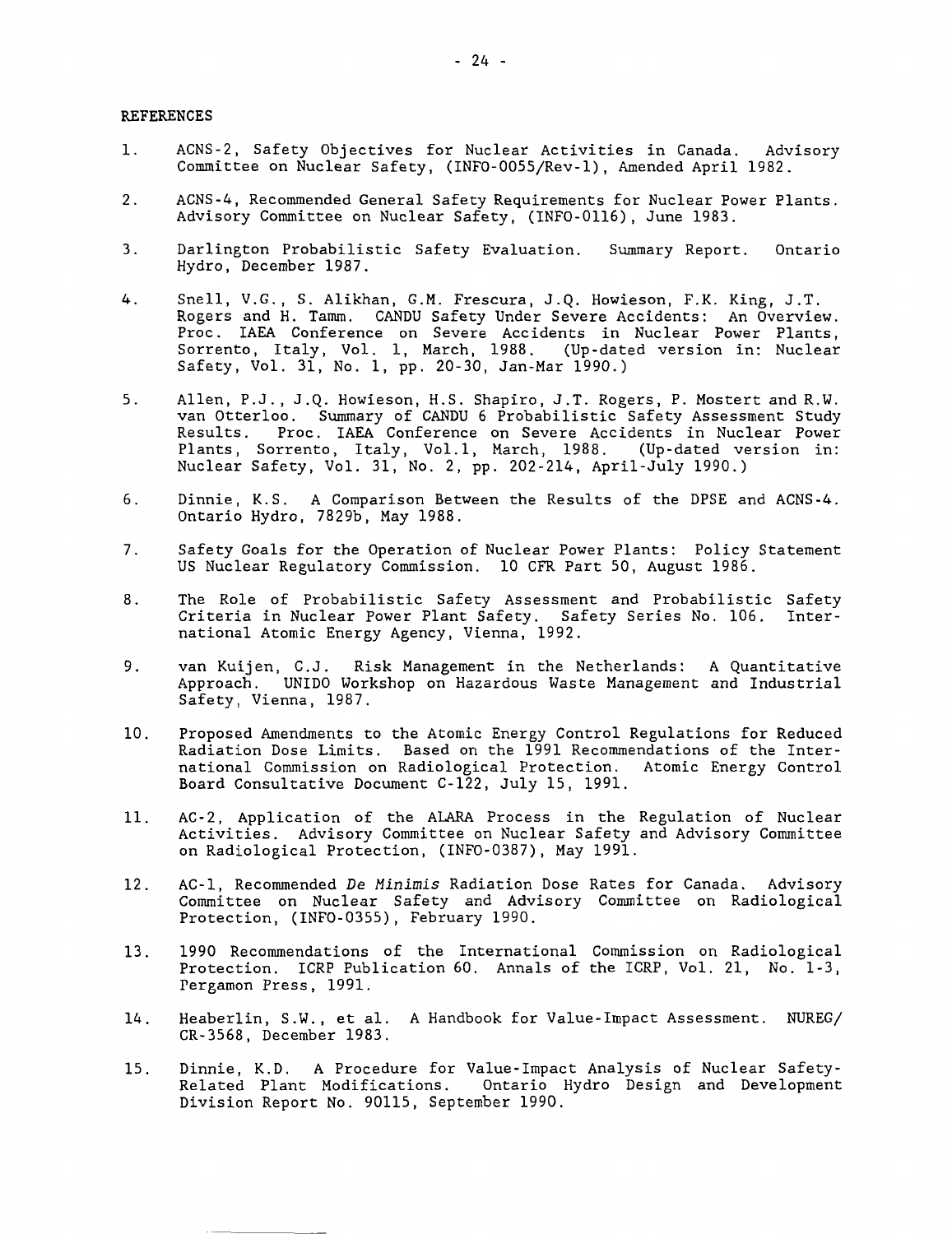- 16. Siddall, E., Safety Policy in the Production of Electricity. Proc. Int. Meeting on Thermal Nuclear Reactor Safety, Chicago, September 1982.
- 17. The Economic Effects of the Canadian Nuclear Industry. Ernst and Young, October 1993.
- 18. Hare, F.K. (Commissioner). The Safety of Ontario's Nuclear Power Reactors. A Scientific and Technical Review. February 1988.
- 19. ACNS-10, Alternative Electrical Energy Systems A Comparison of the Risks of Occupational and Public Fatalities. Advisory Committee on Nuclear Safety, (INFO-0299), March 1989. Revised, April 1991.
- 20. Recommendations of the International Commission on Radiological Protection. ICRP Publication 26. Annals of the ICRP, Vol. 1, No. 3, Pergamon Press, 1977
- 21. Basic Safety Principles for Nuclear Power Plants. A Report by the International Nuclear Safety Advisory Group. IAEA Safety Series No. 75- INSAG-3, 1988.
- 22. ACNS-16, Assessment of IAEA Safety Series No. 75-INSAG-3, "Basic Safety Principles for Nuclear Power Plants". Safety, (INFO-0316), January 1989.
- 23. Siddall, E. and W.B. Lewis. Reactor Safety Standards and Their Attainment. AECL-498, 1957.
- 24. Laurence, G.C. Reactor Safety in Canada. Nucleonics, Vol. 18, No. 10, October 1960.
- 25. Hurst, D.G. and F.C. Boyd. Reactor Licensing and Safety Requirements. Atomic Energy Control Board, AECB-1059, 1972.
- 26. Proposed Safety Requirements for Licensing of CANDU Nuclear Power Plants Inter-Organizational Working Group. Atomic Energy Control Board, AECB-1149, 1978.
- 27. Requirements for the Safety Analysis of CANDU Nuclear Power Plants. Atomic Energy Control Board Consultative Document C-6, June 1980.
- 28. King, F.K. Risk Based Safety Goals for Ontario Hydro Nuclear Generating Stations. Ontario Hydro Report No. 89412, February 1990.
- 29. Farmer, F.R. Siting Criteria A New Approach. Proc. IAEA Symposium on Containment and Siting of Nuclear Power Plants. Paper SM89/64, Vienna, 1967.
- 30. Reactor Safety Study An Assessment of Accident Risks in US Commercial Nuclear Power Plants. US Atomic Energy Commission, WASH-1400, 1975.
- 31. Severe Accident Risks: An Assessment for Five U.S. Nuclear Power Plants. Final Report. USNRC NUREG-1150, 1990.
- 32. Veersteeg, M.F., and B.J. Visser. A PRA Guide for the Netherlands: A Consequence of the Dutch Policy on Risk Management Applied to Nuclear Energy. Proc. PSA '87, Vol. 3, p 1058, 1987.
- 33. Gonzalez, A.J. The Regulatory Use of Probabilistic Safety Analysis in Argentina. Proc. Int. Meeting on Thermal Nuclear Reactor Safety, Vol. 1, 87-100, Chicago, August 29-September 2, 1982.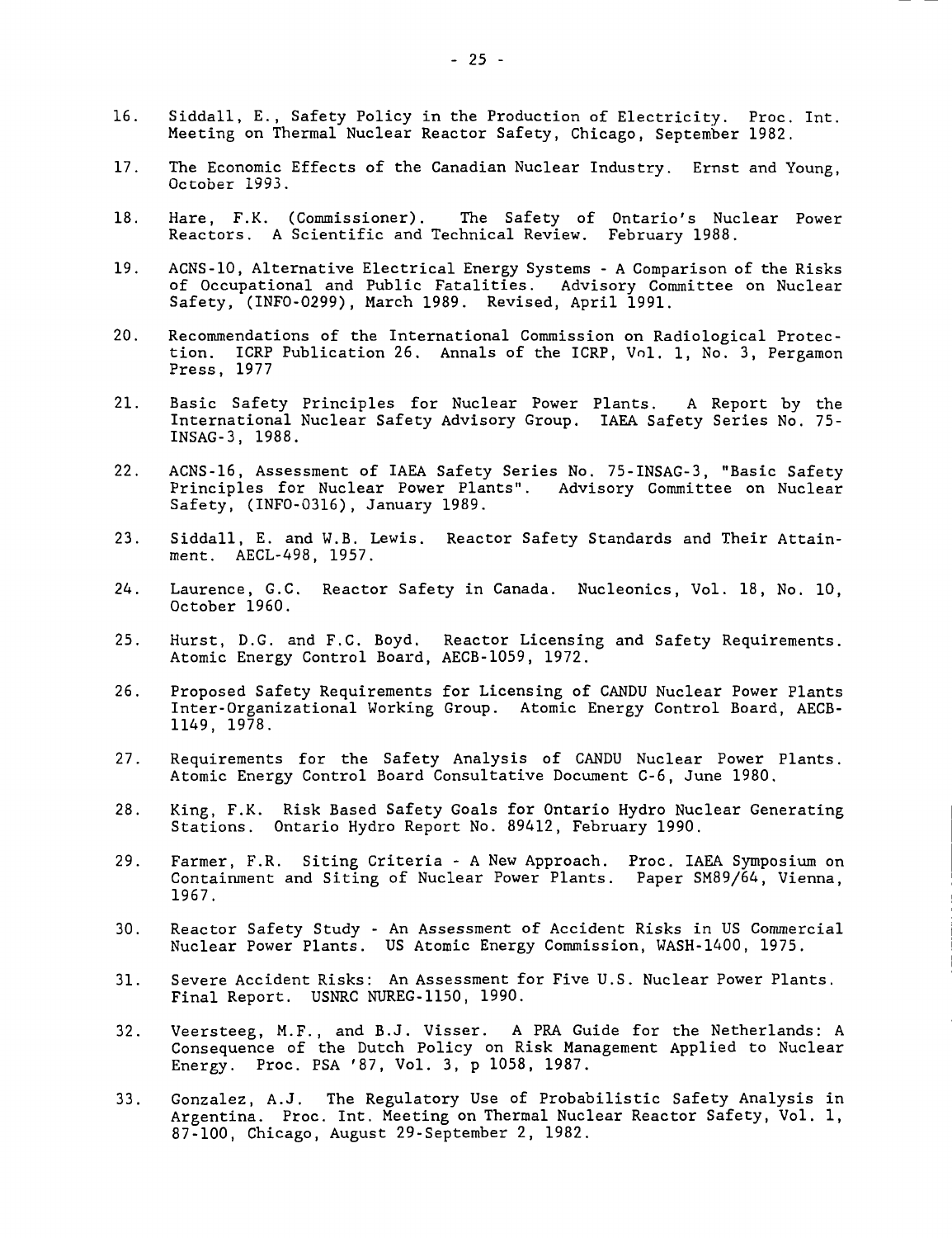- 34. The Tolerability of Risk from Nuclear Power Stations. UK Health and Safety Executive, Revised 1992.
- 35. Chakraborty, S., P.M. Herttrich, and F. Niehaus. Status and Trends of PSA Programs and Probabilistic Safety Criteria. IAEA International Symposium on Regulatory Practices and Safety Standards for Nuclear Power Plants Paper IAEA-SM-307/61, Munich, 1988.
- 36. Causes of Death, 1991. Statistics Canada Catalogue 84-208, 1993.
- 37. ACNS-21, Recommended General Safety Requirements for Nuclear Power Plants. Advisory Committee on Nuclear Safety. To be published.
- 38. AECB Response to Comments on C-122, under cover of a letter dated September 21, 1992 from J.G. Waddington. AECB File No. 1-8-8-122.
- 39. Chatterjee, R.M. Proposed Method for Limiting Routine Releases of Radioactive Effluents from Licensed Activities. Atomic Energy Control Board Internal Report, March 1982.
- 40. Christiani, W.L. Annual Summary and Assessment of Environmental Radiological Data for 1992. Ontario Hydro, HSD-HP-93-9, April 1993.
- 41. Rapport annuel du personnel de la CCEA sur la Centrale nucléaire Gentilly-2 1992. CCEA BMD 93-132, July 27, 1993.
- 42. AECB Staff Annual Report on the Point Lepreau Nuclear Generating Station 1992. Atomic Energy Control Board BMD 93-134, July 27, 1993.
- 43. Consultative Document on the Requirement to Keep All Exposures as Low as Reasonably Achievable. Atomic Energy Control Board C-129 Draft, March 12, 1993.
- 44. Seismic Analysis and Testing of Nuclear Power Plants. A Safety Guide. IAEA Safety Series 50-56-52, 1979.
- 45. Canadian Standards Association. Set of standards on seismic requirements. CSA-CAN3-N289.1, 1980; CSA-CAN3-N289.2, 1981; CSA-CAN3-N289.3, 1981; CSA-CAN3-N289.4, 1986; CAN/CSA-N289.5, 1991.
- 46. Ghobarah, A., A.C. Heidebrecht and W.K. Tso. Pickering Seismic Safety Margin - Methodology. AECB INFO-0419, June 1992.
- 47. Leblanc, G., and G.C. Klimkiewicz. Seismological Issues. Report for Attorney General of Canada, et al., April 1993.
- 48. AECB Reporter, Spring 1991 and Spring 1994.
- 49. Wong, T., Ontario Hydro. Personal Communication, April 1994.
- 50. Ontario Hydro CANDU Operating Experience. Ontario Hydro Report NGD-9, 1987.
- 51. Occupational Radiation Exposures in Canada-1989. Health and Welfare Canada EHD-TR-157, 1990.
- 52. Atomic Energy Control Board Annual Report, 1992-93.
- 53. Wong, T., Ontario Hydro. Personal communication, March 1994.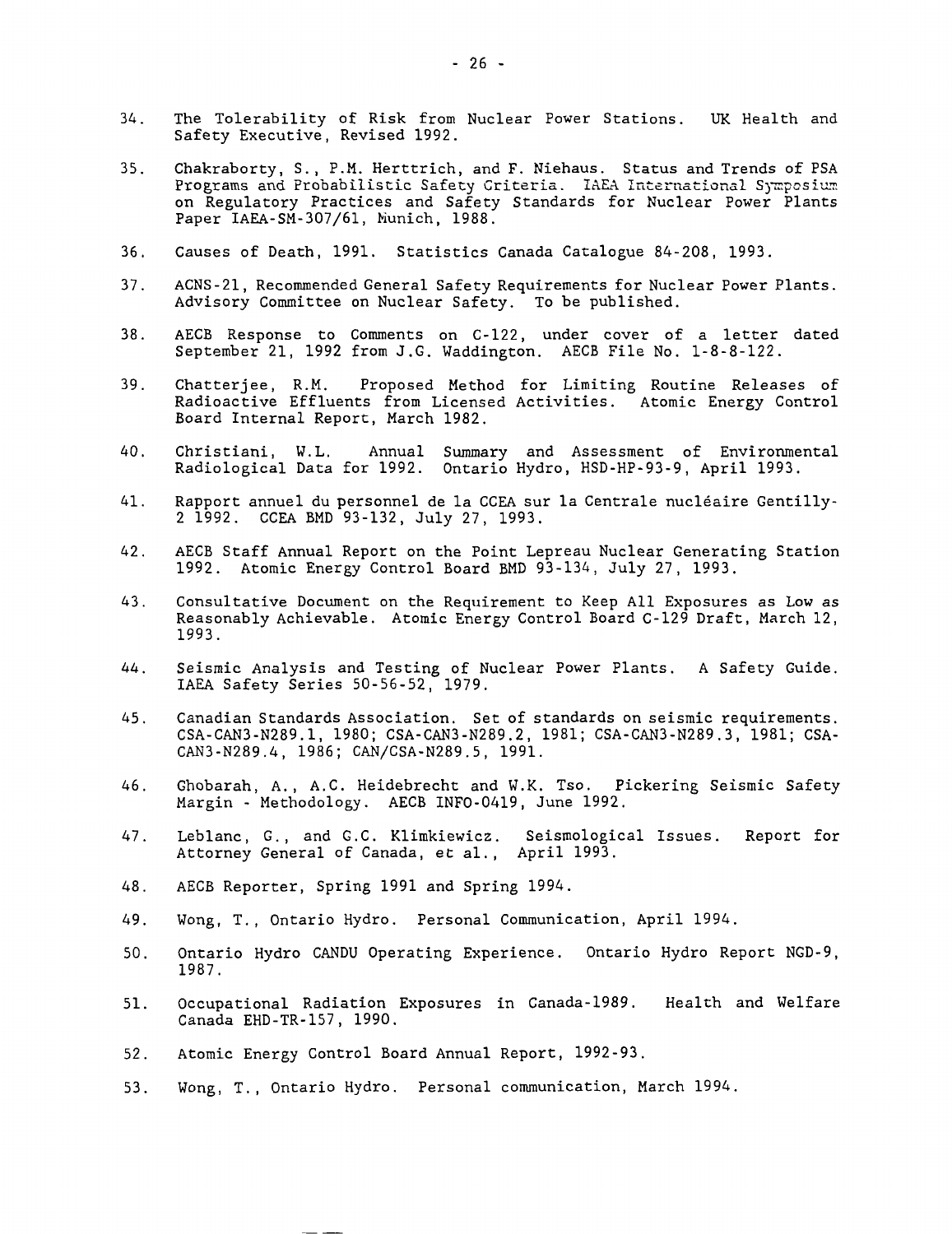- 54. GMA-2, Guidelines for Radiation Exposure Levels for Emergency Situations. Group of Medical Advisers to the Atomic Energy Control Board, (INFO-0442) July 1992.
- 55. ACRE-13, A Review of Radiation Risk Estimates. Advisory Committee on Radiological Protection, (INFO-0389(E)) June 1991.
- 56. Aleluia, K., Ontario Hydro. Personal communication, May 1994.
- 57. Simonavicius, 0., Ontario Hydro. Personal communication, March 1994.
- 58. ACNS-17, Improving the Safety Culture of Human Organizations: A Proposal for Institutional Quality Assurance. Advisory Committee on Nuclear Safety, (INFO-0359), February 1990.
- 59. A Proposed Approach to the Establishment and Use of Quantitative Safety<br>Goals in the Nuclear Regulatory Process. Atomic Industrial Forum, Goals in the Nuclear Regulatory Process. Washington, May 1981.
- 60. Safety Goals for Nuclear Power Plants. USNRC NUREG-0880, February 17, 1982.
- 61. Dinnie, K.S. A Review of Quantitative Criteria for Demonstrating Nuclear Power Plant Design Adequacy. CNS Bulletin, 10-1, Jan-Feb 1989.
- 62. Whipple, G. and C. Starr. Nuclear Power Safety Goals in Light of the Chernobyl Accident. Nuclear Safety, 29-1, 20-28, Jan-Mar 1988.
- 63. Advisory Committee on Reactor Safeguards. Definition of a Large Release for Use with the Safety Goal Policy. Letter to Ivan Selin, Chairman, USNRC, May 13, 1992.
- 64. Requirements for the Safety Analysis of CANDU Nuclear Power Plants. Atomic Energy Control Board, Consultative Document C-6, Revision 1, Draft, February 3, 1994.
- 65. Paté-Cornell, M.E. Quantitative Safety Goals for Risk Management of Industrial Facilities. Structural Safety, 13, 145-147, 1994.
- 66. Guidelines for Risk Assessment and Land Use Planning. Major Industrial Accident Council of Canada (MIACC) Working Group 5, Draft Report, October 1, 1993.
- 67. Advisory Committee on Reactor Safeguards. Letter to Chairman, US Nuclear Regulatory Commission, on Diversity. February 17, 1994.
- 68. Severe Accident Workshop, Atomic Energy Control Board, Ottawa, April 14, 1994.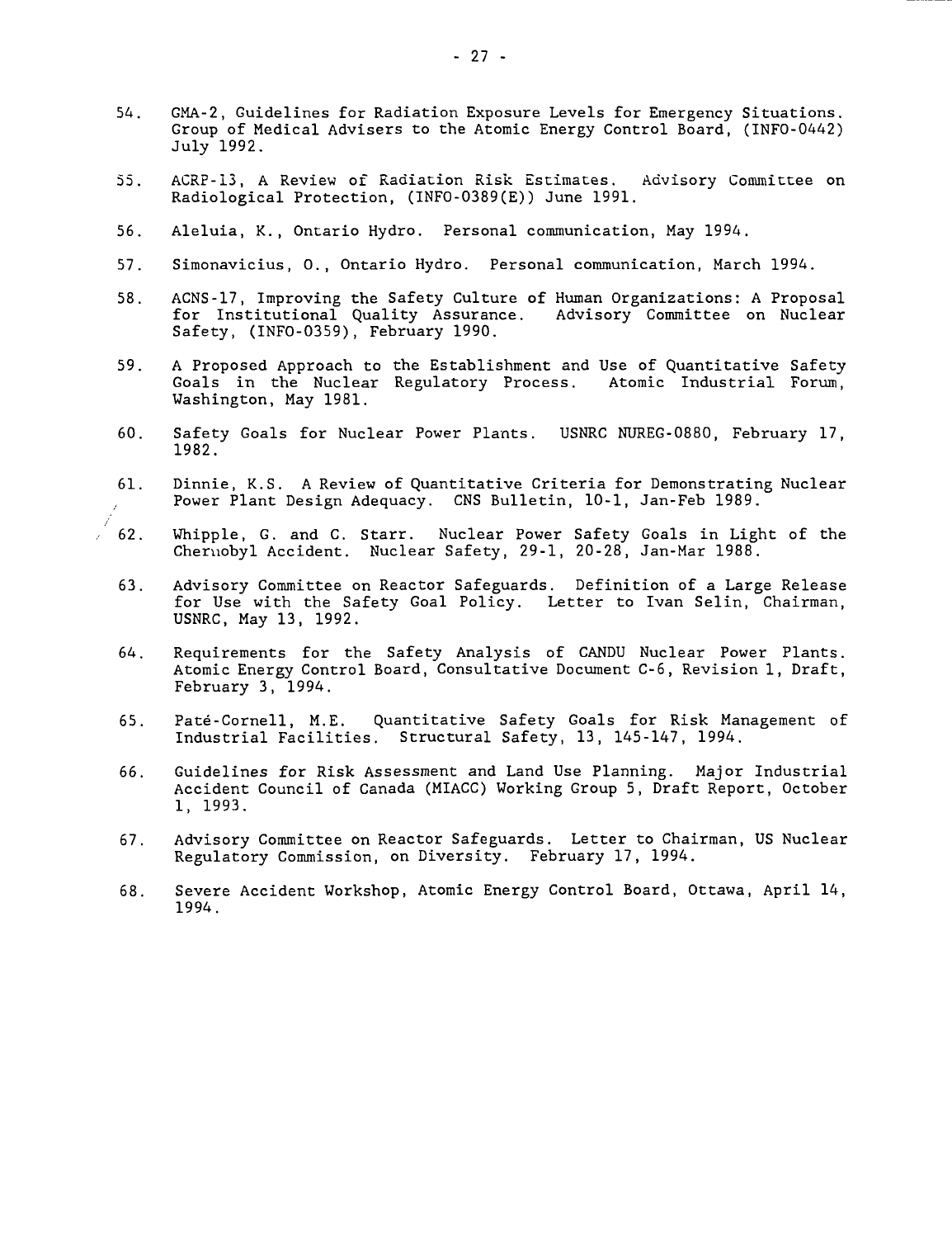#### GLOSSARY

Absorbed Dose - The amount of radiation energy deposited per unit mass of tissue.

Accident - An event or sequence of events leading to fuel damage which results in a significant release of radioactive materials from the fuel beyond those identified in the license as anticipated upsets.

ALARA - The process by which all radiological exposures are kept As Low As Reasonably Achievable, economic and social factors being taken into account.

Anticipated Upsets - All operations deviating from normal conditions, as identified in the license, beyond specified limits and conditions that may be expected to occur one or more times during the life of a nuclear power plant and which do not lead to accident initiating events.

Committed Dose - The total absorbed dose received from a radioactive substance in the body during 50 years following the intake of this substance.

Critical Group - A fairly homogeneous group of people whose location, age, habits, diet, etc., cause them to receive an average dose from a given source (or a given combination of sources) of radiation which is greater than the average dose received by any other group exposed to that source or combination of sources.

de minimis Dose or Risk - A level of dose or risk generally accepted as being of no significance to an individual or to society.

Deterministic Method - A prescriptive method of safety design or analysis that explicitly excludes the use of probabilistic arguments to set safety requirements .

Early Fatalities - Fatalities resulting from high radiation doses delivered at high dose rates occurring within one year of exposure. The effects of such doses are called "deterministic effects" and occur only if certain threshold doses are exceeded.

Effective Dose - The weighted sum of all the equivalent doses in all the tissues and organs of the body (formerly known as effective dose equivalent). The weighting factors ensure that the detriment is equal whether or not the whole body is irradiated uniformly.

Equivalent Dose - A quantity that expresses all radiation doses on a common biological scale. It is the product obtained by multiplying the absorbed dose in tissue by a quality factor to account for the different potential for injury of different types of radiation.

Event Sequence - A progression of events following an initiating event which describes possible responses of a nuclear power plant in a logical sequence and which may result in a release of radioactive materials.

Exemption Level - A level of dose or risk below which normal operation is acceptable without an ALARA process. A level of calculated dose, risk or frequency for accident conditions below which a reactor design is acceptable without a VIA process.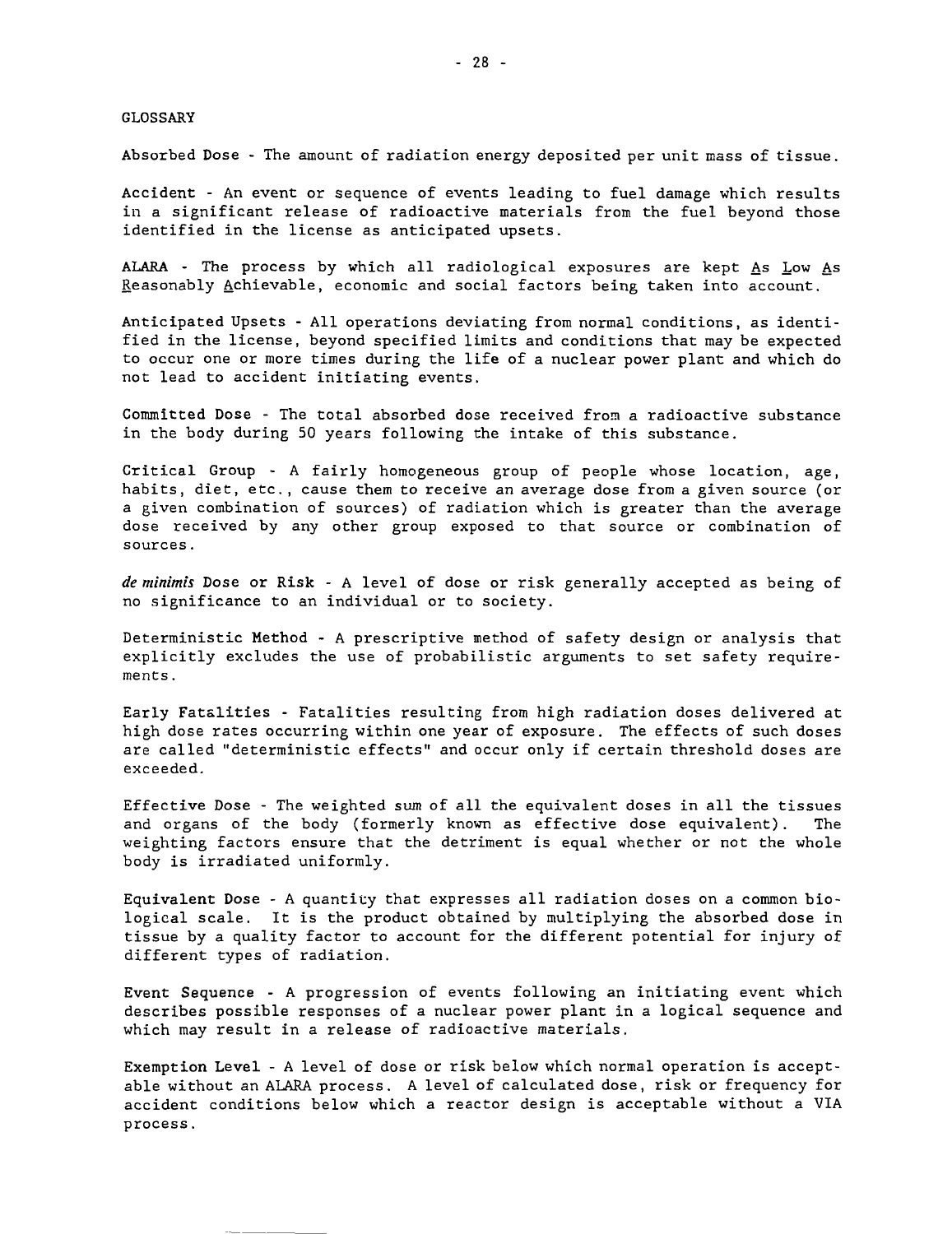Late Fatalities - Fatalities occurring at random one or more years after exposure to low radiation doses at low dose rates. The effects of such doses are called "stochastic" effects and are assumed to have no threshold with their probability of occurrence being proportional to the effective dose.

Normal Operation - The operation of a nuclear power site within specified limits and conditions and under anticipated upsets, including start-up, power operation, shutdown, maintenance and testing.

Nuclear Power Site - A site used to produce electricity from nuclear fission. It may be composed of one or more nuclear power reactors affecting the same critical group. The reactors at a nuclear power site may comprise one or two Nuclear Generating Stations (NGS), e.g., Pickering A-NGS (4 reactors) and Pickering B-NGS (4 reactors) comprise one nuclear power site.

Probabilistic Method - A method of safety design or analysis that takes into account the probabilities of various events.

Radiation Worker - Any person who in the course of his or her work is likely to receive a dose of ionizing radiation in excess of the dose limits specified for the public in the Atomic Energy Regulations, as amended.

Risk - the product of the probability of the occurrence of an event and the consequences of the event.

Risk Limit - A level of risk above which normal operation is unacceptable under any circumstances. A level of calculated risk or frequency for accident conditions above which the reactor design is unacceptable.

Safety Culture - That assembly of characteristics and attitudes in organizations and individuals which establishes as an overriding priority that nuclear site safety issues receive the attention warranted by their significance.

Serious Containment Impairment - A state of the containment of a nuclear power plant which would permit a significant release of radioactive substances from containment.

Severe Core Damage - Loss of reactor core structural integrity, e.g. by fuel melting, following failure of heat removal or power excursion which results in significant releases of radioactive substances from the fuel.

Value-Impact Analysis (VIA) - A cost-benefit analysis to establish the extent to which accident impacts or risks may be optimized, taking into account economic and social factors. For an example of the application of this process, see references 14 and 15.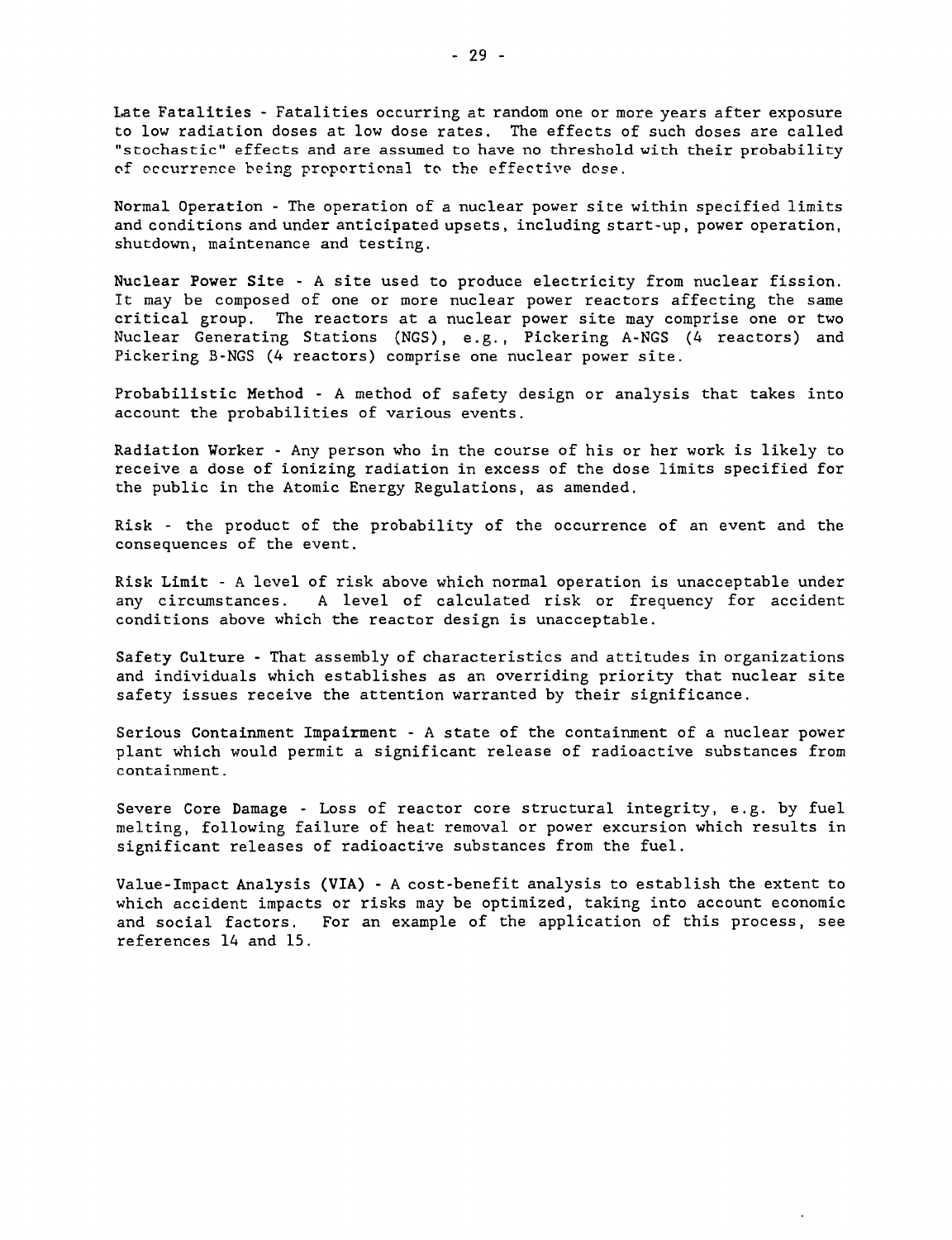# **FIG. 1 BASIS OF RECOMMENDED APPROACH**

Ll: MAXIMUM ACCEPTABLE LEVEL L2: EXEMPTION LEVEL